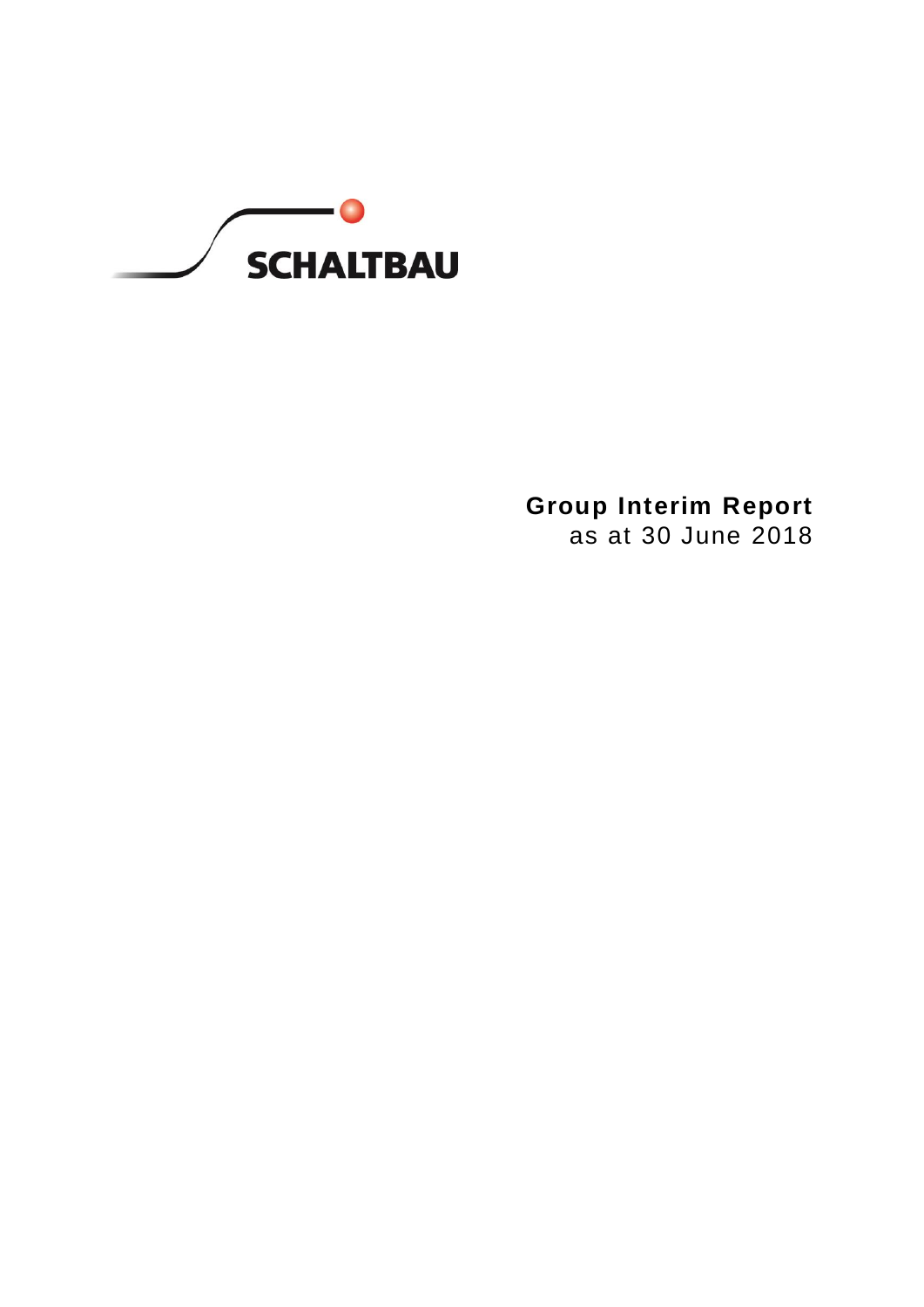# **Schaltbau Group key figures**

|                                                 |                   | 30 June 2018 | 30 June 2017 |
|-------------------------------------------------|-------------------|--------------|--------------|
| <b>Order situation</b>                          |                   |              |              |
| Order intake                                    | In $\notin$ m.    | 301.9        | 295.7        |
| Order book at period-end                        | $ln \in m$ .      | 533.2        | 491.7        |
| Income statement                                |                   |              |              |
| <b>Sales</b>                                    | In $\notin$ m.    | 251.5        | 234.9        |
| Total output                                    | $ln \in m$ .      | 263.1        | 248.6        |
| <b>EBITDA</b>                                   | $ln \in m$ .      | 17.2         | 4.9          |
| Profit before financial result and taxes (EBIT) | In $\notin$ m.    | 9.4          | $-4.7$       |
| EBIT before exceptional items                   |                   | 6.6          | $-4.7$       |
| EBIT margin                                     | %                 | 3.8          | $-2.0$       |
| EBIT margin before exceptional items            | $\%$              | 2.6          | $-2.0$       |
| Group net profit                                | $ln \in m$ .      | 3.5          | $-10.9$      |
| thereof attributable to Schaltbau Holding AG    | $\ln \epsilon$ m. | 1.6          | $-11.5$      |
| Return on capital employed                      | $\%$              | 3.1          | $-2.7$       |
| <b>Balance sheet at period-end</b>              |                   |              |              |
| <b>Fixed assets</b>                             | In $\notin$ m.    | 138.6        | 182.2        |
| Working capital                                 | $ln \in m$ .      | 160.5        | 166.8        |
| Capital employed                                | $ln \in m$ .      | 306.5        | 349.0        |
| Group equity                                    | In $\notin$ m.    | 116.0        | 108.5        |
| Net financial liabilities to banks              | $ln \in m$ .      | 106.5        | 161.4        |
| Balance sheet total                             | In $\notin$ m.    | 418.4        | 469.6        |
| <b>Employees</b>                                |                   |              |              |
| Employees at period-end                         |                   | 3,125        | 3,304        |
| Average number of employees                     |                   | 3,034        | 3,079        |
| Personnel expense                               | In $\notin$ m.    | 90.3         | 94.4         |
| Personnel expense per employee <sup>1</sup>     | € 000             | 59.5         | 61.3         |
| Total output per employee <sup>1</sup>          | € 000             | 173.4        | 161.4        |
| Earnings per share                              |                   |              |              |
| undiluted                                       | €                 | 0.20         | $-1.84$      |
| diluted                                         | €                 | 0.20         | $-1.84$      |

 <sup>1</sup> Extrapolated to twelve-month period during the year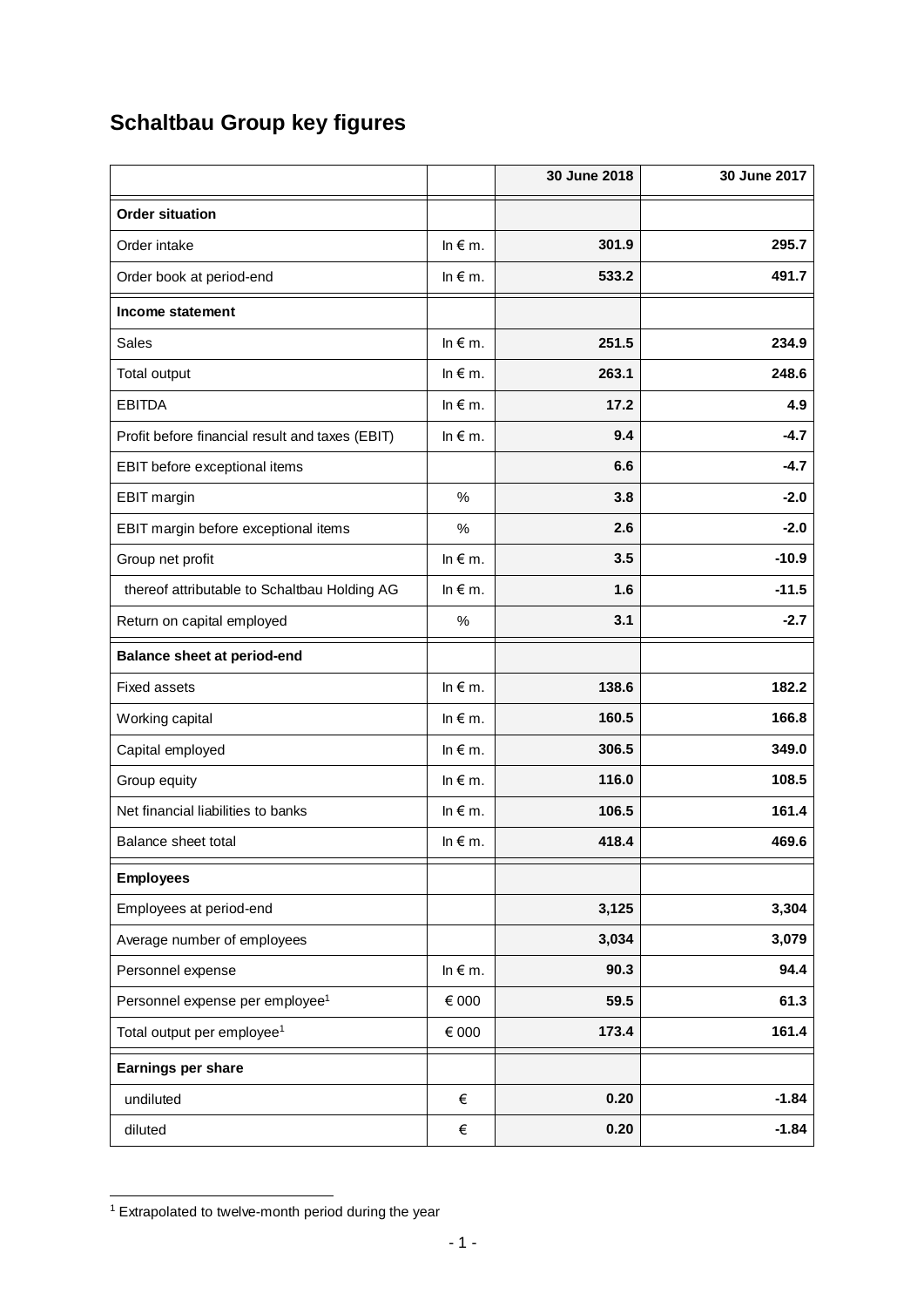## **Group interim report for H1 2018**

## **Profile of the Schaltbau Group**

## **Management and control**

The following changes were made to the Executive Board during the period under report:

- In mutual agreement with the Supervisory Board, Dr Bertram Stausberg, previously Spokesman of the Executive Board of Schaltbau Holding AG, resigned from his position with effect from 18 May 2018.
- With effect from 19 May 2018, the Supervisory Board appointed Dr Albrecht Köhler, a member of the Supervisory Board since September 2017 and a rail sector expert, as Spokesman of the Executive Board. For this reason, Dr Albrecht Köhler resigned as member of the Supervisory Board with effect from 18 May 2018.

Furthermore, the following changes were made to the composition of the Schaltbau Group's Supervisory Board during the period under report:

- With effect from 30 April 2018, Helmut Meyer resigned as member of the Supervisory Board of Schaltbau Holding AG.
- At the request of the Executive Board of Schaltbau Holding AG and in accordance with a court order dated 24 May 2018, Prof Dr Thorsten Grenz was appointed as member of the Supervisory Board.
- With effect from 6 June 2018, Dr Ralph Heck resigned as member of the Supervisory Board of Schaltbau Holding AG.
- On 7 June 2018, the Annual General Meeting elected Jeannine Pilloud, Dr Hans Fechner and Prof Dr Thorsten Grenz as members of the Supervisory Board of Schaltbau Holding AG.
- After the Annual General Meeting held on 7 June 2018, the newly composed Supervisory Board elected Dr Hans Fechner as its new Chairman. Prof Dr Thorsten Grenz was appointed Deputy Chairman.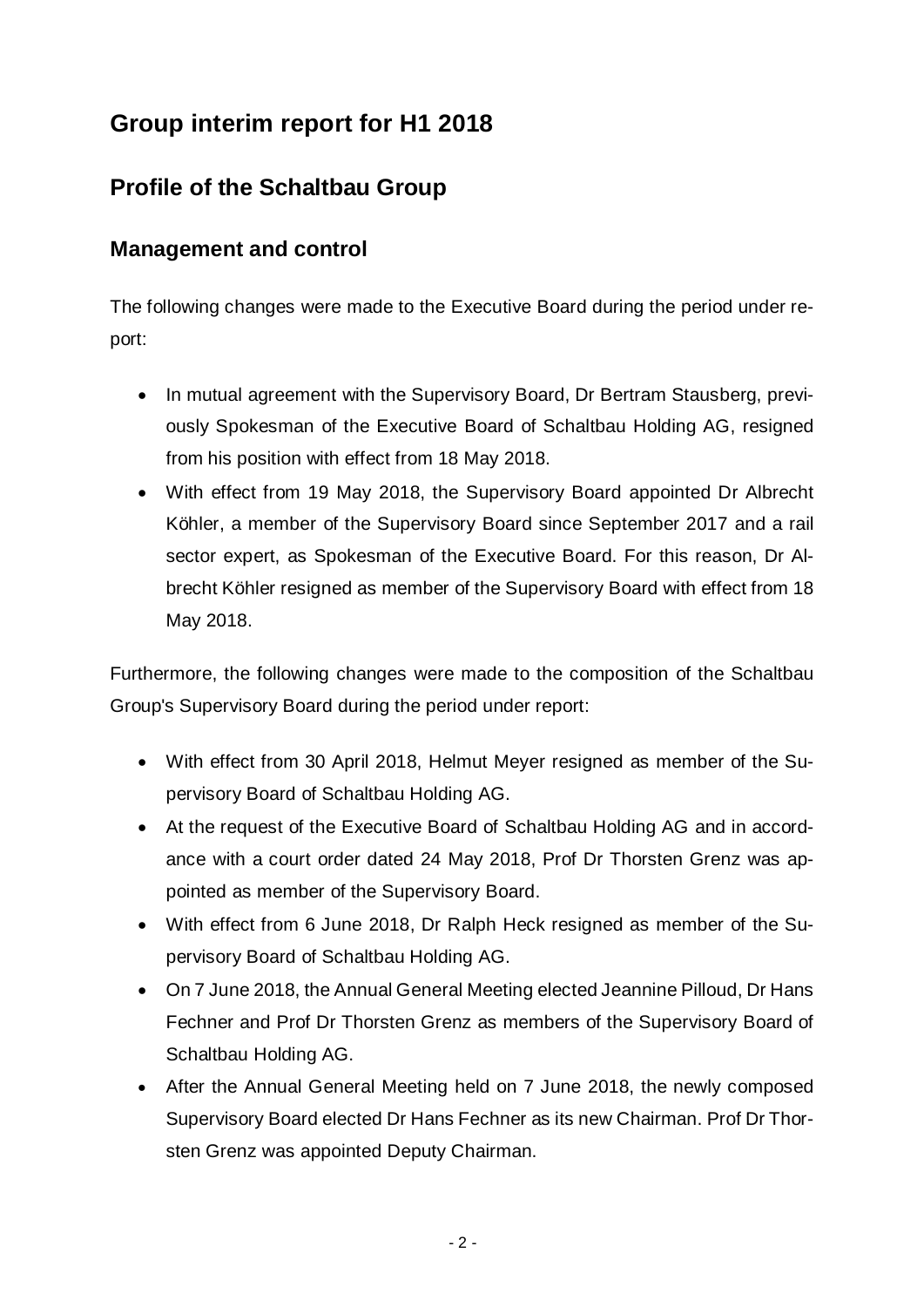The Annual General Meeting of Schaltbau Holding AG took place in Munich on 7 June 2018. With the exception of the ratification of the actions of Dr Ralph Heck, all of the proposed resolutions to be voted on received a sufficient majority.

### **Internal management system**

At 31 December 2017, Schaltbau defined order intake (as an early warning indicator), sales, and profit/loss before financial result and taxes (EBIT) (both before and after exceptional items) as its key financial performance indicators for the Group and its segments. Exceptional items identified at that stage included significant non-operating impairment losses recognised in accordance with IFRS 36, valuation allowances due to classifications in accordance with IFRS 5, the earnings impact arising from the sale of subsidiaries and one-time restructuring measures.

At 30 June 2018, the Schaltbau Group adjusted its definition of exceptional items in order to improve the informative value of EBIT disclosures (before and after exceptional items) and improve comparability year-on-year.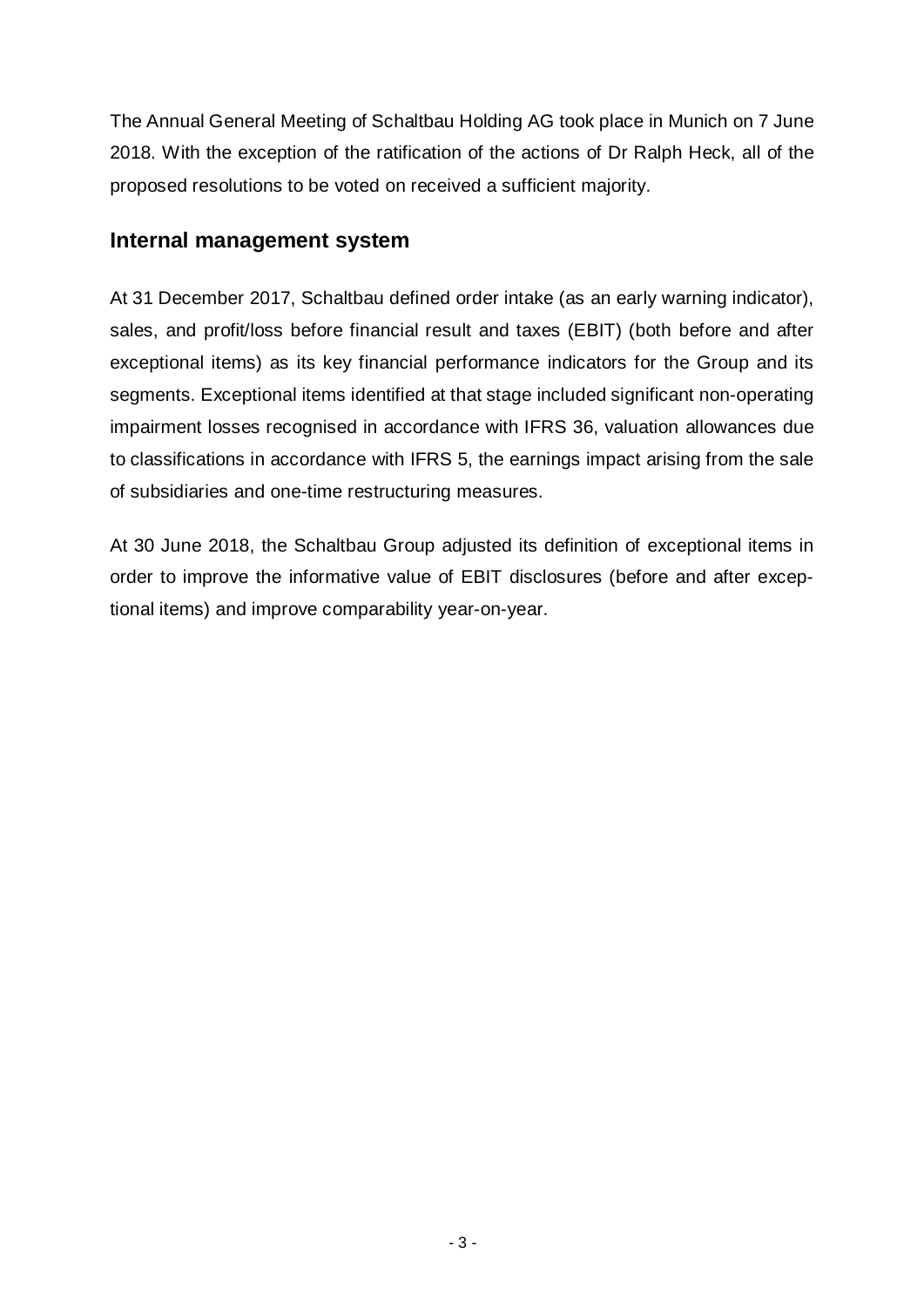The changed definition of exceptional items is described below:

|       | 31 December 2017                                                                     | 30 June 2018                                                                                                                                                                                                                                                                                                                                     |
|-------|--------------------------------------------------------------------------------------|--------------------------------------------------------------------------------------------------------------------------------------------------------------------------------------------------------------------------------------------------------------------------------------------------------------------------------------------------|
|       | Profit before financial result and<br>taxes (EBIT)                                   | Profit before financial result and taxes<br>(EBIT)                                                                                                                                                                                                                                                                                               |
| $+/-$ | Material non-operating impair-<br>ment losses in accordance with<br><b>IFRS 36</b>   | Material non-operating impairment<br>losses in accordance with IFRS 36                                                                                                                                                                                                                                                                           |
| $+/-$ | Valuation allowances due to clas-<br>sifications in accordance with<br><b>IFRS 5</b> | Valuation allowances due to classifica-<br>tions in accordance with IFRS 5                                                                                                                                                                                                                                                                       |
| $+/-$ | Earnings impact arising from the<br>sale of subsidiaries                             | Earnings impact arising from the sale of<br>subsidiaries                                                                                                                                                                                                                                                                                         |
| $+/-$ | One-time restructuring measures                                                      | One-time restructuring measures                                                                                                                                                                                                                                                                                                                  |
| $+/-$ |                                                                                      | Exceptional earnings impact arising on<br>the reversal and allocation of provisions<br>for pending losses on onerous con-<br>tracts, to the extent that these relate to<br>special circumstances, go beyond ordi-<br>nary business activities and have a ma-<br>terial impact on the net assets, financial<br>position and results of operations |
| $+/-$ |                                                                                      | Exceptional earnings impact due to the<br>reversal of capitalised development<br>costs                                                                                                                                                                                                                                                           |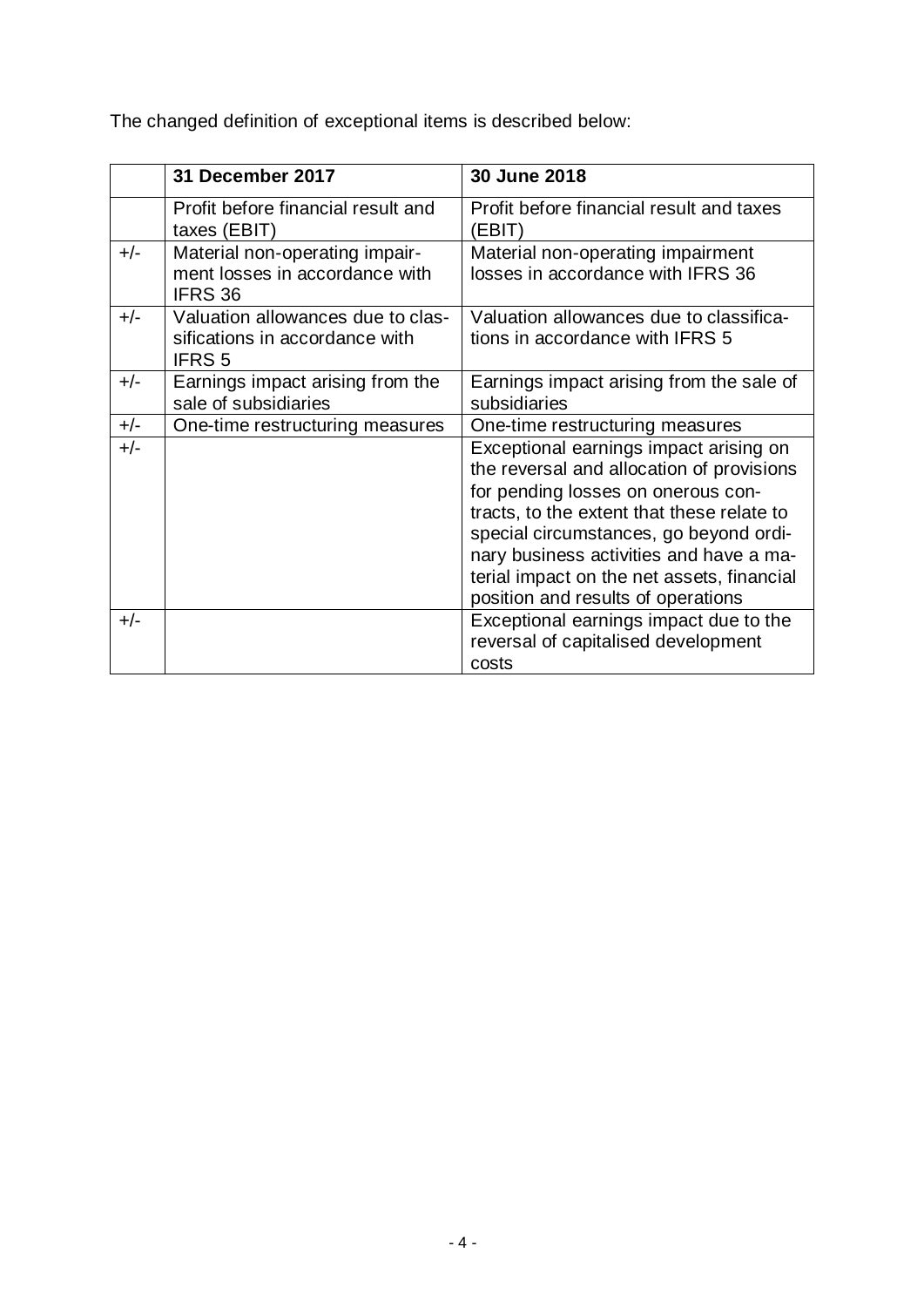The table below shows the impact of the changed definition of exceptional items for the period from 1 January to 30 June 2018:

| In $\epsilon$ 000                                                                                                                   | 1.1.-30.6.2018    | 1.1.-30.6.2018    |
|-------------------------------------------------------------------------------------------------------------------------------------|-------------------|-------------------|
|                                                                                                                                     | (old methodology) | (new methodology) |
| <b>Profit from operating</b><br>activities (EBIT) including<br>exceptional items                                                    | 9,433             | 9,433             |
| Material non-operating impair-<br>ment losses in accordance with<br>IFRS 36                                                         | $+1,595$          | $+1,595$          |
| Valuation allowances due to<br>classifications in accordance<br>with IFRS 5                                                         | 0                 | 0                 |
| Earnings impact arising from the<br>sale of subsidiaries                                                                            | $+564$            | $+564$            |
| One-time restructuring<br>expenditure                                                                                               | $+2,100$          | $+2,100$          |
| Exceptional earnings impact<br>arising on the reversal and allo-<br>cation of provisions for pending<br>losses on onerous contracts |                   | $-7,090$          |
| Exceptional earnings impact<br>arising on the reversal of capi-<br>talised development costs                                        |                   | 0                 |
| <b>Profit from operating activi-</b><br>ties (EBIT) before exceptional<br>items                                                     | 13,692            | 6,602             |

The line item "Exceptional earnings impact arising on the reversal and allocation of provisions for pending losses on onerous contracts" includes income arising on the reversal of provisions for the onerous Platform Screen Doors (PSD) project in Brazil. A major part of the provisions recognised in previous years were reversed during the period under report on the basis of an agreement signed with Bombardier Transportation. The PSD technology developed by Pintsch Bamag Antriebs- und Verkehrstechnik GmbH ("Schaltbau Pintsch Bamag") was first deployed in the course of a major project that was begun in São Paulo, Brazil in 2012 and designed to represent an expansion of the existing product portfolio with the aim of promoting the internationalisation of the Schaltbau Group. As a result of the difficulties that arose in the implementation of the project in the years that followed, the newly developed PSD technology was never deployed in any further customer contracts. The reversal of provisions for the project in Brazil represents an exceptional item, based on the fact that the disclosure of the item within EBIT would significantly impact profitability reported for the Stationary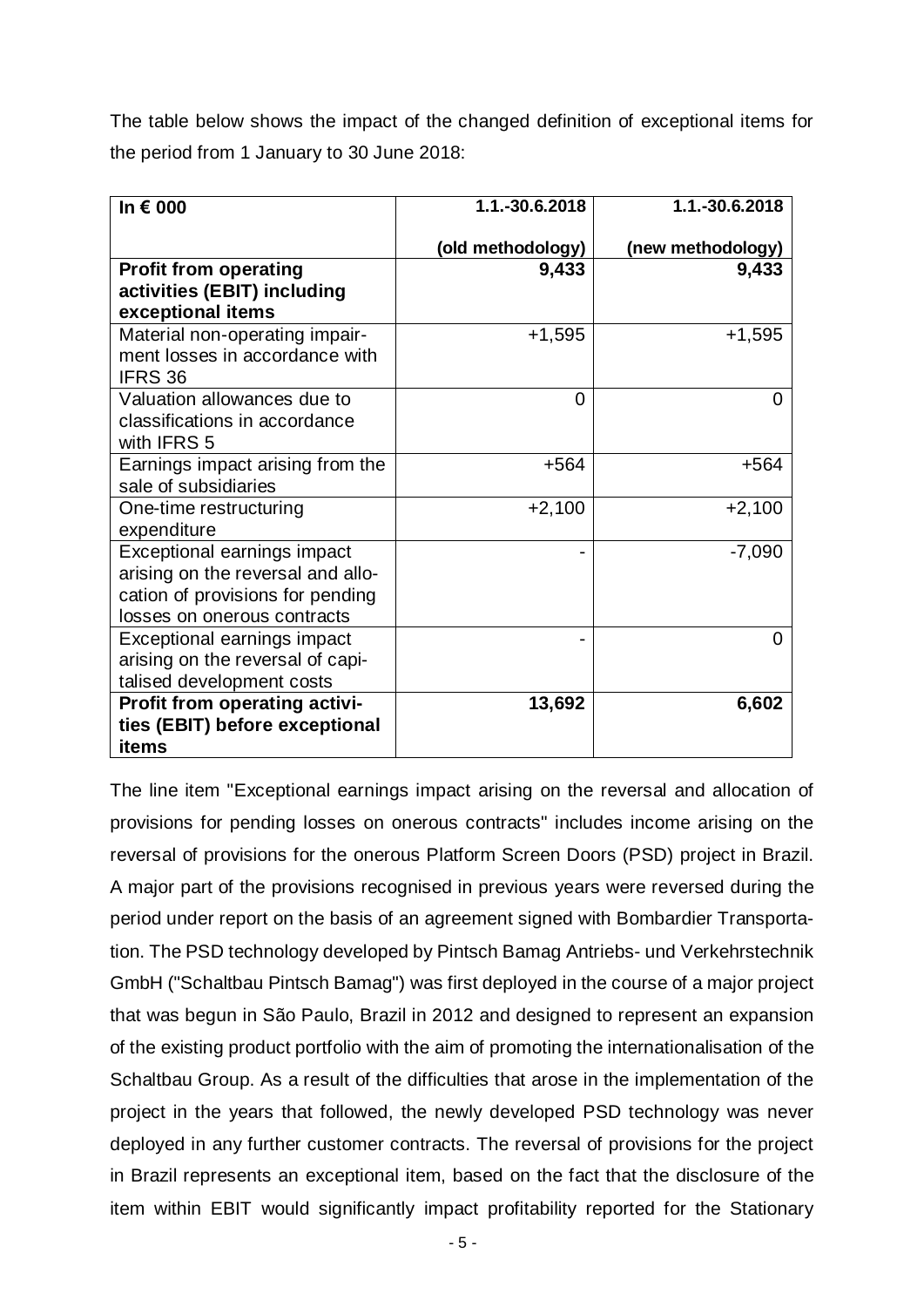Transportation Technology segment and for the Group as a whole and not present it appropriately.

Taking the change in the definition of exceptional items at 30 June 2018 into account, the Executive Board reaffirms the forecast made in the Annual Report 2017 for the fiscal year 2018. For further details, please see the section "Outlook report".

## **Strategic measures**

With the aim of sustainably improving both its growth prospects and future profitability in general, the Schaltbau Group undertook measures to stabilise its liquidity situation and strengthen its equity base during the first half of 2018. The considerable progress made on both of these issues was achieved with a share capital increase completed in February, generating net proceeds of  $\epsilon$  46.5 million, and the sale of the brake systems subsidiary Pintsch Bubenzer GmbH ("Pintsch Bubenzer") that resulted in cash inflow of € 28.4 million, taking into account transaction costs and cash outflow. In order to further improve its financial position, the Schaltbau Group aims to extend the due dates of its financial liabilities by the first quarter 2019.

Furthermore, the Schaltbau Group raised its level of competitiveness during the first six months of 2018. Apart from measures taken to boost efficiency and optimise processes across the entire Group, numerous operating restructuring measures were initiated with the aim of achieving a sustainable improvement in profitability. One particularly noteworthy point is the conclusion of a collectively bargained restructuring plan in the Stationary Transportation Technology segment. The plan runs until the end of 2019, relates to the Group companies Schaltbau Pintsch Bamag and Pintsch Tiefenbach GmbH ("Schaltbau Pintsch Tiefenbach") and leads to savings in the region of  $\epsilon$  2.0 million, for both the current and the 2019 fiscal years.

Moreover, the agreement reached with Bombardier Transportation has led to a modified continuation of the Platform Screen Doors project in Brazil. As described above, the move considerably mitigates the extent of project risks and therefore also additionally strengthens the competitiveness of the Schaltbau Group as a whole. In the past, Schaltbau Pintsch Bamag had been responsible for installing new PSD systems at the stations of the customer Metro São Paulo. This work will now be performed by a thirdparty company that will be commissioned by Bombardier Transportation going forward.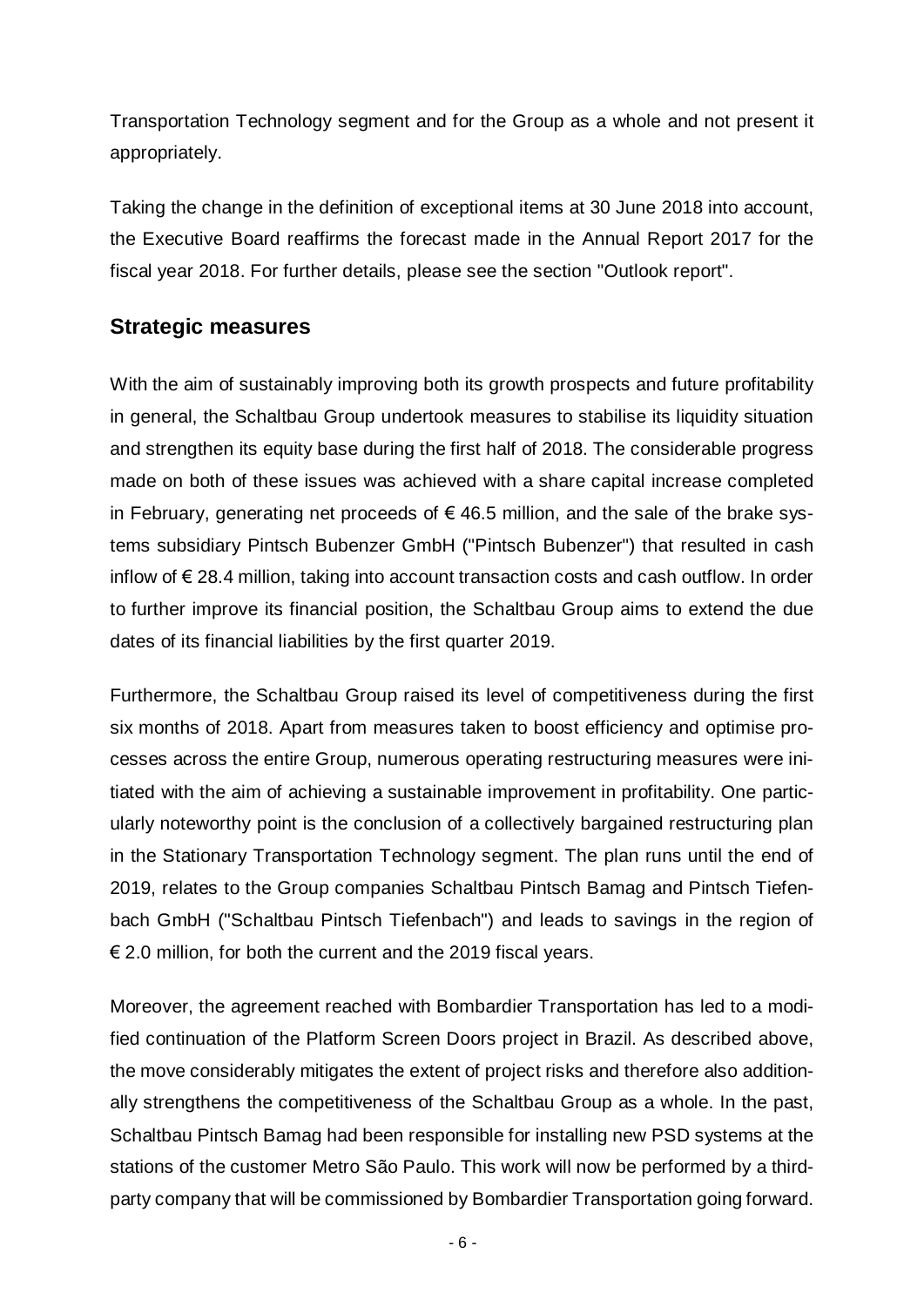For the time being, Schaltbau Pintsch Bamag will continue to deliver the components to be installed and provide the technical support required for installation for a reduced number of stations. At the same time, the terms and conditions for these deliveries will be modified.

The Schaltbau Group has also made progress in consolidating its market position. The Components segment in particular continued to broaden its customer base, mainly due to the increased deployment of Schaltbau solutions in renewable energy applications. Moreover, the Schaltbau Group continues to support key customers in the area of digitalisation, particularly in the Mobile Transportation Technology segment regarding the use of sensors in door systems, which provide passengers with greater safety and convenience. These systems will enable the implementation of innovative features such as automatic ticketing or automatic door opening based on object recognition.

In the further course of the year, apart from the above-mentioned topics, strong emphasis will also be placed on supplementing the business model to include services across the entire life cycle of railway and commercial vehicles as well as increased internationalisation based on a less complex organisation.

## **Group reporting entity**

At 30 June 2018, one material change had taken place compared with the Group reporting entity at 31 December 2017, namely the deconsolidation of the industrial brakes specialist Pintsch Bubenzer on 1 March 2018 following its sale. There were no other changes to the Group reporting entity during the first half of 2018.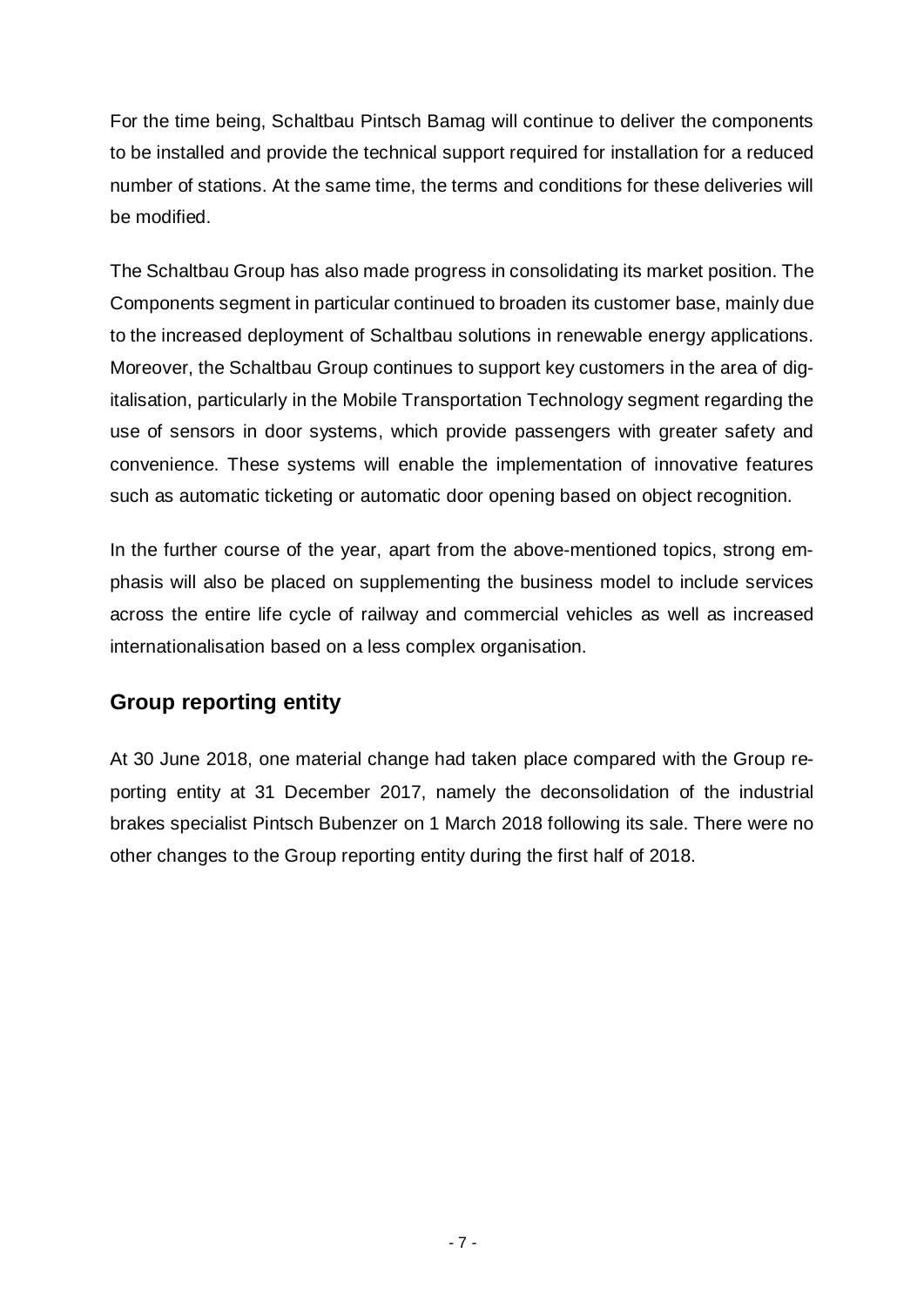The wholly owned subsidiary Albatros S.L.U., Madrid, Spain ("Schaltbau Sepsa") was put up for sale on 15 November 2017 and since then reported as a "disposal group" in the consolidated financial statements in accordance with IFRS 5.

## **Report on economic position**

## **General economic environment**

According to the forecast of the International Monetary Fund (IMF) announced in July 2018, the world economy is predicted to grow by 3.9% in 2018 and therefore somewhat faster than in the previous year (3.7%). Whereas the IMF's growth expectations for the USA, China and Russia in 2018 remained unchanged from the prediction made in April 2018, the forecast for the eurozone was adjusted downwards by 0.2 percentage points. Although global growth in 2018 is not expected to be weaker than the rate assumed in April, according to the IMF, both the forecast risk itself and the range of country forecasts have meanwhile increased. The principle reasons for this development include rising oil prices, higher interest rates in the USA, the greater number of trade disputes and increased political uncertainty. In addition to developments in Europe, growth rates and risks in the USA, China and Russia are significant factors for the Schaltbau Group.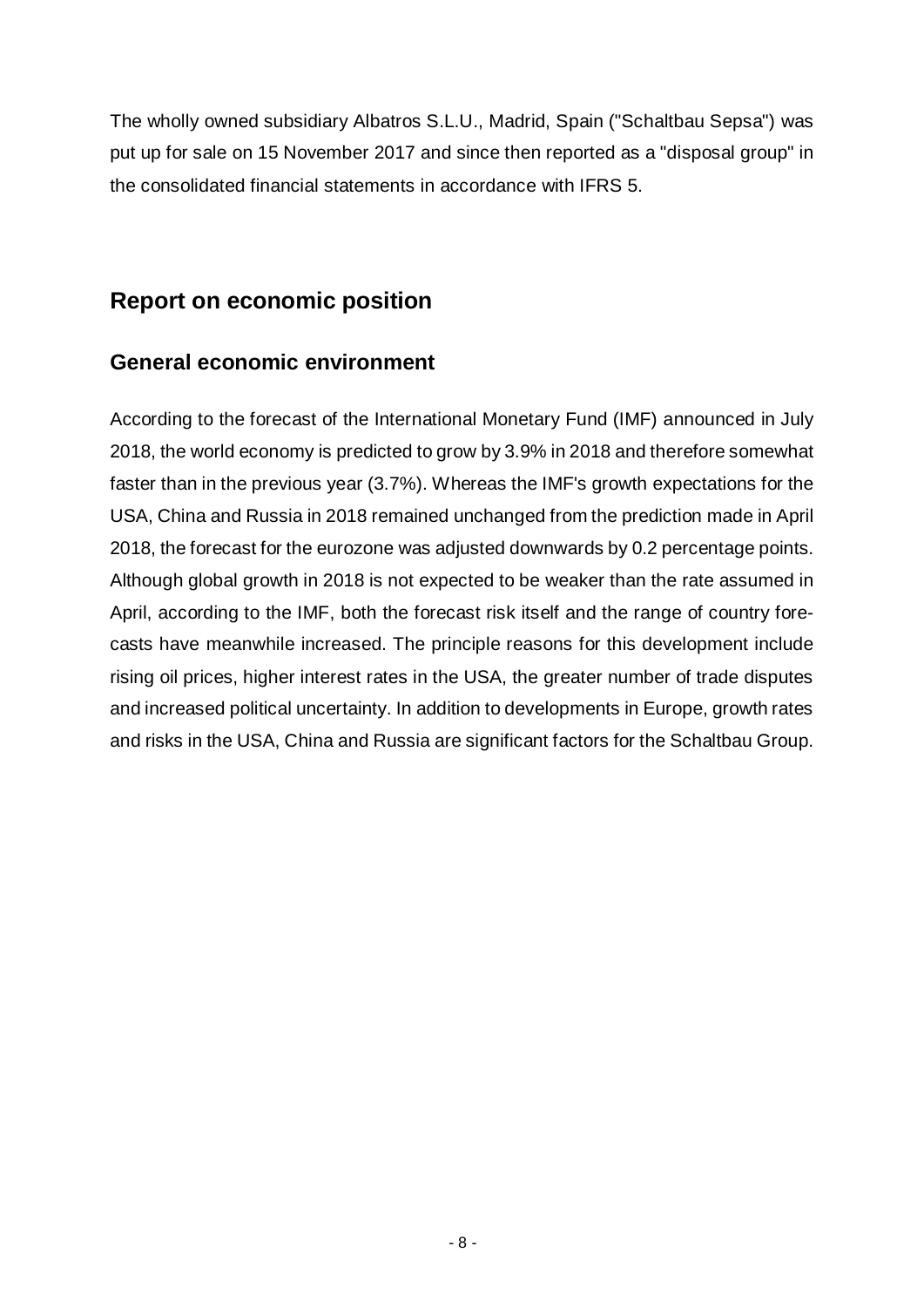Growth in key sales markets in %, gross domestic product (IWF World Economic Outlook, July 2018)

|               | 2018 (forecast) | 2017 |
|---------------|-----------------|------|
| Eurozone      | 2.2             | 2.4  |
| Germany       | 2.2             | 2.5  |
| France        | 1.8             | 2.3  |
| Italy         | 1.2             | 1.5  |
| Spain         | 2.8             | 3.1  |
| <b>USA</b>    | 2.9             | 2.3  |
| Russia        | 1.7             | 1.5  |
| China         | 6.6             | 6.9  |
| <b>Brazil</b> | 1.8             | 1.0  |

The euro tended to gain in value against several of the foreign currencies that are important for the Schaltbau Group, particularly the Turkish lira, the Brazilian real, the Russian rouble and the Polish zloty. However, it lost slightly in value against the US dollar, which is also relevant for the Group. There were no key exchange rate adjustments for other foreign currencies such as the Chinese renminbi and the British pound. Overall, however, the resulting currency effects have had very little impact on the earnings situation of the Schaltbau Group during the first six months of 2018.

## **Sector-specific environment**

The manufacturers of trains and railway transportation technology continue to compete intensively with one another. There is strong pressure to consolidate and demand behaviour continues to fluctuate.

In May 2018, for example, the US company General Electric announced its intention to merge its transportation division with Wabtec, a train equipment specialist that is also based in the USA. The move will lead to the formation of a company that from the beginning of 2019 will report sales in the region of 8 billion US dollars, only slightly more than two years after Wabtec took over the French company Faiveley, which also manufactures equipment for trains.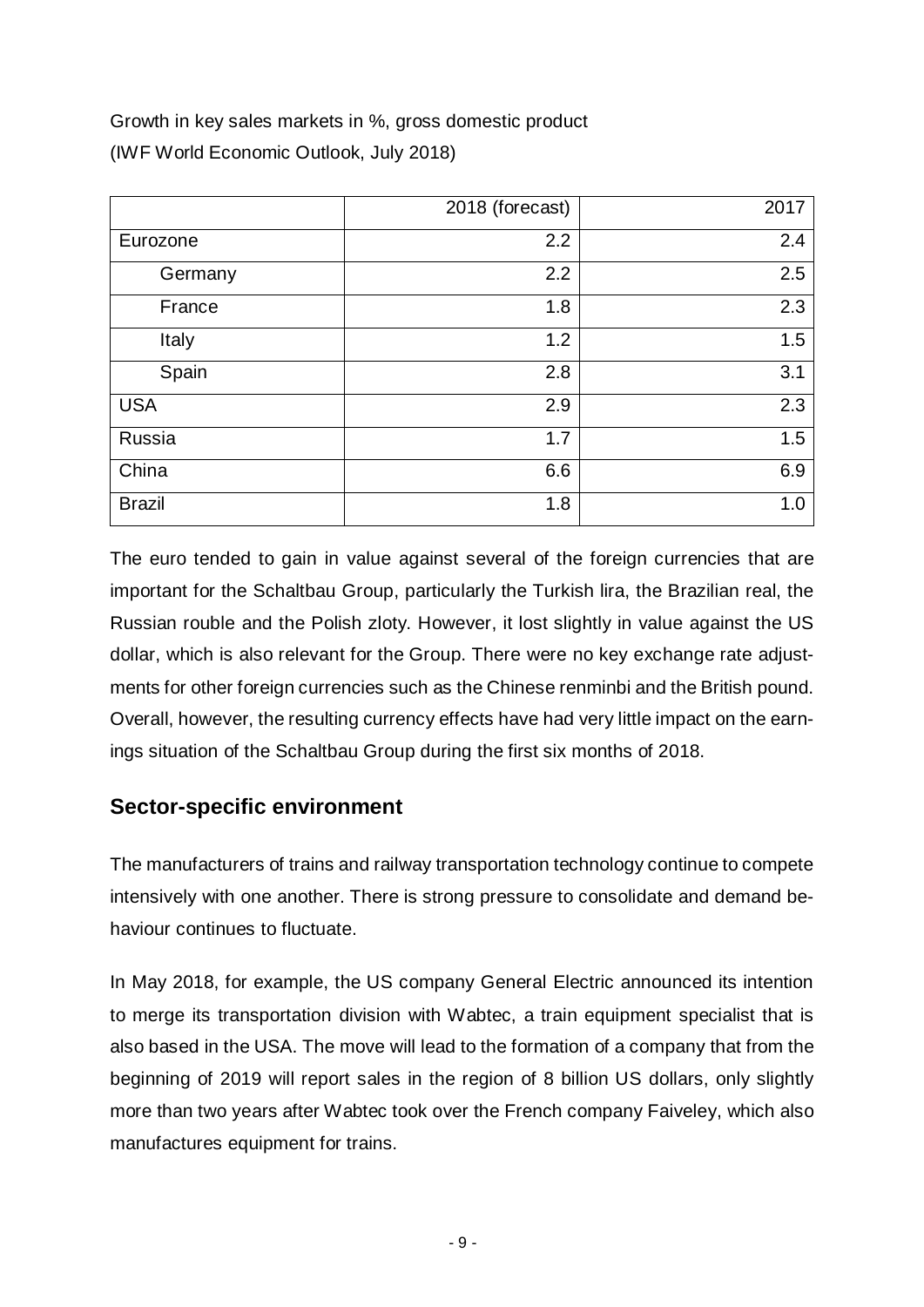The merger of the Siemens train division and the French train manufacturer Alstom previously announced in September 2017 continues to take shape and was approved by Alstom shareholders in July 2018. However, the EU Commission has yet to approve the merger before it can be completed, which is currently expected to take place in mid-2019.

Finally, in July 2018, the Spanish train manufacturer CAF announced its intention to purchase the Polish bus manufacturer Solaris with the aim of expanding its market position as a specialist for urban transportation. This transaction is also pending, subject to approval by antitrust authorities.

Despite these developments, the project situation on the global market for rolling stock continued to be positive during the first six months of 2018, primarily due to ongoing megatrends worldwide such as increasing urbanisation.

Despite the growing need for renewal, investment levels in rail infrastructure remained low in many European countries. The trend in a number of countries, however, was positive. Furthermore, Deutsche Bahn (German Railways), by far the largest rail infrastructure operator in Germany via its subsidiary DB Netz AG, has announced investments of over  $\epsilon$  9 billion in rail infrastructure for the current year, almost 10% more than in the previous year. The funds will be mainly deployed to expand high-speed and metro connections. So far, demand for level crossings, especially on branch lines, has been modest.

According to the German Association of the Automotive Industry (VDA), the sale of passenger cars in Europe rose by 2.8% during the first six months of 2018 and market developments in the commercial vehicles sector are also positive. Growth rates in the field of electric mobility continue to be very high. In Germany, for example, during the first half of 2018, 51% more electric vehicles were newly registered than in the same period one year earlier. The Schaltbau Group's range of products for the automotive sector has thoroughly profited from these developments, for example with its door systems for buses, its sliding door bodies for the all-electric StreetScooter produced by Deutsche Post DHL, and components for electric mobility.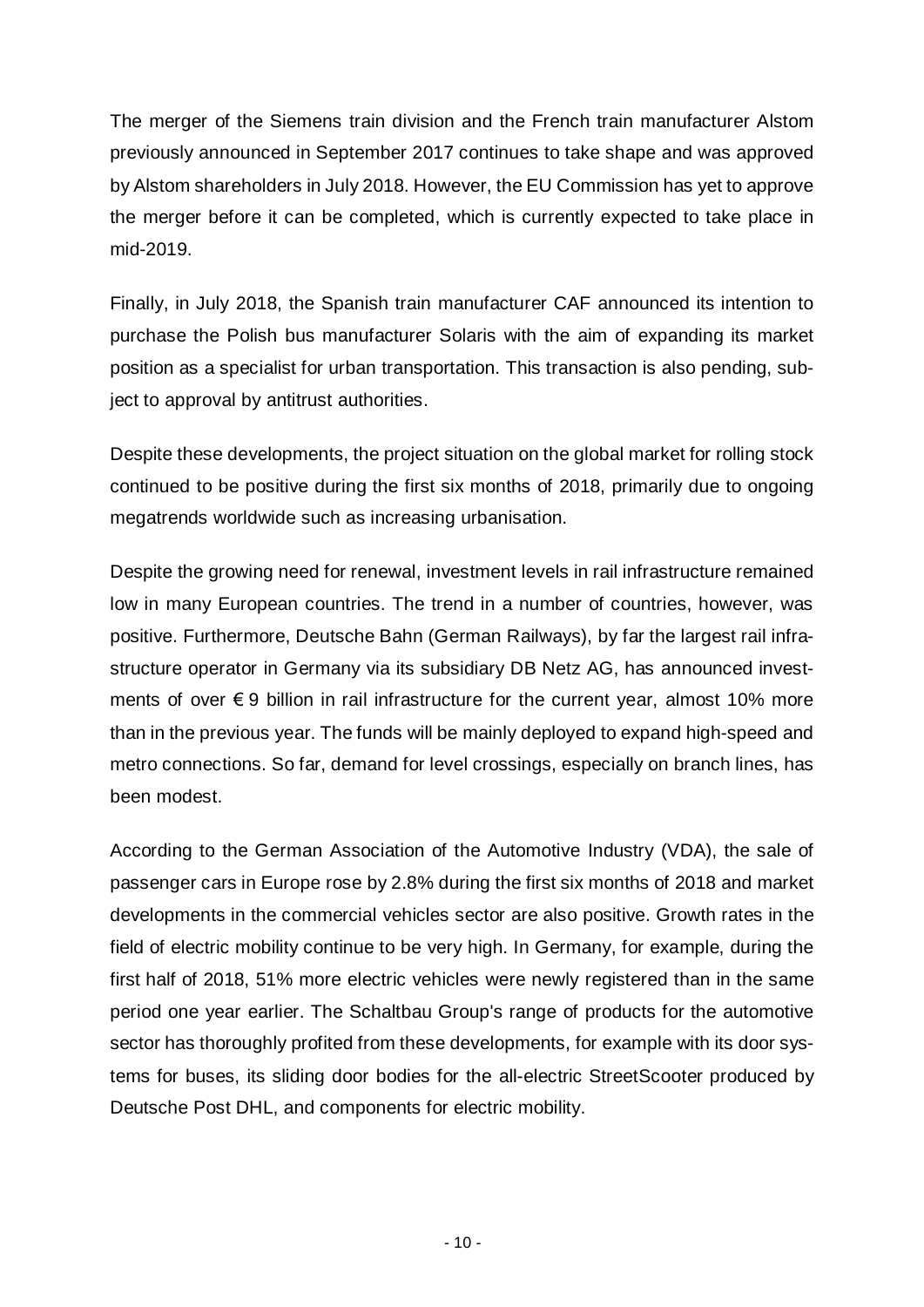## **Business and earnings position**

### **Overall assessment of financial condition**

For the first half of 2018, the Schaltbau Group reported a slight improvement in order intake of 2.1% year-on-year and 7.1% growth in sales. The good sales performance is primarily attributable to significant growth in the Mobile Transportation Technology and Components segments on the back of strong demand for train door systems, sliding door bodies for the DHL Deutsche Post StreetScooter, train interior fittings and the increased sale of components for alternative energy applications. These effects have far more than compensated for the loss of sales of Pintsch Bubenzer products following the sale of that entity at the beginning of March 2018.

Profit from operating activities (EBIT) before exceptional items totalling  $\epsilon$  6.6 million (January to June 2017: a loss of  $\epsilon$  4.7 million) reflects not only sales performance, but also progress in adjusting cost structures. Including exceptional items, EBIT amounted to € 9.4 million for the period under report, partially due to positive effects in the Stationary Transportation Technology segment stemming from the reversal of the provision for pending losses on onerous contracts for the PSD project in Brazil.

| Key performance figures for the Schaltbau Group |       |                                         |                     |  |  |
|-------------------------------------------------|-------|-----------------------------------------|---------------------|--|--|
| In $\notin$ m.                                  |       | 1st half-year 2018   1st half-year 2017 |                     |  |  |
| Order intake                                    | 301.9 | 295.7                                   | 6.2 $(2.1\%)$       |  |  |
| <b>Sales</b>                                    | 251.5 |                                         | $234.9$ 16,6 (7.1%) |  |  |
| EBIT before exceptional items                   | 6.6   | $-4.7$                                  | 11.3 $(-)$          |  |  |
| <b>EBIT</b>                                     | 9.4   | $-4.7$                                  | 14.1 $(-)$          |  |  |

### **Business and earnings position of the Schaltbau Group**

### **Order intake and order book**

Order intake for the Schaltbau Group amounted to  $\epsilon$  301.9 million for the first half of 2018 and therefore  $\epsilon$  6.2 million or 2.1% up on the previous year's six-month figure. Adjusted for the removal of order intake relating to Pintsch Bubenzer, the increase amounted to € 22.0 million or 8.1% year-on-year. Order intake figures across all segments were approximately at the same high levels recorded one year earlier. However,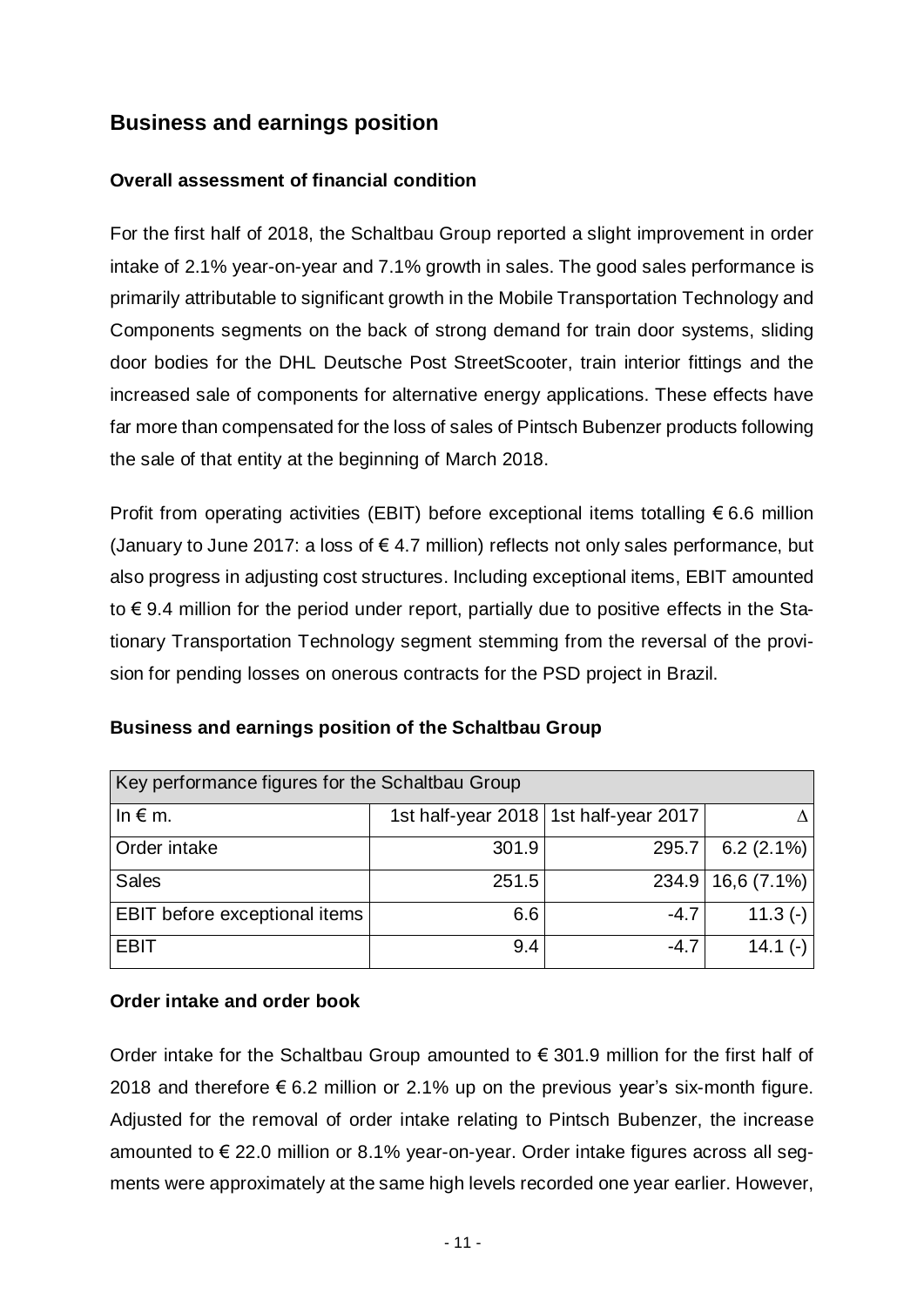adjusted for Pintsch Bubenzer's order intake during the period from March to June 2018 (i.e. after its sale at the beginning of March 2018), the Stationary Transportation Technology segment recorded order intake of € 53.3 million, 36.7% or € 14.3 million up on the previous year's figure, representing a significant year-on-year improvement. The primary reason was the awarding of a major contract to Pintsch Tiefenbach for a train formation system in the second quarter 2018.

At 30 June 2018, the order book amounted to  $\epsilon$  533.2 million and therefore 4.9% up on the comparable figure of € 508.3 recorded at 31 December 2017.

### **Sales**

At € 251.5 million, six-month Group sales were € 16.6 million above the previous year's figure. The increase was mainly attributable to the considerably higher volumes sold by the Mobile Transportation Technology and Components segments overall. Adjusted for the disposal of Pintsch Bubenzer GmbH, sales for the Stationary Transportation Technology segment were approximately  $\epsilon$  1.6 million below the figure recorded one year earlier. The improvement in the Mobile Transportation Technology segment mainly reflected higher sales achieved by the Bode Group in the fields of door systems and interiors. The increased sale of snap-action switches, connectors and contactors contributed in particular to the improved sales performance of the Components segment.

In the first half of 2018, 34.7% (January to June 2017: 33.0%) of overall sales were achieved with customers within Germany. A further 46.5% (January to June 2017: 44.0%) of sales were recorded with customers in other European countries and 18.8% (January to June 2017: 23.0%) with the rest of the world.

#### **Group earnings performance**

In the first six months of 2018, EBIT (including exceptional items) amounted to  $\epsilon$  9.4 million and was therefore  $\epsilon$  14.1 million up on the first half of 2017.

The total output of the Schaltbau Group rose by 5.9% to  $\epsilon$  263.1 million, compared to an increase in the cost of materials of 10.4% to  $\epsilon$  140.5 million. In the first half of the year, the cost of materials ratio (i.e. the cost of materials as a ratio of total output) stood at 53.4%, slightly above the previous year's level of 51.2%, partly reflecting changes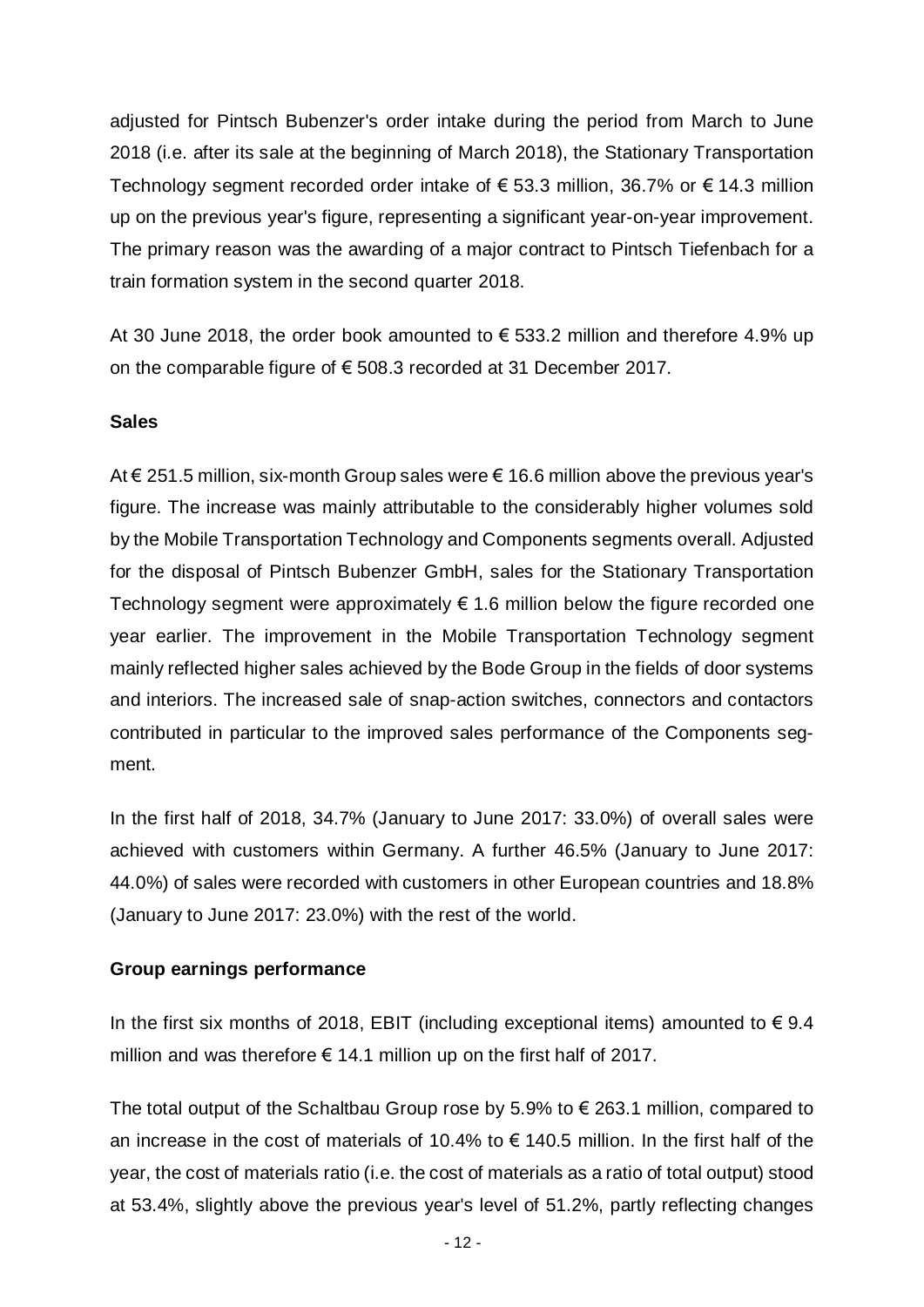in the product and project mix. Personnel expenses dropped from  $\epsilon$  94.4 million to € 90.3 million, mainly due to the sale of Pintsch Bubenzer. In relative terms, too (as a percentage of total output), personnel expenses for the first six-month period fell from 37.9% to 34.3% year-on-year. Other operating expenses amounted to € 31.1 million during the period under report and were therefore  $\epsilon$  2.2 million above the level recorded one year earlier.

The Group net profit of  $\epsilon$  3.5 million compared well with the net loss of  $\epsilon$  10.9 million recorded for the same six-month period the previous year. The profit attributable to shareholders of Schaltbau Holding AG amounted to € 1.6 million (January to June 2017: a loss of  $\epsilon$  11.5 million). On this basis, earnings per share for the six-month period under report amounted to  $\epsilon$  0.20, compared with a loss per share of  $\epsilon$  1.84 for the same period in 2017.

### **Business and earnings performance of the segments**

| Key performance figures for the Mobile Transportation Technology segment |                    |                    |              |  |
|--------------------------------------------------------------------------|--------------------|--------------------|--------------|--|
| In $\notin$ m.                                                           | 1st half-year 2018 | 1st half-year 2017 |              |  |
| Order intake                                                             | 170.5              | 163.8              | $6.7(4.0\%)$ |  |
| <b>Sales</b>                                                             | 147.5              | 125.6              | 21.9 (17.4%) |  |
| <b>EBIT</b>                                                              | $-0.7$             | $-2.2$             | 1.5(68.2%)   |  |
| <b>EBIT</b> before<br>exceptional items                                  | $-0.7$             | $-2.2$             | 1.5(68.2%)   |  |

The Mobile Transportation Technology segment

Order intake for the Mobile Transportation Technology segment (Schaltbau Bode Group, Schaltbau Sepsa Group, Schaltbau Alte and Schaltbau Refurbishment) rose by 4.0% year-on-year. Order intake amounted to € 170.5 million and therefore continued to be at an exceptionally high level. The primary reason for the increase was high demand for door systems manufactured by the Schaltbau Bode Group in both Europe and North America, which was again awarded several major orders during the first six months of 2018. The book-to-bill ratio stood at a high 1.16 for the period under report.

Segment sales climbed by 21.9%, primarily on the back of strong year-on-year growth reported by the Schaltbau Bode Group, where volumes of both door systems and interiors were higher than in the previous year.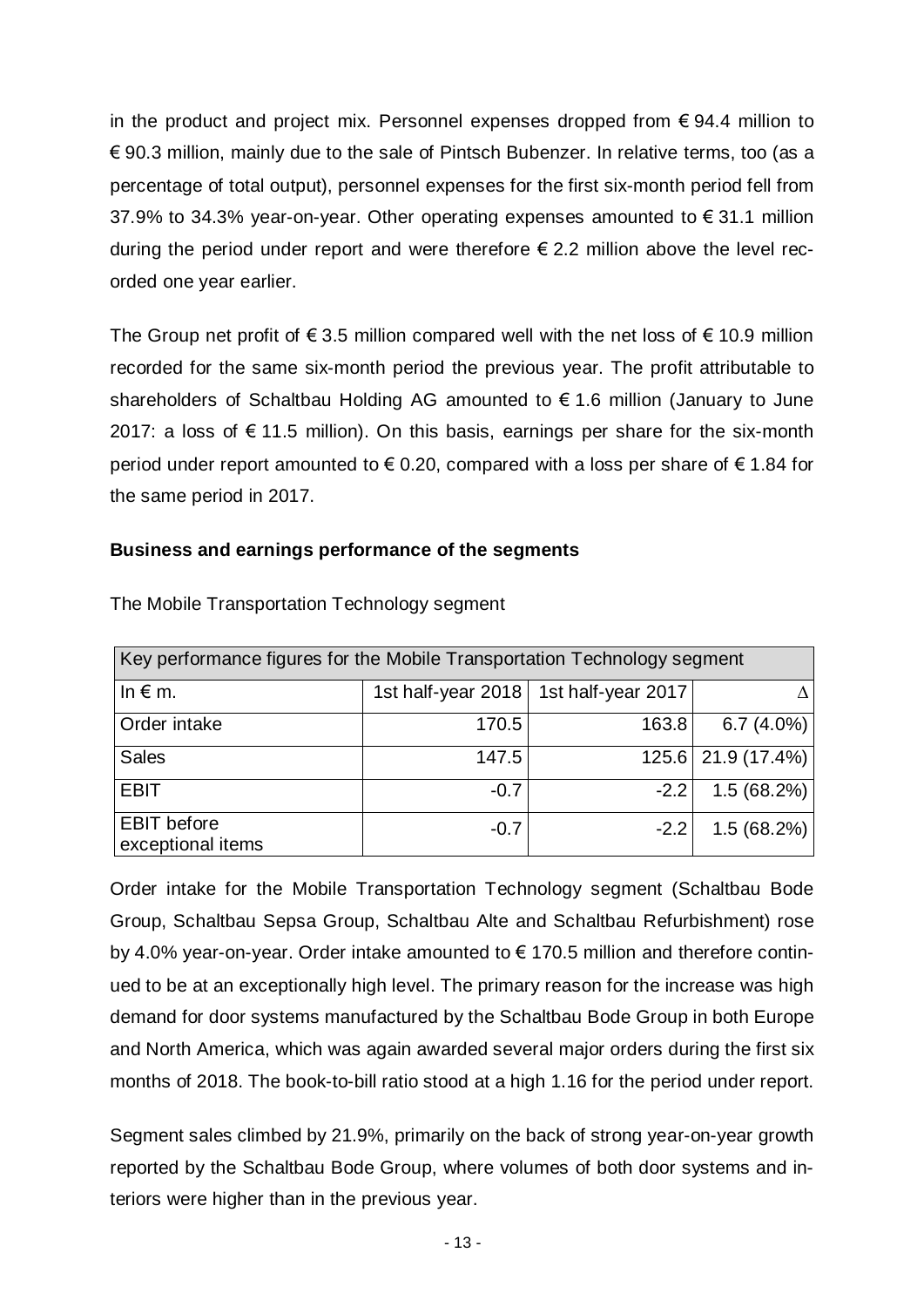At negative 0.4%, the EBIT margin for the Mobile Transportation Technology segment improved slightly for the six-month period (January to June 2017: negative 1.8%). The operating loss was mainly due to the negative contribution made by Schaltbau Alte, where the result was held down by production inefficiencies, material supply problems and a provision recognised in conjunction with warranty expenses.

| Key performance figures for the Stationary Transportation Technology segment |                    |                    |                       |  |
|------------------------------------------------------------------------------|--------------------|--------------------|-----------------------|--|
| In $\notin$ m.                                                               | 1st half-year 2018 | 1st half-year 2017 |                       |  |
| Order intake                                                                 | 53.3               | 53.9               | $-0.6$ $(-1.1\%)$     |  |
| <b>Sales</b>                                                                 | 30.0               | 47.1               | $-17.1$ ( $-36.3\%$ ) |  |
| <b>EBIT</b>                                                                  | $-0.1$             | $-5.6$             | 5.5(98.2%)            |  |
| <b>EBIT</b> before<br>exceptional items                                      | $-5.1$             | $-5.6$             | 0.5(8.9%)             |  |

The Stationary Transportation Technology segment

Adjusted for the sale of Pintsch Bubenzer, the Mobile Transportation Technology segment recorded a significant rise in order intake during the reporting period, primarily attributable to a major order for a train formation system awarded to Pintsch Tiefenbach in the second quarter 2018. Overall, the level of order intake in the Rail Infrastructure business field surpassed expectations during the period under report.

Sales volume totalled  $\epsilon$  30.0 million and was therefore below the previous year's figure when adjusted for sales generated by Pintsch Bubenzer amounting to  $\epsilon$  1.6 million, partially due to customer-related project delays. Sales recorded for the Rail Infrastructure business field therefore remain at a comparatively low level.

As a result of the reversal of provisions for pending losses on onerous contracts relating to the PSD project in Brazil, segment EBIT including exceptional items was close to break-even for the first six months of 2018 and therefore a significant improvement on the previous year. A raft of cost-cutting measures also contributed towards the improved EBIT performance. The EBIT margin came in at negative 0.4% (January to June 2017: negative 11.9%). Before exceptional items, EBIT amounted to a negative  $\epsilon$  5.1 million for the period under report.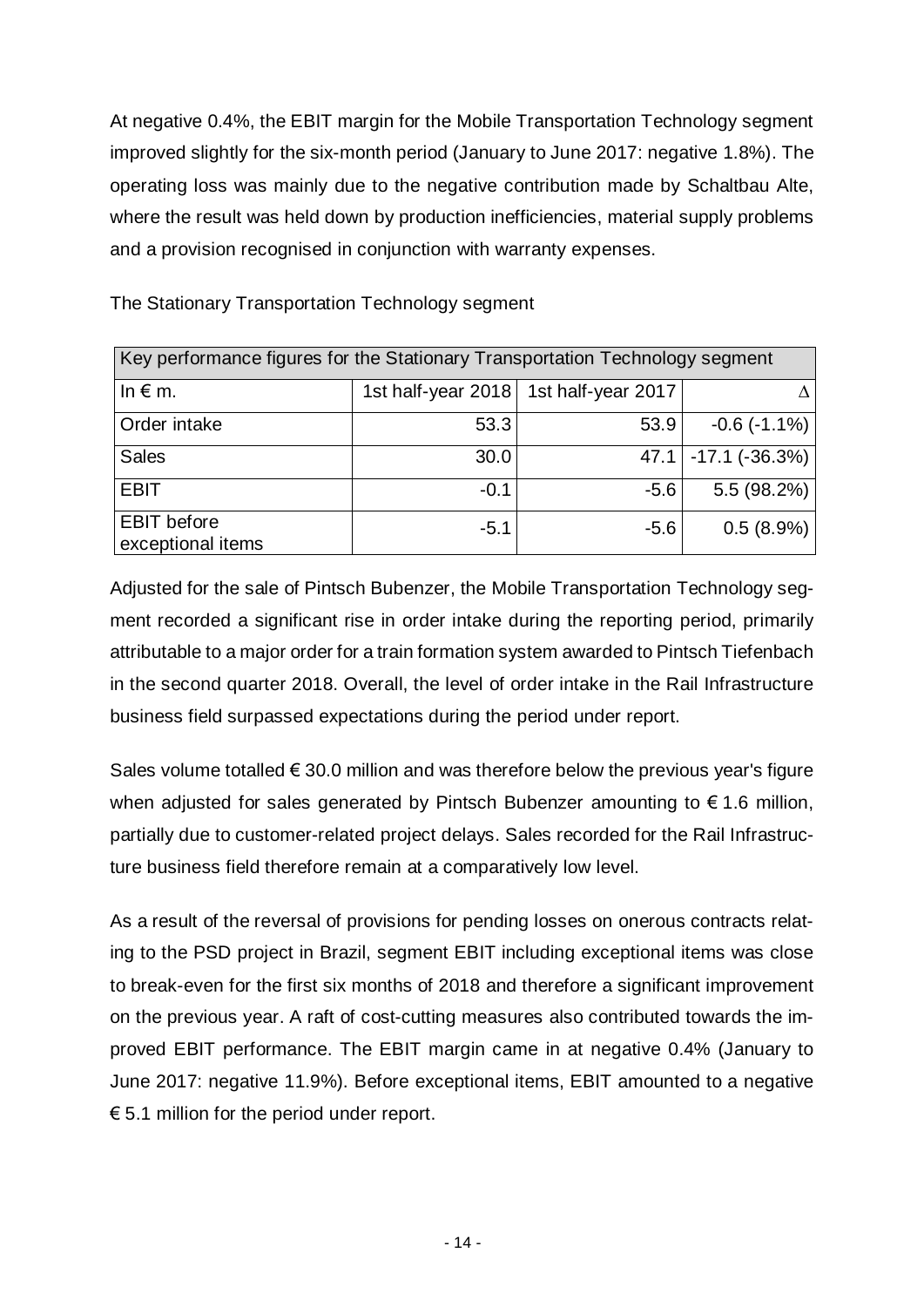### The Components segment

| Key performance figures for the Components segment |      |                                                  |               |  |  |
|----------------------------------------------------|------|--------------------------------------------------|---------------|--|--|
| In $\notin$ m.                                     |      | 1st half-year 2018   1st half-year 2017 $\Delta$ |               |  |  |
| Order intake                                       | 77.9 | 78.0                                             | $-0.1(0.0\%)$ |  |  |
| <b>Sales</b>                                       | 75.0 | 62.9                                             | 12.1 (19.2%)  |  |  |
| <b>EBIT</b>                                        | 15.8 | 9.3                                              | 6.5(69.9%)    |  |  |
| <b>EBIT</b> before<br>exceptional items            | 15.8 | 9.3                                              | 6.5(69.9%)    |  |  |

Order intake in the Components segment remained largely unchanged compared with the previous year's figure. Whereas the order situation for connectors and contactors developed very positively, lower order volumes caused by project delays at subsidiaries in North America and Italy (SPII) had a negative impact.

The sharp increase in sales compared with the first six months of 2017 was mainly attributable to brisk demand for snap-action switches, connectors and contactors. Business in China also developed positively year-on-year.

Six-month EBIT was also well up on the previous year, primarily driven by the higher sales volume, a positive product mix and the successful implementation of various measures introduced to boost productivity. The EBIT margin came in at 21.1% (January to June 2017: 14.9%).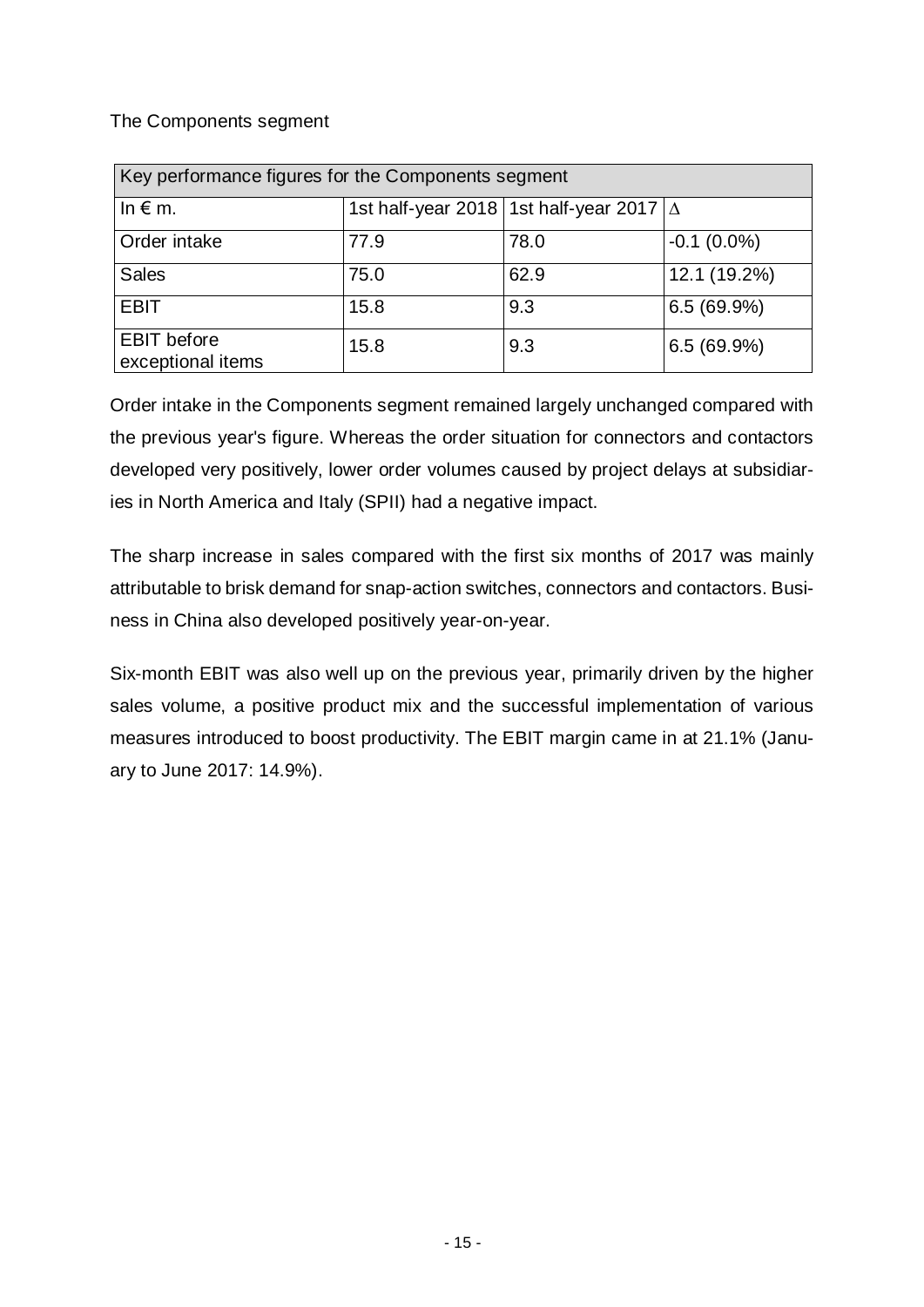## **Financial and net assets position**

| Key balance sheet figures for the Schaltbau Group |           |            |                       |  |  |
|---------------------------------------------------|-----------|------------|-----------------------|--|--|
| In $\epsilon$ m.                                  | 30.6.2018 | 31.12.2017 |                       |  |  |
| Non-current liabilities                           | 139.7     | 182.9      | $-43.2$ ( $-23.6\%$ ) |  |  |
| <b>Current liabilities</b>                        | 162.7     | 198.5      | $-35.8(-18.0\%)$      |  |  |
| Net financial liabilities to banks                | 106.5     | 158.4      | $-51.9(-32.8%)$       |  |  |
| Equity capital                                    | 116.0     | 70.6       | 45.4 (64.3%)          |  |  |

### **Debt capital**

Alongside the unchanged Syndicated Credit Agreement with a volume of up to  $\epsilon$  100 million (available up to 31 December 2019), the Company has further debt capital in the form of two promissory notes totalling  $\epsilon$  70 million, placed in 2015 with terms of seven and ten years, which can be called at the end of 2019. Bridge financing raised in 2017 amounting to € 25 million, which was time-limited until 28 February 2018, was repaid on schedule in February 2018. In addition, bilateral credit arrangements on a smaller scale are in place at a number of subsidiaries.

Financial liabilities decreased by more than one third from  $\epsilon$  183.7 million at the end of the fiscal year 2017 to € 119.0 million as of 30 June 2018. The lower volume of financial liabilities reflects the receipt of cash funds and the subsequent repayment of bank liabilities following the share capital increase executed in February 2018 and the sale of the industrial brake system subsidiary Pintsch Bubenzer GmbH on 1 March 2018.

### **Equity capital**

On 19 February 2018, the Company increased its share capital by  $\epsilon$  2,735,752.40 from € 8,063,919.40 to € 10,799,671.80 by issuing 2,242,420 new ordinary bearer shares, each representing an arithmetical value of  $\epsilon$  1.22 of total issued share capital (the "New Shares"), in return for cash contributions and utilising existing authorised capital. After deduction of transaction costs and related deferred taxes, a total of  $\epsilon$  44.6 million was transferred to capital reserves.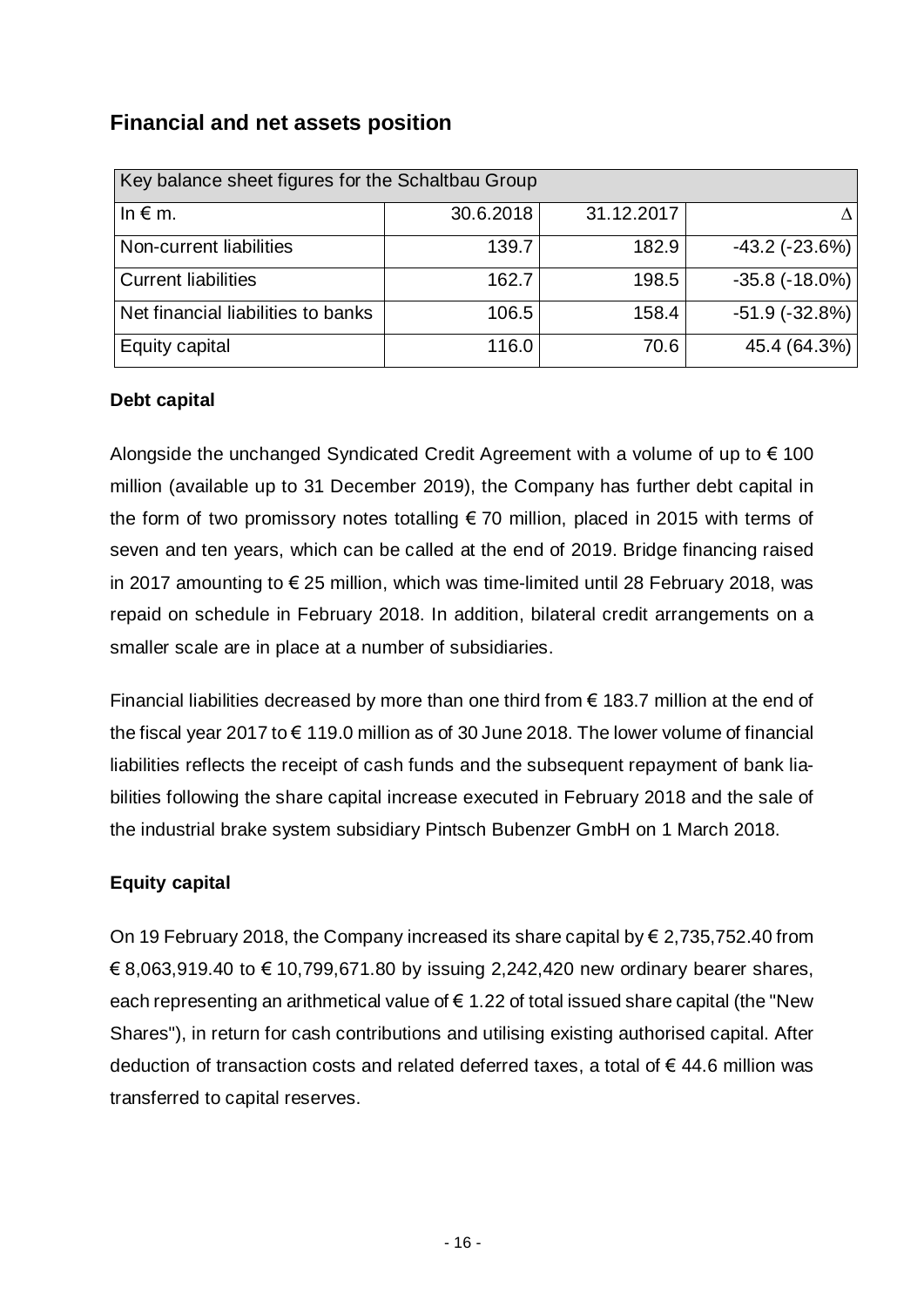Including changes in revenue reserves (down by  $\epsilon$  51.3 million), the reserve for items recognised directly in equity (down by  $\epsilon$  0.9 million), the revaluation reserve (down by  $\epsilon$  0.1 million) and the Group net profit for the period ended 30 June 2018 amounting to  $€ 3.5$  million, equity reported by the Schaltbau Group increased by  $€ 45.4$  million to  $\epsilon$  116.0 million over the six-month period.

Even after the share capital increase in February 2018, the Company's equity capital remains broadly diversified. The Company was only notified of voting rights in excess of 10% in the case of one shareholding, namely the joint shareholding of Luxunion S. A., Stichting Administratiekantoor Monolith, Hans Jakob Zimmermann, Dr Johannes Zimmermann and Elrena GmbH, all acting in concert (jointly attributable shareholding as notified: 29.33%).

Several other shareholders hold notifiable interests of between 3% and 10% in the Schaltbau Group.

### **Intragroup financing and treasury**

The Schaltbau Group raises most of the funds it requires via the Group's ultimate parent company, which is listed on the stock exchange, and allocates them on the basis of intragroup financing arrangements. In this context, the Schaltbau Group is planning to continue the development of a cross-company treasury management system.

### **Analysis of capital structure**

Non-current liabilities amounted to  $\epsilon$  139.7 million as of 30 June 2018, compared to  $\epsilon$  182.9 million at the end of the fiscal year 2017. The decrease in non-current liabilities was mainly attributable to the repayment of non-current financial liabilities following the receipt of cash funds from the February 2018 share capital increase and the sale of Pintsch Bubenzer. At 30 June 2018, non-current liabilities comprised non-current financial liabilities ( $\epsilon$  92.9 million), pension provisions ( $\epsilon$  36.6 million) and other provisions ( $65.1$  million).

Current liabilities at 30 June 2018 amounted to  $\epsilon$  162.7 million, down from the  $\epsilon$  198.5 million reported six months earlier and – as with the decrease in non-current financial liabilities – due to the repayment of current financial liabilities. At 30 June 2018, current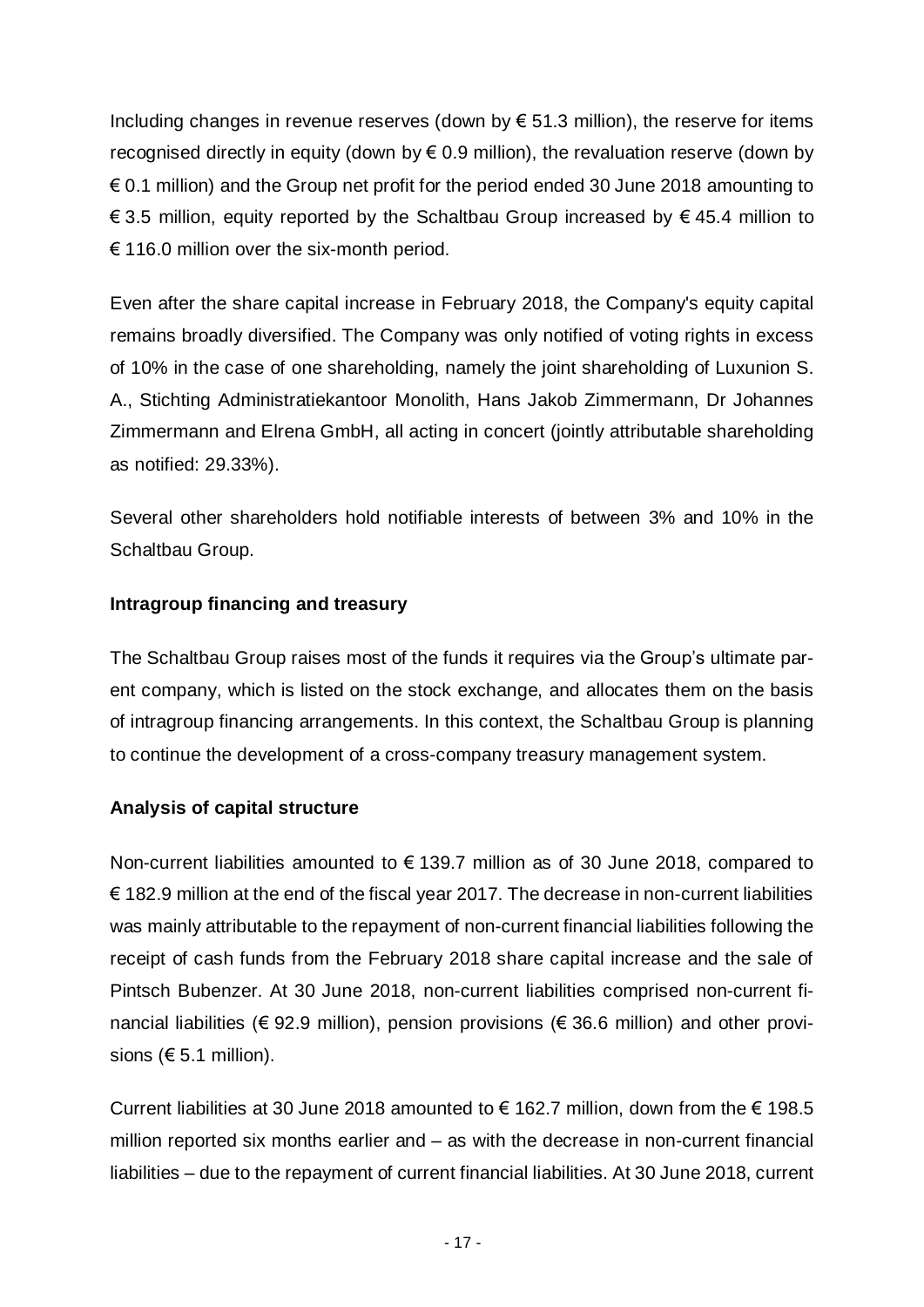financial liabilities accounted for € 26.2 million, trade payables for € 45.7 million and other provisions for  $\epsilon$  31.7 million.

Net financial liabilities (current and non-current financial liabilities less cash funds, excluding guarantees) amounted to  $\epsilon$  106.5 million at the end of the reporting period (31 December 2017: € 158.4 million). The Schaltbau Group continues to target reductions in net financial liabilities, both in absolute terms and, particularly, in relation to EBITDA for the year.

Equity increased by  $\epsilon$  45.4 million to  $\epsilon$  116.0 million compared to the end of 2017, mainly due to the successful share capital increase in February 2018; the equity ratio of 27.5% (31 December 2017: 15.6%) was well up on the previous year's figure.

Due to the net loss recorded by the Group's parent company for the fiscal year 2017, the Annual General Meeting was not required to pass a resolution on the appropriation of earnings; instead, the net loss for the year was carried forward. In light of these developments, the shareholders of the parent company did not receive a dividend during the period under report.

#### **Liquidity analysis**

Cash flows from operating activities corresponded to a negative amount of  $\epsilon$  26.7 million for the first six months of 2018 and therefore  $\epsilon$  18.9 million down year-on-year. Although EBIT improved by  $\epsilon$  14.1 million from a loss to a positive amount of  $\epsilon$  9.4 million, working capital also increased during the first six months of the year, mainly in the areas of inventories and trade accounts receivable. In the case of inventories, the increase was caused by a number of factors, including a build-up of buffer inventories to cover the ramp-up of sales in the second half of 2018, project postponements and a general increase in inventory replacement times. In the case of trade accounts receivable, the increase reflects higher business volumes compared to the first half of 2017.

Cash flows from investing activities were a net positive amount of  $\epsilon$  37.2 million (January to June 2017: outflow of  $\epsilon$  13.1 million) for the first half of 2018. The higher amount compared to the previous year mainly reflects the impact of cash funds received in connection with the sale of Pintsch Bubenzer GmbH on 1 March 2018 and the end of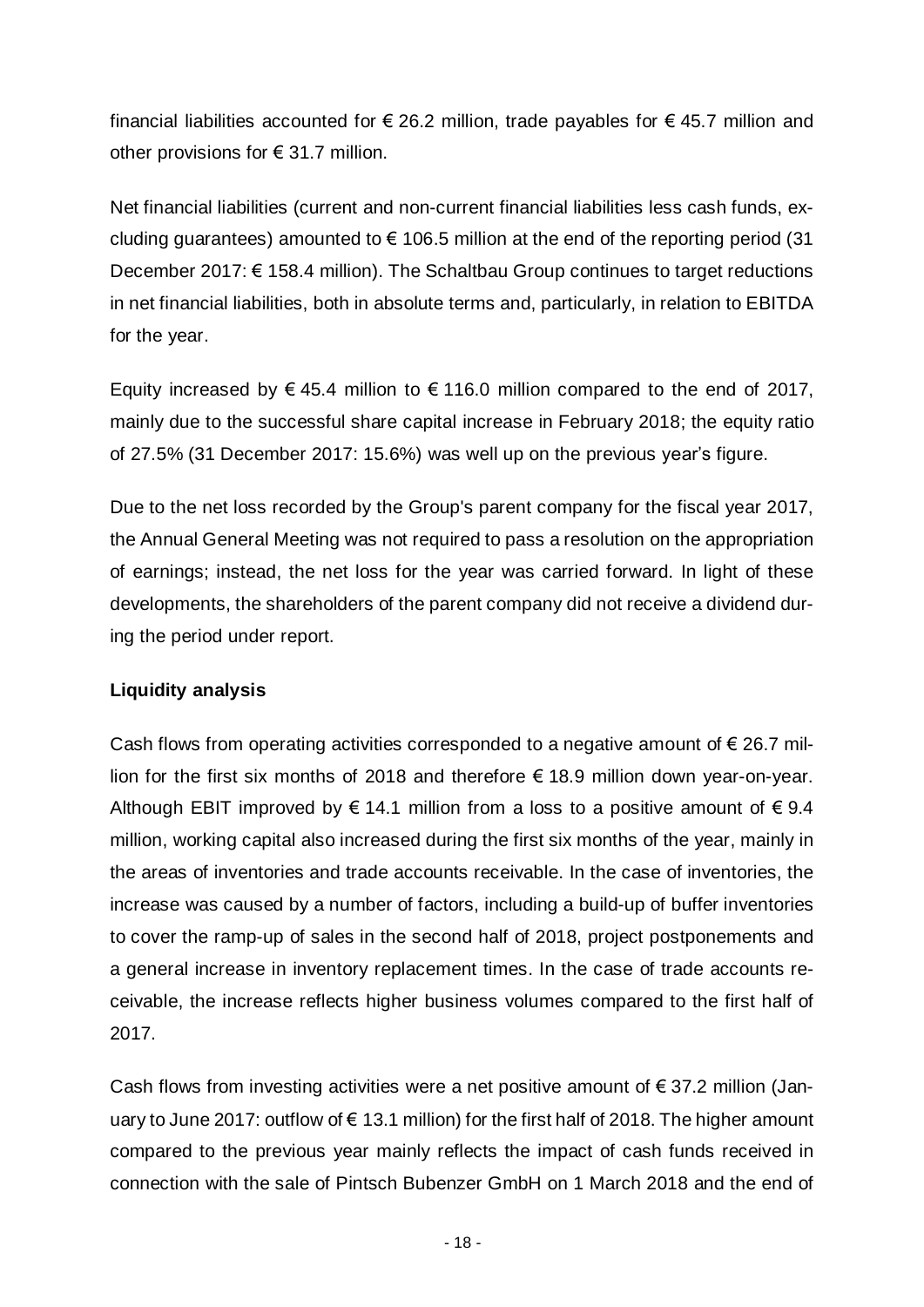restrictions on the availability of  $\epsilon$  15.5 million of cash funds, previously held on a fiduciary account, which became fully available again following the repayment of bridge financing in February 2018.

Cash flows from financing activities decreased from positive  $\epsilon$  15.1 million to negative € 24.3 million, mainly due to the net impact of credit repayments (outflow of € 68.8 million) and proceeds from the share capital increase (inflow of  $\epsilon$  46.5 million). Unlike one year earlier, cash flows from financing activities for the period from January to June 2018 now include cash management balances. In the previous year, these amounts were reported as cash funds in the consolidated cash flow statement.

The lower amount reported as interest paid reflects improved interest conditions following the restructuring of the Schaltbau Group's external financing arrangements, the repayment of current and non-current financial liabilities and the overall reduction in gross financial debt.

Cash funds reported in the consolidated cash flow statement for the six-month period under report totalling € 12.8 million (January to June 2017: € 24.7 million) include cash and cash equivalents. The cash management balance is now reported as part of cash flows from financing activities and not in cash funds.

#### **Net assets**

Non-current assets totalled  $\epsilon$  150.7 million at 30 June 2018,  $\epsilon$  4.0 million lower than the figure of  $\epsilon$  154.7 million reported at 31 December 2017.

Of the amount reported as non-current assets,  $\epsilon$  64.3 million (31 December 2017: € 67.5 million) related to intangible assets and € 71.2 million (31 December 2017:  $\in$  72.3 million) to property, plant and equipment.

The sharp drop in current assets – down by  $\epsilon$  29.6 million to  $\epsilon$  267.7 million – was mainly due to assets held for sale, which were reduced by  $\epsilon$  39.4 million to  $\epsilon$  19.6 million following the sale of Pintsch Bubenzer GmbH. Inventories went up by  $\epsilon$  24.4 million to € 118.7 million in line with the increase in business volumes. Trade accounts receivable increased over the six-month period by  $\epsilon$  12.7 million to  $\epsilon$  104.6 million as a result of revenue growth and timing factors around the period end, whereas other receivables and assets decreased by  $\epsilon$  13.6 million to  $\epsilon$  11.8 million, reflecting the end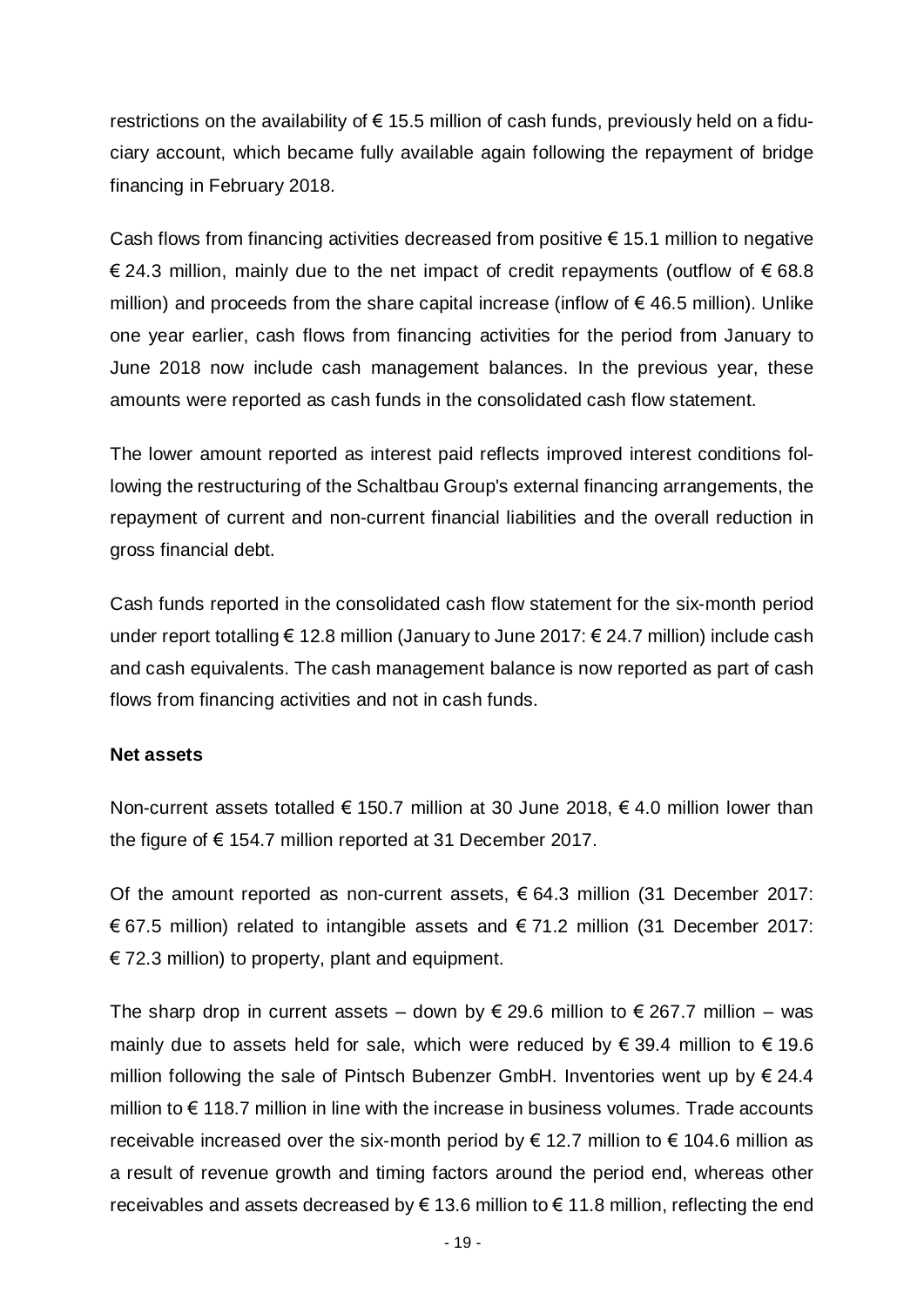of restrictions on cash funds held at the end of 2017 that had been generated in conjunction with a small share capital increase in May 2017. These funds became unrestricted following the repayment of bridge financing ( $\epsilon$  25.0 million) and deferred interest in February 2018 and were subsequently used to repay other financial liabilities.

Overall, working capital went up by 26.5% to € 160.5 million (31 December 2017: € 126.9 million).

## **Employees**

Well-trained, highly motivated employees remain a key basis for the economic success of the Schaltbau Group. At 30 June 2018, the Group employed a workforce of 3,125 people worldwide (31 December 2017: 3,370 employees). An average of 3,034 people were employed by the Schaltbau Group in the first half of 2018 (first half of 2017: 3,079). The lower figure relates primarily to the sale and deconsolidation of Pintsch Bubenzer, although volume-related expansion in the Mobile Transportation Technology and Components segments had an offsetting effect. From a total of 3,125 employees, 1,849 people worked in the Mobile Transportation Technology segment (31 December 2017: 1,822), 877 in the Components segment (31 December 2017: 830) and 374 in the Stationary Transportation Technology segment (31 December 2017: 692).

## **Outlook report**

Including the contributions of the Schaltbau Sepsa Group that is due to be sold, the Schaltbau Group is targeting sales in the region of €480.0 million to €500.0 million for the fiscal year 2018. The planned volume is therefore below the  $\epsilon$  514.9 million achieved in 2017. Adjusted for Pintsch Bubenzer and Schaltbau Sepsa, however, the figure reflects organic growth in the region of  $\epsilon$  50 million or 10% year-on-year. The Mobile Transportation Technology segment is the principal driver of this growth. From today's perspective, however, demand for components is also expected to continue growing.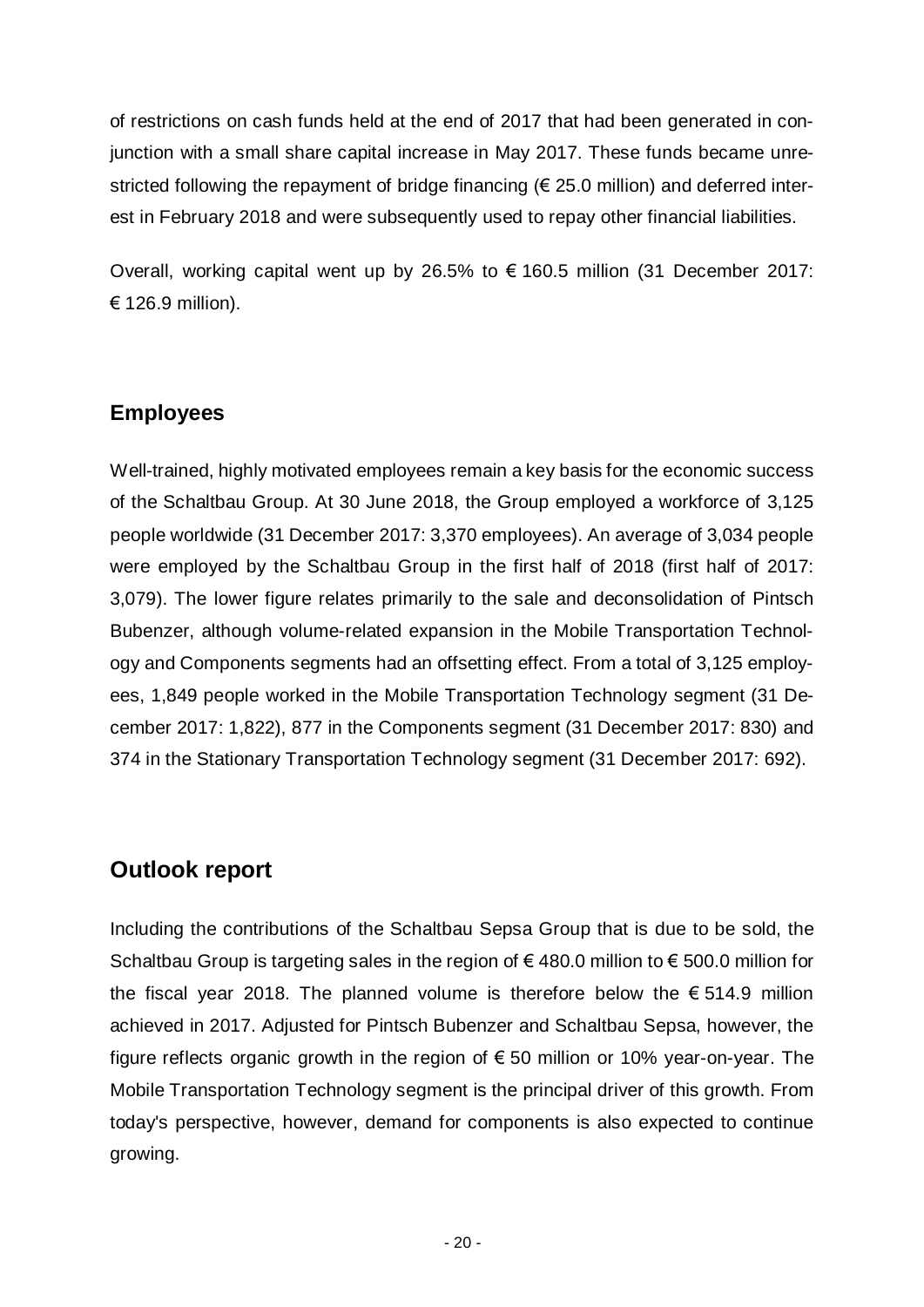Sales for the individual segments are expected to perform as follows:

- Sales in the Mobile Transportation Technology segment are likely to increase sharply year-on-year, due to significant growth in the Schaltbau Bode Group.
- According to the latest forecast, the Stationary Transportation Technology segment will be unable to match the sales figure achieved the previous year, even after adjustment for Pintsch Bubenzer. Furthermore, the expected sales figure is also being unfavourably impacted by project delays that cannot be compensated by additional business.
- The Components segment is planning to increase its sales by a high single-digit percentage, mainly resulting from the excellent performance of Schaltbau GmbH.

The measures taken to sustainably improve and secure the profitability of the Schaltbau Group, which were mainly introduced last year, will be rigorously continued throughout the remainder of 2018. These include cost-cutting and efficiency-boosting measures as well as the rectification of existing problem areas in foreign subsidiaries within the Mobile Transportation Technology segment. The restructuring measures will also mean one-time expenditure in 2018, which will have a negative impact on EBIT.

Excluding exceptional items, as newly defined above, the EBIT margin for the Group is expected to come in at around 3% of sales in the fiscal year 2018.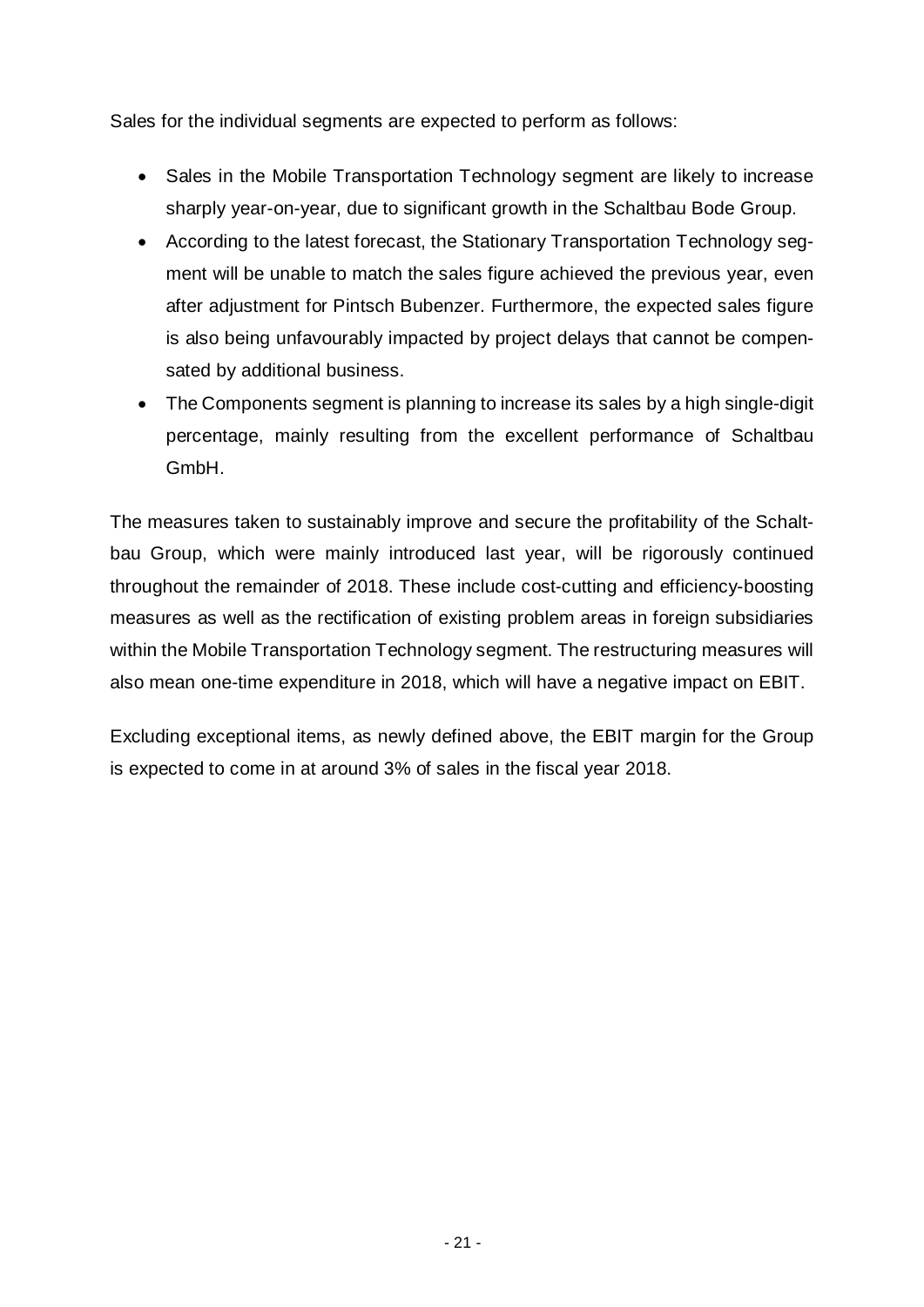## **Opportunity and risk report**

On 1 January 2018, Schaltbau introduced a new, IT-supported risk management system. With the changeover, risks at Group level are now always recorded quantitatively with regard to their probability of occurrence and implications. As before, corporate risks in the fully consolidated companies and the major participations are initially identified and measured on a decentralised basis. In a second stage, the risks are then assessed by the holding company. Since the beginning of the year, risks with a potential to cause damage in excess of  $\epsilon$  500,000 have been uniformly quantified as significant risks for the Group and presented separately.

As in the past, opportunities and risks within the Schaltbau Group are continually recorded, evaluated and analysed and then collectively updated and reported at the end of each quarter.

As at 30 June 2018, there were no material changes compared with the opportunities and risks reported in the Group management report for the fiscal year 2017, with the exception of risks stemming from the PSD project. For more information on the changed risk situation in conjunction with the PSD project, please see the section on "Strategic measures".

The challenge of bringing the Schaltbau Group's net financial debt into an economically viable relationship to the EBITDA for the year and securing long-term bank loans (see "Financial risks") was met with two successfully completed share capital increases, the first in May 2017 and the second in February 2018, as well as the sale of the industrial brakes specialist Pintsch Bubenzer GmbH. These transactions generated a total of more than  $\epsilon$  90 million in cash inflow, which significantly improved the liquidity situation. The repayment of the bridge financing totalling  $\epsilon$  25 million plus deferred interest also contributed to an improvement in net financial debt.

Nevertheless, even after these measures have been implemented, the Schaltbau Group is exposed to risks that could potentially have a negative impact on its development. It has financial liabilities of up to  $\epsilon$  100 million, in particular from the Syndicated Credit Agreement that is due for repayment by the end of 2019. At 30 June 2018, utilisation including guarantee lines amounted to  $\epsilon$  40.2 million (31 December 2017: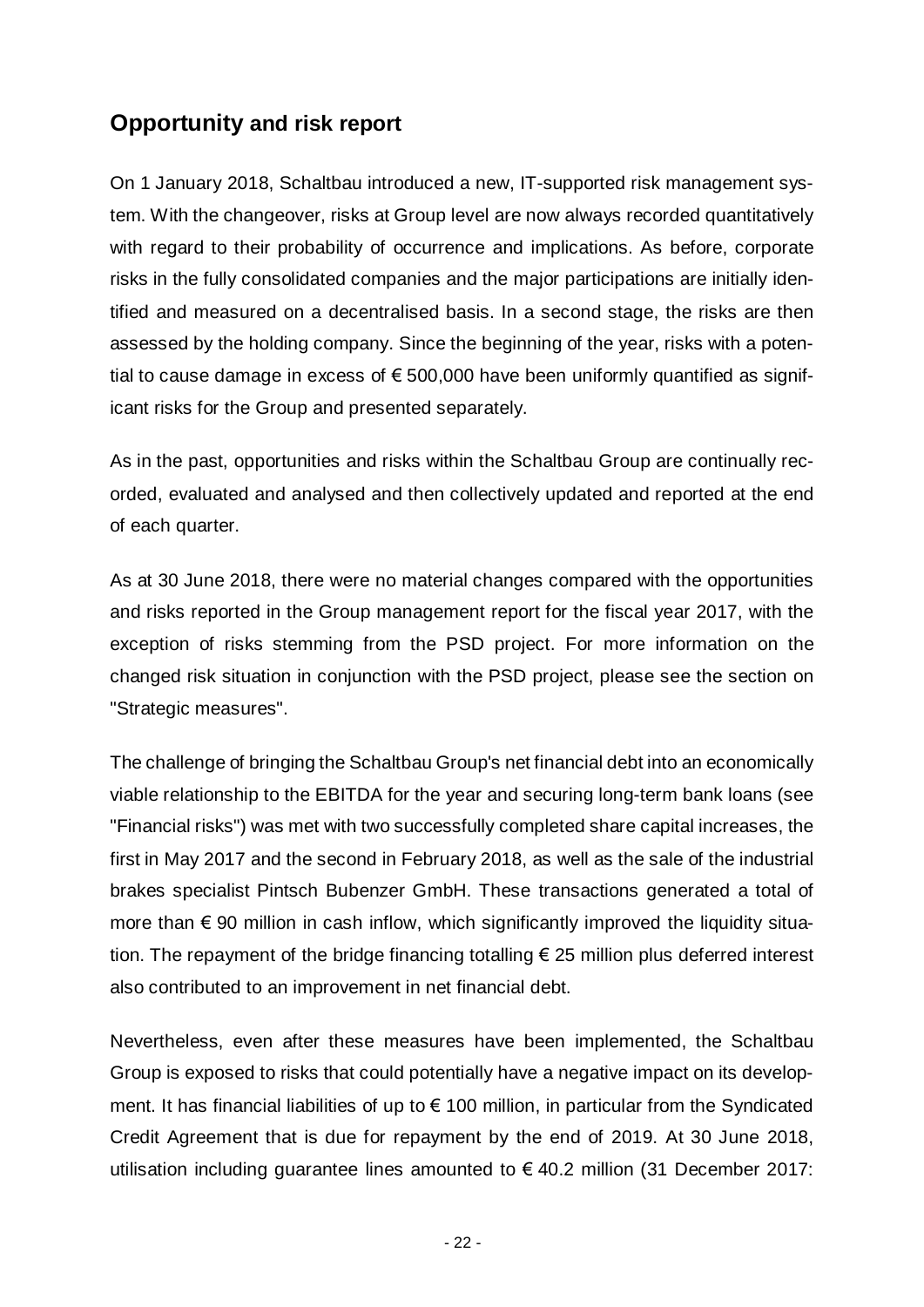€ 97.9 million). Furthermore, the creditors of the two promissory notes with a total volume of € 70 million were granted an extraordinary termination right as of 31 December 2019, which can be exercised until 30 June 2019.

There is also an extraordinary termination right in the event that certain conditions or ancillary obligations of the financing agreements are not complied with. Early termination could have a significantly adverse effect on the Group's earnings, financial and net assets position and, in the worst case, jeopardise the Schaltbau Group's going-concern status. Since certain operational and strategic measures will continue to require the approval of the respective lenders, it may not be possible to make otherwise sensible investments, which could restrict the Schaltbau Group's operations and competitiveness.

Moreover, the Schaltbau Group is currently confronted with the following financial risks in particular, which have not changed since the end of 2017.

- Negative variances in the operating result or additional warranty costs as well as any restructuring expenses that may prove to be necessary could have a negative impact on both current and future cash flows. In order to mitigate these risks, the Schaltbau Group has introduced a raft of measures to secure liquidity.
- In compliance with Schaltbau Holding AG's current financing agreements, both liquidity planning and EBITDA planning must be adhered to within certain ranges in line with the restructuring concept that has been developed. Furthermore, the Group's liquidity planning must be thoroughly positive over a defined period of 13 weeks. If the restructuring measures described in the restructuring concept cannot be complied with going forward, the lenders have the option of exercising an extraordinary right of termination.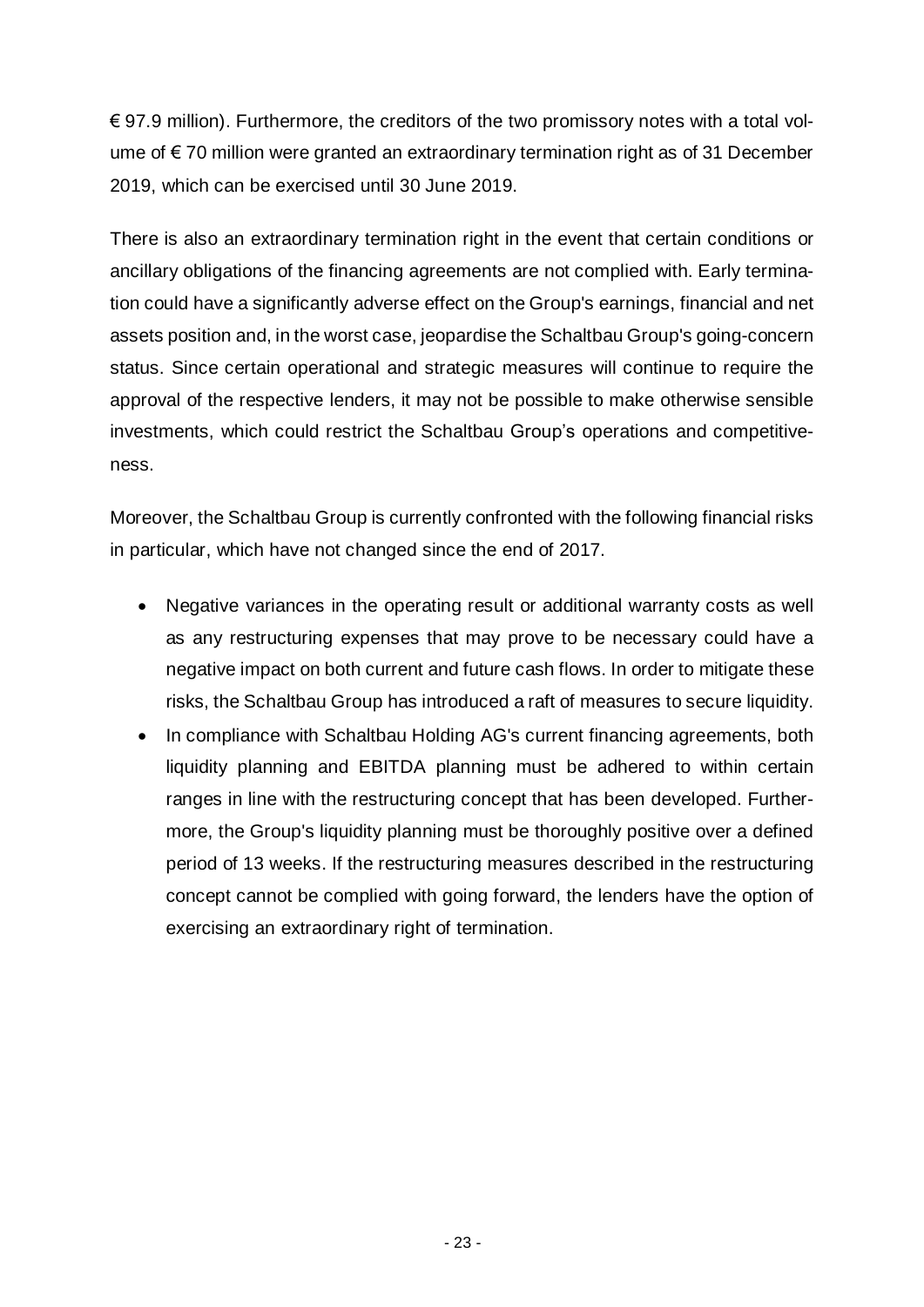The Executive Board assumes that the above-mentioned measures are sufficient and will be able to be successfully implemented.

Munich, 6 August 2018

Schaltbau Holding AG The Executive Board

 $ln \nu$ 

Spokesman (CEO)

Dr Albrecht Köhler Thomas Dippold Dr Martin Kleinschmitt<br>
Spokesman (CEO) CFO CFO CRO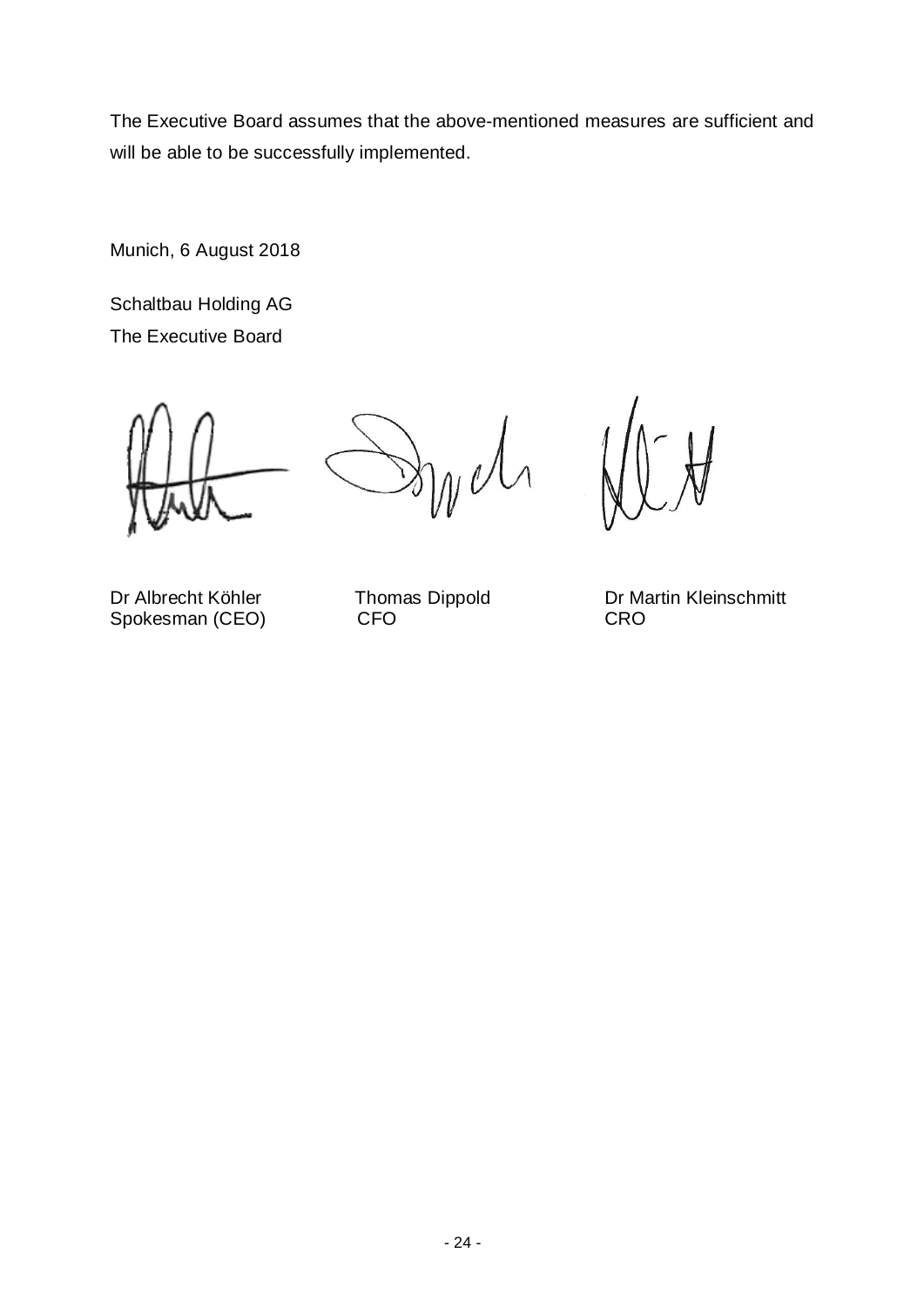## **Condensed Interim Consolidated Financial Statements for H1 2018**

#### **Consolidated Income Statement\***

|    | In € 000                                               | <b>Notes</b> | $1.1.-30.6.$<br>2018 | $1.1.-30.6.$<br>2017 |
|----|--------------------------------------------------------|--------------|----------------------|----------------------|
| 1. | <b>Sales</b>                                           | (8)          | 251,517              | 234,901              |
| 2. | Change in inventories of finished and unfinished goods |              | 11,010               | 10,995               |
| 3. | Own work capitalised                                   |              | 597                  | 2,656                |
| 4. | <b>Total output</b>                                    |              | 263, 124             | 248,552              |
| 5. | Other operating income                                 |              | 16,288               | 6,998                |
| 6. | Cost of materials                                      |              | 140,472              | 127,293              |
| 7. | Personnel expense                                      | (6.2)        | 90,303               | 94,361               |
| 8. | Depreciation and amortisation                          |              | 7,745                | 9,641                |
| 9. | Other operating expenses                               |              | 31,139               | 28,947               |
|    | 10. Impairment losses/income**                         |              | 320                  | 0                    |
|    | 11. Profit/loss from operating activities (EBIT)       |              | 9,433                | $-4,692$             |
|    | a) Result from at-equity accounted investments         |              | 9                    | 323                  |
|    | b) Other results from investments                      |              | $\overline{2}$       | 0                    |
|    | 12. Results from investments                           | (6.3)        | 11                   | 323                  |
|    | a) Interest income                                     |              | 1,206                | 307                  |
|    | b) Interest expense                                    |              | 3,890                | 6,326                |
|    | 13. Financial result                                   | (6.4)        | $-2,684$             | $-6,021$             |
|    | 14. Profit/loss before tax                             |              | 6,760                | $-10,390$            |
|    | 15. Income taxes                                       | (6.5)        | $-3,270$             | 484                  |
|    | 16. Group net profit/loss for the period               |              | 3,490                | $-10,874$            |
|    | Analysis of group net profit/loss                      |              |                      |                      |
|    | attributable to minority shareholders                  |              | 1,852                | 630                  |
|    | attributable to shareholders of Schaltbau Holding AG   |              | 1,637                | $-11,504$            |
|    | Group net profit/loss for the period                   |              | 3,490                | $-10,874$            |
|    | Earnings per share - undiluted:                        |              | € 0.20               | € -1.84              |
|    | Earnings per share - diluted:                          |              | € 0.20               | € -1.84              |

The consolidated income statement for H1 2018 includes January and February of Pintsch Bubenzer Group figures on a prorata basis. The comparative figures for H1 2017 include the Pintsch Bubenzer Group for the full six-month period. In order to ensure comparability of the consolidated income statement, the income statement of the Pintsch Bubenzer Group is shown separately in note 6.1.

\*\* In conjunction with the first-time application of IFRS 9, the line item "Impairment losses" is shown separately in the Group income statement. In previous periods, impairment losses were included in other operating expenses. Figures for the comparative period have not been adjusted.

Rounding differences may arise due to the use of electronic rounding aids.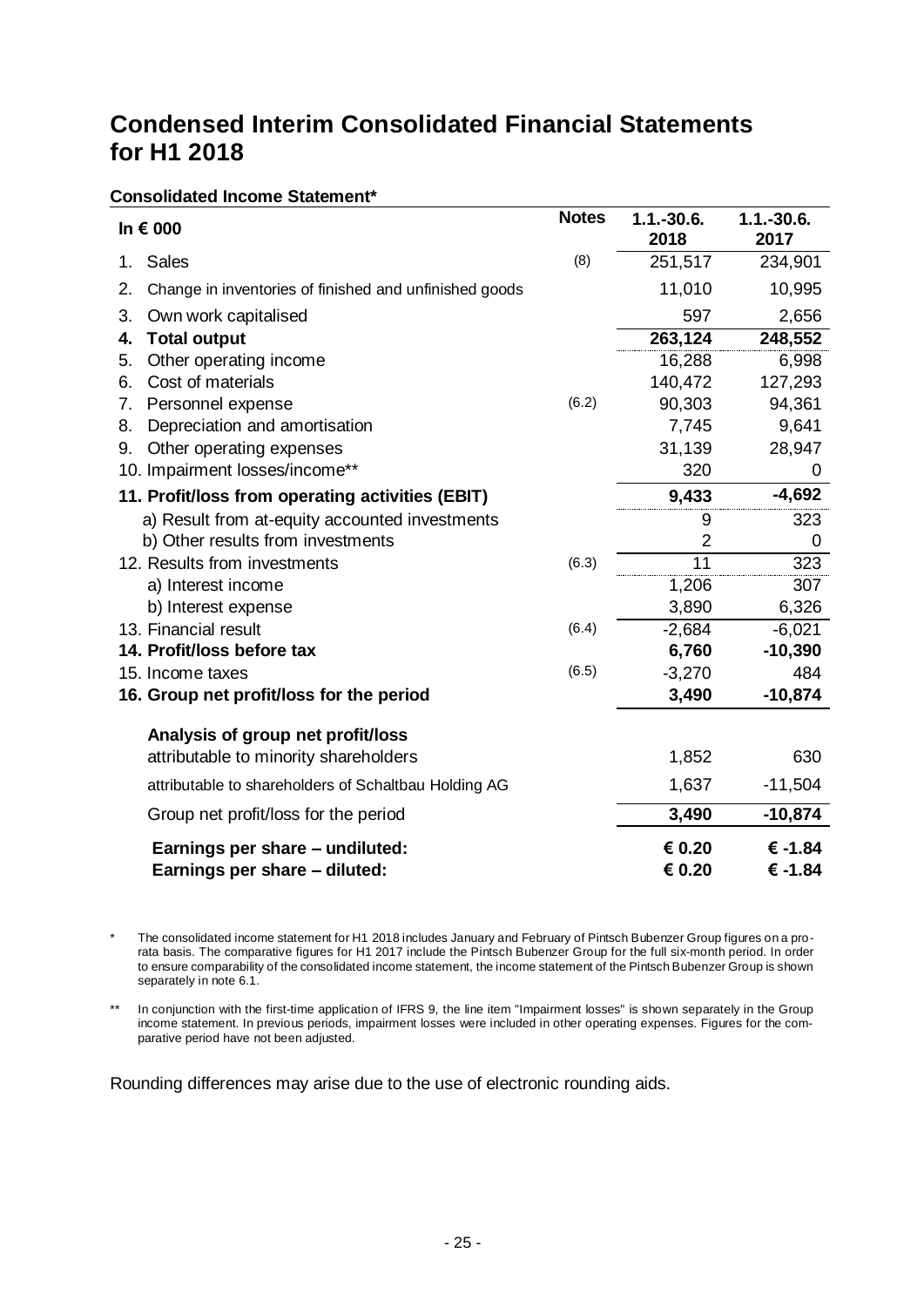| in $\epsilon$ 000                                                                            | $1.1 - 30.6$ .<br>2018 | $1.1 - 30.6$ .<br>2017 |
|----------------------------------------------------------------------------------------------|------------------------|------------------------|
| Group net profit/loss for the period                                                         | 3,490                  | $-10,874$              |
| Items which will not subsequently be reclassified to<br>profit or loss                       |                        |                        |
| Actuarial gains/losses relating to pensions                                                  | 490                    | 1,427                  |
| Tax effect                                                                                   | 34                     | $-428$                 |
|                                                                                              | 524                    | 999                    |
| Items which were or which have been or may<br>subsequently be reclassified to profit or loss |                        |                        |
| Unrealised losses arising on currency translations                                           |                        |                        |
| - from fully consolidated companies                                                          | $-519$                 | $-1,309$               |
| - from at-equity accounted companies                                                         | $-408$                 | $-218$                 |
| Derivative financial instruments                                                             |                        |                        |
| - Change in unrealised gains (+) / losses (-)                                                | $-10$                  | 127                    |
| - Realised gains (-) / losses (+)                                                            | 119                    | 177                    |
| Tax effect                                                                                   | $-33$                  | $-91$                  |
|                                                                                              | $-851$                 | $-1,314$               |
| Other comprehensive income for the period after tax                                          | $-327$                 | $-315$                 |
| Group comprehensive income                                                                   | 3,163                  | $-11,189$              |
| of which attributable to minority shareholders                                               | 1,816                  | $-103$                 |
| of which attributable to shareholders of Schaltbau Holding<br>AG                             | 1,347                  | $-11,086$              |

## **Consolidated Statement of Comprehensive Income\***

\* The presentation of the consolidated statement of comprehensive income has been changed in order to increase clarity and informational value.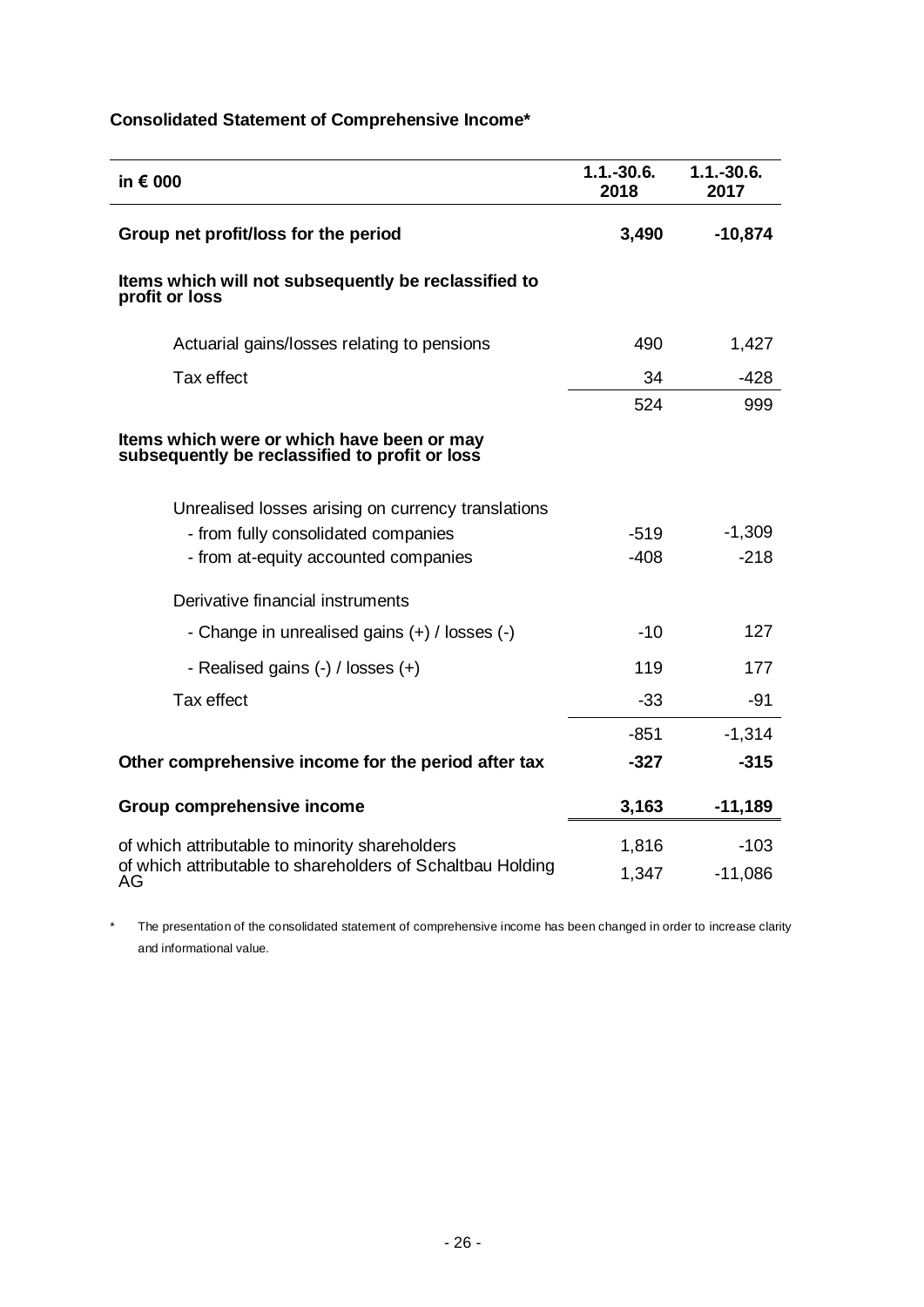#### **Consolidated Cash Flow Statement**

| In $\epsilon$ 000                                                                                            | $1.1.-30.6.$<br>2018 | $1.1.-30.6.$<br>2017 |
|--------------------------------------------------------------------------------------------------------------|----------------------|----------------------|
| <b>Profit/loss from operating activities (EBIT)</b>                                                          | 9,433                | $-4,692$             |
| Depreciation, amortisation and impairment losses on intan-<br>gible assets and property, plant and equipment | 7,745                | 9,641                |
| Gains/losses on the disposal of intangible assets and prop-<br>erty, plant and equipment                     | 113                  | 35                   |
| Change in current assets                                                                                     | $-41,911$            | $-12,660$            |
| Change in provisions                                                                                         | $-7,757$             | $-1,928$             |
| Change in liabilities                                                                                        | 7,891                | 7,416                |
| Income tax paid                                                                                              | $-1,244$             | $-1,658$             |
| Other non-cash income/expenses                                                                               | $-973$               | $-3,916$             |
| <b>Cash flows from operating activities</b>                                                                  | $-26,703$            | $-7,762$             |
| Payments for investments in:                                                                                 |                      |                      |
| - Intangible assets and property, plant and equipment                                                        | $-4,507$             | $-7,707$             |
| - Non-current financial investments                                                                          | $-1,428$             | $-5,138$             |
| - Acquisition of minority interests                                                                          | $-884$               |                      |
| Proceeds from disposals of:                                                                                  |                      |                      |
| - Property, plant and equipment                                                                              | 52                   | 29                   |
| - Repayment of cash deposits                                                                                 | 15,550               |                      |
| - Business units                                                                                             | 28,412               | $-330$               |
| Cash flows from investing activities                                                                         | 37,195               | $-13,146$            |
| Share capital increase                                                                                       | 46,497               | 15,539               |
| Distribution to minority interests                                                                           | $-3,267$             | $-3,496$             |
| Loan repayments                                                                                              | $-68,780$            | $-2,588$             |
| Loans raised                                                                                                 | 2,100                | 4,141                |
| Interest paid                                                                                                | $-2,526$             | $-5,399$             |
| Interest received                                                                                            | 330                  | 307                  |
| Change in other financial liabilities*                                                                       | 1,310                | 6,609                |
| Cash flows from financing activities                                                                         | $-24,336$            | 15,113               |
| Change in cash funds due to exchange rate fluctuations                                                       | 259                  | -637                 |
| Change in cash funds                                                                                         | $-13,585$            | $-6,432$             |
| Cash funds at the end of the period                                                                          | 12,779               | 24,745               |
| Cash funds at the beginning of the period                                                                    | 26,364               | 31,177               |
|                                                                                                              | $-611$               | -6,432               |

\* Unlike at 30 June 2018, cash funds at 30 June 2017 still include cash management balances. For further information regarding the cash funds see the disclosures on the cash flow statement in section 9 of the notes to the consolidated financial statements.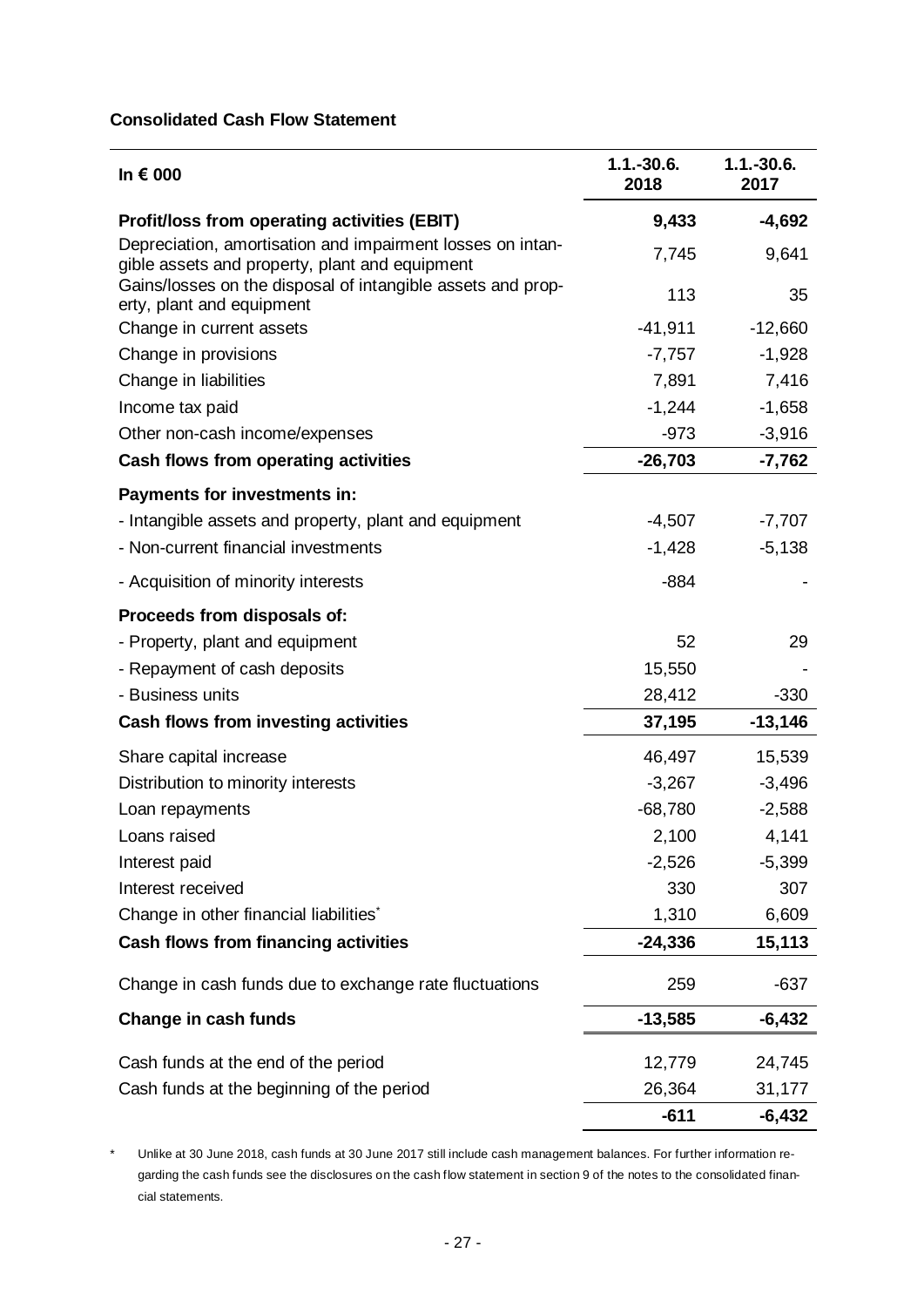#### **Consolidated Balance Sheet**

| <b>ASSETS</b>                        |              |           |            |
|--------------------------------------|--------------|-----------|------------|
| € 000                                | <b>Notes</b> | 30.6.2018 | 31.12.2017 |
| A. NON-CURRENT ASSETS                |              |           |            |
| Intangible assets<br>L.              |              | 64,326    | 67,470     |
| II. Property, plant and equipment    |              | 71,206    | 72,312     |
| III. At-equity accounted investments |              | 7,321     | 7,773      |
| IV. Other investments                |              | 3,092     | 3,023      |
| V. Deferred tax assets               |              | 4,743     | 4,104      |
|                                      |              | 150,688   | 154,682    |
| <b>B. CURRENT ASSETS</b>             |              |           |            |
| Inventories                          | (7.1)        | 118,676   | 94,274     |
| II. Trade accounts receivable        |              | 104,600   | 91,869     |
| III. Income tax receivables          | (7.2)        | 559       | 1,471      |
| IV. Other receivables and assets     |              | 11,785    | 25,395     |
| V. Cash and cash equivalents         | (7.3)        | 12,517    | 25,297     |
| VI. Assets held for sale             | (7.4)        | 19,602    | 59,013     |
|                                      |              | 267,740   | 297,319    |
| <b>Total assets</b>                  |              | 418,428   | 452,001    |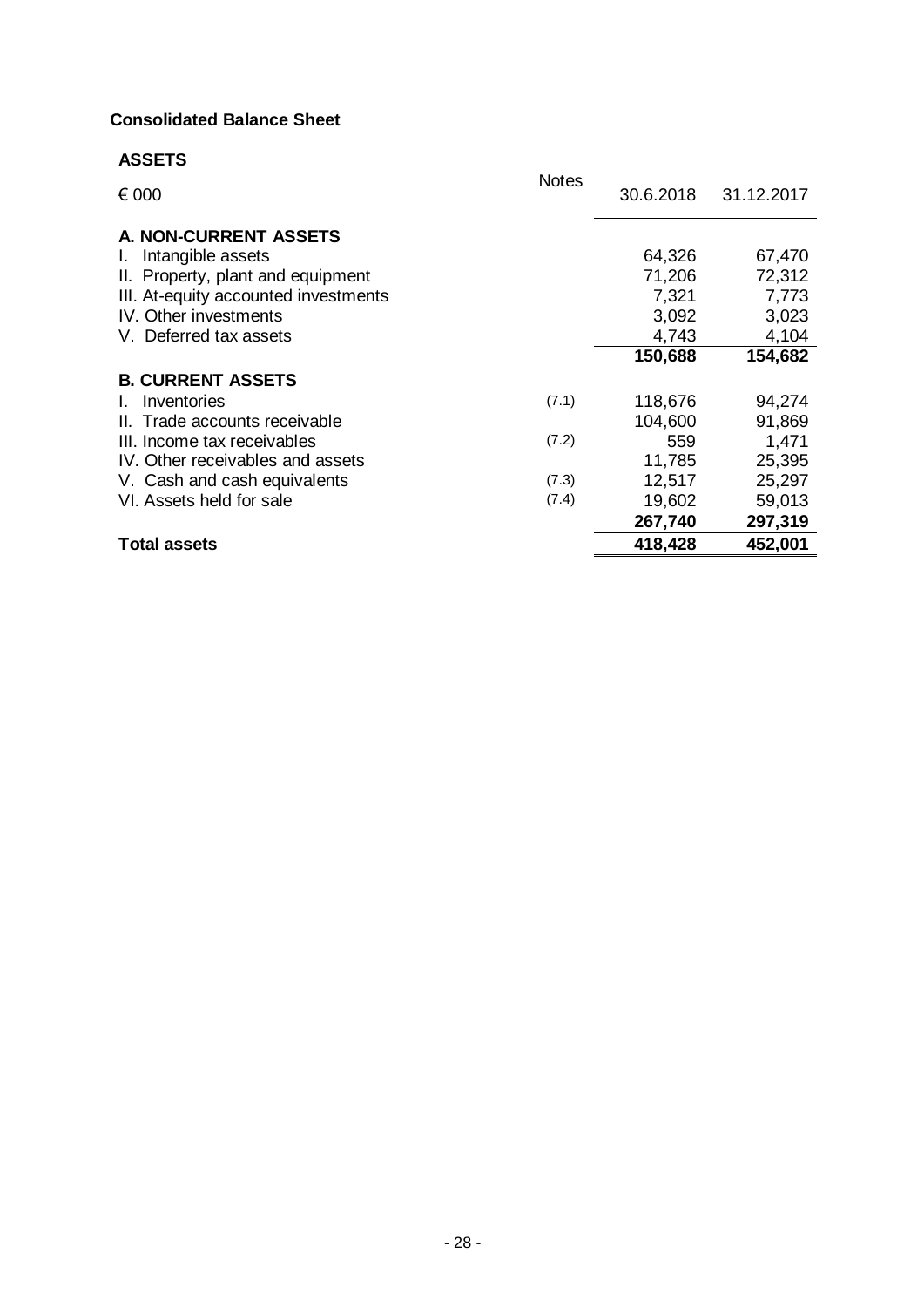### **EQUITY AND LIABILITIES**

| (7.5)<br>A. EQUITY<br>Subscribed capital<br>10,800<br>8,064<br>I.<br>75,717<br>31,105<br>Capital reserves<br>Ш.<br>231<br>231<br>Ш.<br><b>Statutory reserves</b><br>49,257<br>IV.<br>$-2,080$<br>Revenue reserves<br>V.<br>Reserve for income/expenses recognised<br>$-1,541$<br>$-651$<br>directly in equity<br><b>Revaluation reserve</b><br>2,975<br>3,041<br>VI.<br>VII. Group net profit/loss attributable to sharehold-<br>1,637<br>$-51,742$<br>ers of Schaltbau Holding AG<br>VIII. Equity attributable to shareholders of Schalt-<br>87,739<br>39,305<br>28,251<br>31,264<br>Minority interests<br>IX.<br>115,990<br>70,569<br><b>B. NON-CURRENT LIABILITIES</b><br>Pension provisions<br>(7.6)<br>36,591<br>37,505<br>I.<br>Personnel-related accruals<br>(7.6)<br>3,754<br>3,778<br>Ш.<br>10,431<br>III. Other provisions<br>(7.6)<br>1,353<br>IV. Financial liabilities<br>92,871<br>125,186<br>(7.7)<br>Other liabilities<br>(7.7)<br>595<br>V.<br>8 |   |
|-------------------------------------------------------------------------------------------------------------------------------------------------------------------------------------------------------------------------------------------------------------------------------------------------------------------------------------------------------------------------------------------------------------------------------------------------------------------------------------------------------------------------------------------------------------------------------------------------------------------------------------------------------------------------------------------------------------------------------------------------------------------------------------------------------------------------------------------------------------------------------------------------------------------------------------------------------------------|---|
|                                                                                                                                                                                                                                                                                                                                                                                                                                                                                                                                                                                                                                                                                                                                                                                                                                                                                                                                                                   |   |
|                                                                                                                                                                                                                                                                                                                                                                                                                                                                                                                                                                                                                                                                                                                                                                                                                                                                                                                                                                   |   |
|                                                                                                                                                                                                                                                                                                                                                                                                                                                                                                                                                                                                                                                                                                                                                                                                                                                                                                                                                                   |   |
|                                                                                                                                                                                                                                                                                                                                                                                                                                                                                                                                                                                                                                                                                                                                                                                                                                                                                                                                                                   |   |
|                                                                                                                                                                                                                                                                                                                                                                                                                                                                                                                                                                                                                                                                                                                                                                                                                                                                                                                                                                   |   |
|                                                                                                                                                                                                                                                                                                                                                                                                                                                                                                                                                                                                                                                                                                                                                                                                                                                                                                                                                                   |   |
|                                                                                                                                                                                                                                                                                                                                                                                                                                                                                                                                                                                                                                                                                                                                                                                                                                                                                                                                                                   |   |
|                                                                                                                                                                                                                                                                                                                                                                                                                                                                                                                                                                                                                                                                                                                                                                                                                                                                                                                                                                   |   |
|                                                                                                                                                                                                                                                                                                                                                                                                                                                                                                                                                                                                                                                                                                                                                                                                                                                                                                                                                                   |   |
|                                                                                                                                                                                                                                                                                                                                                                                                                                                                                                                                                                                                                                                                                                                                                                                                                                                                                                                                                                   |   |
|                                                                                                                                                                                                                                                                                                                                                                                                                                                                                                                                                                                                                                                                                                                                                                                                                                                                                                                                                                   |   |
|                                                                                                                                                                                                                                                                                                                                                                                                                                                                                                                                                                                                                                                                                                                                                                                                                                                                                                                                                                   |   |
|                                                                                                                                                                                                                                                                                                                                                                                                                                                                                                                                                                                                                                                                                                                                                                                                                                                                                                                                                                   |   |
|                                                                                                                                                                                                                                                                                                                                                                                                                                                                                                                                                                                                                                                                                                                                                                                                                                                                                                                                                                   |   |
|                                                                                                                                                                                                                                                                                                                                                                                                                                                                                                                                                                                                                                                                                                                                                                                                                                                                                                                                                                   |   |
|                                                                                                                                                                                                                                                                                                                                                                                                                                                                                                                                                                                                                                                                                                                                                                                                                                                                                                                                                                   |   |
|                                                                                                                                                                                                                                                                                                                                                                                                                                                                                                                                                                                                                                                                                                                                                                                                                                                                                                                                                                   |   |
| (7.8)<br>150<br>VI. Non-current contract liabilities*                                                                                                                                                                                                                                                                                                                                                                                                                                                                                                                                                                                                                                                                                                                                                                                                                                                                                                             | 0 |
| VII. Deferred tax liabilities<br>4,999<br>5,445                                                                                                                                                                                                                                                                                                                                                                                                                                                                                                                                                                                                                                                                                                                                                                                                                                                                                                                   |   |
| 139,726<br>182,940                                                                                                                                                                                                                                                                                                                                                                                                                                                                                                                                                                                                                                                                                                                                                                                                                                                                                                                                                |   |
| <b>C. CURRENT LIABILITIES</b>                                                                                                                                                                                                                                                                                                                                                                                                                                                                                                                                                                                                                                                                                                                                                                                                                                                                                                                                     |   |
| Personnel-related accruals<br>(7.6)<br>L.<br>6,812<br>6,108                                                                                                                                                                                                                                                                                                                                                                                                                                                                                                                                                                                                                                                                                                                                                                                                                                                                                                       |   |
| 23,493<br>Ш.<br>Other provisions<br>(7.6)<br>24,908                                                                                                                                                                                                                                                                                                                                                                                                                                                                                                                                                                                                                                                                                                                                                                                                                                                                                                               |   |
| Ш.<br>Income taxes payable<br>436<br>463                                                                                                                                                                                                                                                                                                                                                                                                                                                                                                                                                                                                                                                                                                                                                                                                                                                                                                                          |   |
| <b>Financial liabilities</b><br>IV.<br>26,158<br>58,551<br>(7.7)                                                                                                                                                                                                                                                                                                                                                                                                                                                                                                                                                                                                                                                                                                                                                                                                                                                                                                  |   |
| V.<br>Trade accounts payable<br>(7.7)<br>45,671<br>46,442                                                                                                                                                                                                                                                                                                                                                                                                                                                                                                                                                                                                                                                                                                                                                                                                                                                                                                         |   |
| VI.<br>Current contract liabilities*<br>(7.8)<br>17,094<br>12,758                                                                                                                                                                                                                                                                                                                                                                                                                                                                                                                                                                                                                                                                                                                                                                                                                                                                                                 |   |
| VII. Other liabilities<br>21,454<br>21,581<br>(7.7)                                                                                                                                                                                                                                                                                                                                                                                                                                                                                                                                                                                                                                                                                                                                                                                                                                                                                                               |   |
| VIII. Liabilities relating to<br>(7.4)<br>20,179<br>29,096<br>assets held for sale                                                                                                                                                                                                                                                                                                                                                                                                                                                                                                                                                                                                                                                                                                                                                                                                                                                                                |   |
| 162,712<br>198,492                                                                                                                                                                                                                                                                                                                                                                                                                                                                                                                                                                                                                                                                                                                                                                                                                                                                                                                                                |   |
| 452,001<br><b>Total equity and liabilities</b><br>418,428                                                                                                                                                                                                                                                                                                                                                                                                                                                                                                                                                                                                                                                                                                                                                                                                                                                                                                         |   |

<sup>\*</sup> The line item "Non-current contract liabilities" has been introduced as a separate balance sheet line item in conjunction with the first-time application of IFRS 15. In addition, the line item "Advance payments received" has been renamed "Current contract liabilities". Prior-year figures have not been adjusted. Further information on the first-time application of IFRS 15 can be found in the explanatory notes.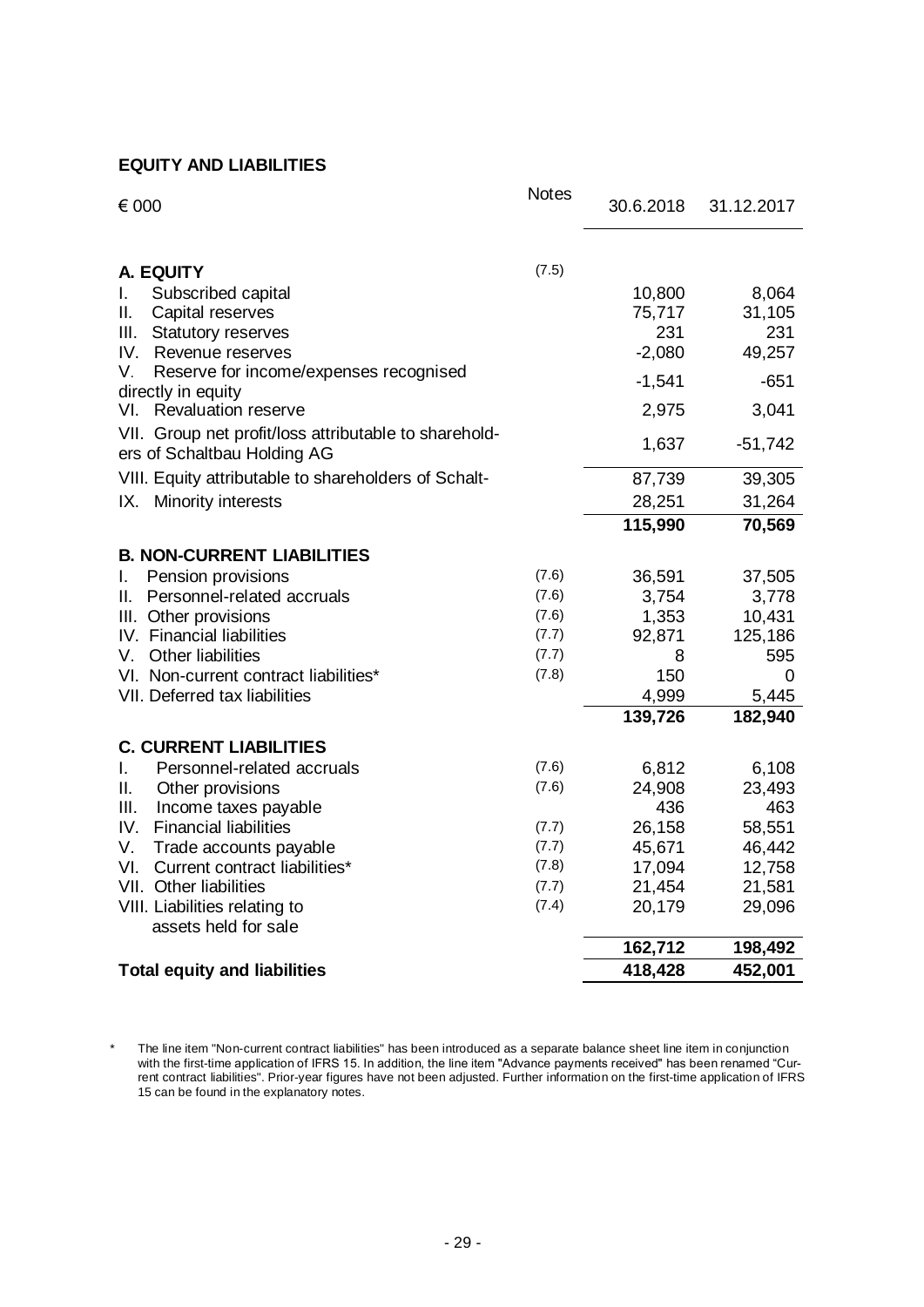## **Consolidated Statement of Changes in Equity**

| € 000                                   | Equity attributable to the shareholders of Schaltbau<br><b>Holding AG</b> |                          |                             |                                                                                         |                |                               |  |  |
|-----------------------------------------|---------------------------------------------------------------------------|--------------------------|-----------------------------|-----------------------------------------------------------------------------------------|----------------|-------------------------------|--|--|
|                                         | Sub-<br>scribed<br>capital                                                | Capital<br>re-<br>serves | Statu-<br>tory re-<br>serve | <b>Revenue</b><br>reserves<br>Other<br>Deriva-<br>tive<br>financial<br>instru-<br>ments |                | Revalu-<br>ation re-<br>serve |  |  |
| <b>Balance at 1 January</b><br>2017     | 7,506                                                                     | 16,126                   | 231                         | 62,898                                                                                  | $-554$         | 3,041                         |  |  |
| Deficit brought forward                 |                                                                           |                          |                             | $-15,822$                                                                               | ۰              |                               |  |  |
| <b>Dividends</b>                        |                                                                           |                          |                             |                                                                                         |                |                               |  |  |
| Share capital increase                  | 558                                                                       | 14,981                   |                             |                                                                                         |                |                               |  |  |
| Other changes                           |                                                                           |                          | ۰                           | 571                                                                                     | $\blacksquare$ |                               |  |  |
| Group net profit/loss for<br>the period |                                                                           |                          |                             |                                                                                         |                |                               |  |  |
| Other comprehensive<br>income           |                                                                           |                          |                             | 1,000                                                                                   | 212            |                               |  |  |
| Group comprehensive<br>income           |                                                                           |                          |                             | 1,000                                                                                   | 212            |                               |  |  |
| Balance at 30 June 2017                 | 8,064                                                                     | 31,107                   | 231                         | 48.647                                                                                  | $-342$         | 3,041                         |  |  |

| <b>Balance at 31 December</b><br>2017                   | 8.064 | 31,105 | 231 | 49.531   | -274 | 3,041 |
|---------------------------------------------------------|-------|--------|-----|----------|------|-------|
| Adjustments for first-time<br>application of IFRS 9 and |       |        |     |          |      |       |
| IFRS 15 pursuant to IAS 8                               | ۰     |        |     | $-2,367$ |      |       |

| <b>Balance 1 January 2018</b>           |                          |        |     |           |      |       |
|-----------------------------------------|--------------------------|--------|-----|-----------|------|-------|
| (adjusted)                              | 8,064                    | 31,105 | 231 | 47,164    | -274 | 3,041 |
| Deficit brought forward                 | $\overline{\phantom{0}}$ |        |     | $-51,742$ |      |       |
| <b>Dividends</b>                        |                          |        |     | -         |      |       |
| Share capital increase                  | 2,736                    | 44,612 |     | -         |      |       |
| Other changes                           |                          |        |     | 2,172     |      |       |
| Group net profit/loss for<br>the period | $\overline{\phantom{0}}$ |        |     |           |      |       |
| Other comprehensive<br>income           |                          |        |     | 524       | 76   |       |
| Group comprehensive                     |                          |        |     |           |      |       |
| income                                  |                          |        |     |           |      |       |
| Balance at 30 June 2018                 | 10,800                   | 75,717 | 231 | -1,882    | -198 | 2.975 |

\* Change due to deconsolidation of Pintsch Bubenzer GmbH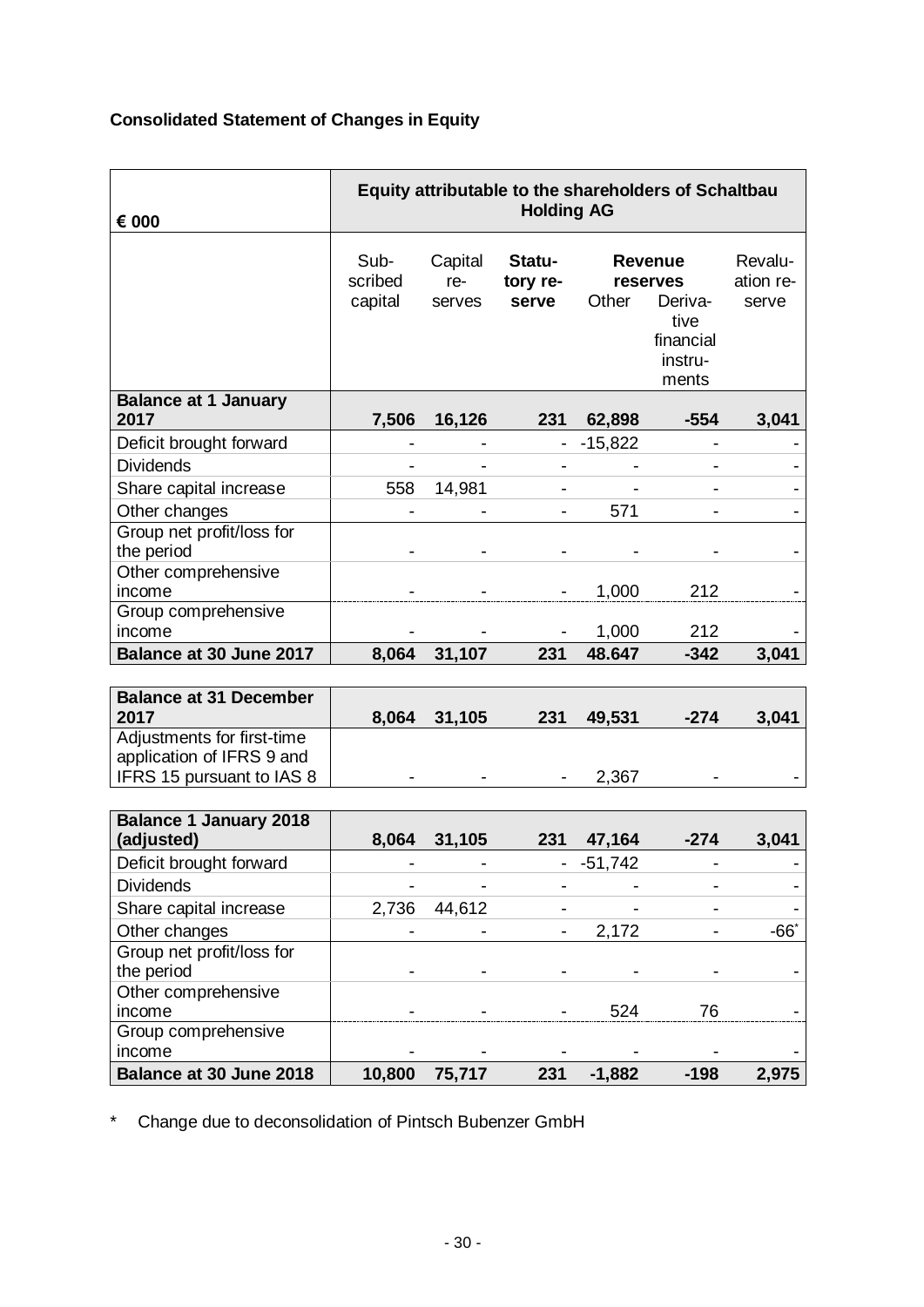|                                                                                                          |                                         |                                                    |           | <b>Minority interests</b>  |                                                    |          | Group<br>equity |
|----------------------------------------------------------------------------------------------------------|-----------------------------------------|----------------------------------------------------|-----------|----------------------------|----------------------------------------------------|----------|-----------------|
| Reserve for<br>income/expenses<br>recognised directly in<br>equity<br>from<br>full<br>consoli-<br>dation | from<br>at-equity<br>consoli-<br>dation | <b>Net</b><br>profit/<br>loss for<br>the<br>period | Total     | Capital<br>and<br>reserves | <b>Net</b><br>profit/<br>loss<br>for the<br>period | Total    |                 |
| 1,539                                                                                                    | $-1,327$                                | $-15,822$                                          | 73,638    | 29,622                     | 3,813                                              | 33,435   | 107,073         |
|                                                                                                          |                                         | 15,822                                             |           | 3,813                      | $-3,813$                                           |          |                 |
|                                                                                                          |                                         |                                                    |           | $-3,496$                   |                                                    | $-3,496$ | $-3,496$        |
|                                                                                                          |                                         |                                                    | 15,539    |                            |                                                    |          | 15,539          |
|                                                                                                          |                                         |                                                    | 571       | $-2$                       |                                                    | $-2$     | 569             |
|                                                                                                          |                                         | $-11,504$                                          | $-11,504$ |                            | 630                                                | 630      | $-10,874$       |
| $-576$                                                                                                   | $-218$                                  |                                                    | 418       | $-733$                     |                                                    | $-733$   | $-315$          |
| $-576$                                                                                                   | $-218$                                  | $-11,504$                                          | $-11,504$ | $-733$                     | 630                                                | 103      | $-11,189$       |
| 963                                                                                                      | $-1,545$                                | $-11,504$                                          | 78,662    | 29,204                     | 630                                                | 29,834   | 108,496         |
|                                                                                                          |                                         |                                                    |           |                            |                                                    |          |                 |
| 1,255                                                                                                    | $-1,906$                                | $-51,742$                                          | 39,305    | 29,089                     | 2,175                                              | 31,264   | 70,569          |
|                                                                                                          |                                         |                                                    | $-2,367$  |                            |                                                    |          | $-2,367$        |

| 1,255                    | $-1,906$                 | $-51,742$                | 36,938                   | 29,089                   | 2,175    | 31,264   | 68,202   |
|--------------------------|--------------------------|--------------------------|--------------------------|--------------------------|----------|----------|----------|
| -                        | $\blacksquare$           | 51,742                   | $\overline{\phantom{a}}$ | 2,175                    | $-2,175$ |          |          |
| $\overline{\phantom{a}}$ |                          | ۰                        | -                        | $-3,267$                 | ۰        | $-3,267$ | $-3,267$ |
| ٠                        | -                        | $\overline{\phantom{a}}$ | 47,348                   |                          |          |          | 47,348   |
| $\overline{\phantom{a}}$ | $\overline{\phantom{a}}$ | $\overline{\phantom{a}}$ | 2,106                    | $-1,603$                 | 41       | $-1,562$ | 544      |
|                          |                          |                          |                          |                          |          |          |          |
| $\overline{\phantom{0}}$ | $\blacksquare$           | 1,637                    | 1,637                    | $\overline{\phantom{a}}$ | 1,852    | 1,852    | 3,489    |
| $-483$                   | $-407$                   |                          | $-290$                   | $-36$                    |          | $-36$    | $-326$   |
|                          |                          |                          |                          |                          |          |          |          |
| $-483$                   | $-407$                   | 1,637                    | 1,347                    | $-36$                    | 1,852    | 1,816    | 3,163    |
| 772                      | $-2,313$                 | 1,637                    | 87,739                   | 26,358                   | 1,893    | 28,251   | 115,990  |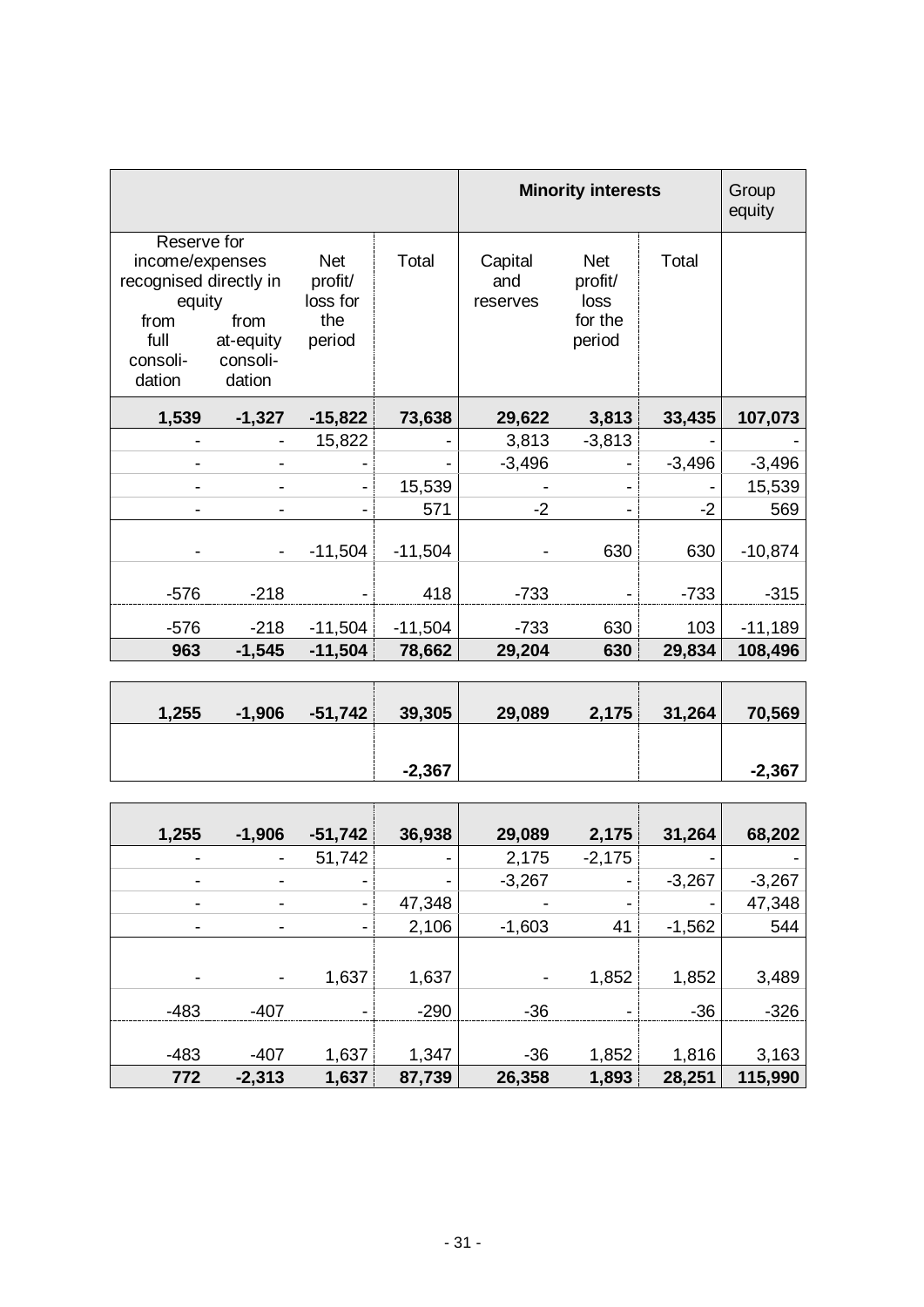#### **Explanatory Notes and Segment Information**

#### **1. DESCRIPTION OF BUSINESS**

Schaltbau Holding AG is a stock market-listed corporation, based in Munich, Germany. It is the ultimate parent company of a leading supplier of components and systems for the transportation technology and capital goods sectors. Schaltbau Group entities supply complete level crossing systems, shunting and signals technology, door and boarding systems for buses, trains and commercial vehicles and sanitary systems and interiors for trains as well as highand low-voltage components for rolling stock and other applications. Its innovative and futureoriented products make Schaltbau a key business partner for industry, particularly in the transportation technology sector.

#### **2. BASIS OF PRESENTATION AND ACCOUNTING PRINCIPLES**

The financial statements of Schaltbau Holding AG, Munich as at 30 June 2018 have been prepared in accordance with the requirements of IAS 34 "Interim Financial Reporting", issued by the International Accounting Standards Board (IASB), and with those of German Accounting Standard No. 16 "Interim Reporting" issued by the Accounting Standards Committee of Germany (DRSC). The interim reporting period is six months. With the exception of the mandatory first-time application of the new IFRS standards referred to below, the accounting policies applied in the consolidated financial statements as at 31 December 2017 remain unchanged. These can be downloaded from the website at [www.schaltbau.de.](http://www.schaltbau.de/)

In addition to the figures reported in the financial statements, the financial statements also include explanatory notes to selected financial statement items.

#### **Changes due to the first-time application of IFRS 9**

The Company has applied IFRS 9, the new Standard on financial instruments, with effect from 1 January 2018. IFRS 9 is required to be applied retrospectively on adoption, with various exemptions permitted. Comparative figures for the previous year have not been adjusted.

In future, financial assets will be classified and measured on the basis of the operating business model and the structure of cash flows. A financial asset is therefore classified on initial recognition as either "measured at amortised cost", "measured at fair value through profit or loss" or "measured at fair value through other comprehensive income". Schaltbau only holds debt instruments whose business model is based on the collection of contractual cash flows (the "holding" business model) and whose cash flows solely represent payments of principal and interest on the principal amount outstanding. These financial instruments are allocated to the category "measured at amortised cost". The classification and measurement of financial liabilities under IFRS 9 are largely unchanged compared to the previous requirements of IAS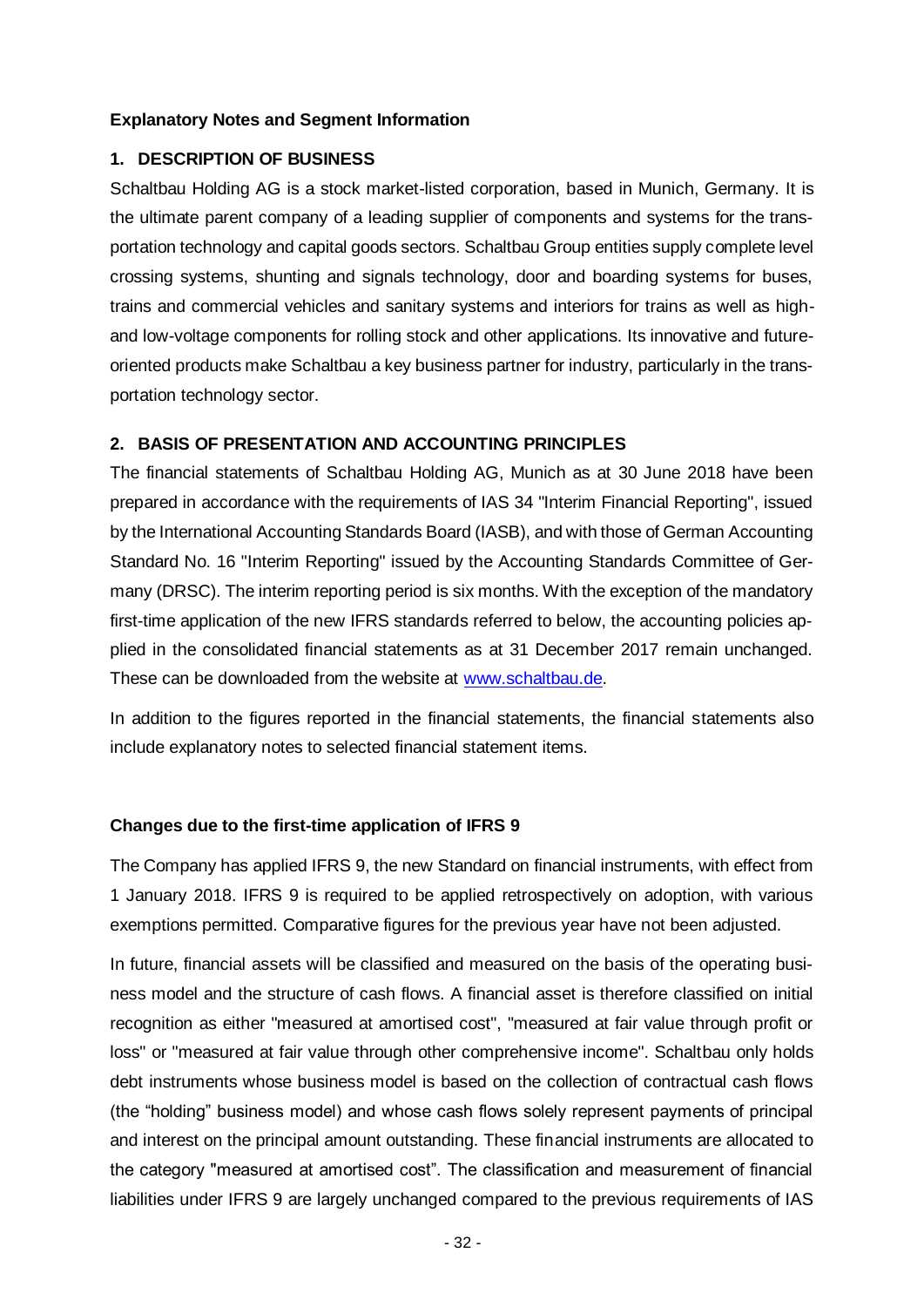39. Schaltbau assesses whether a liability no longer exists or has been modified purely on the grounds of quantitative criteria (i.e. the "10% test" pursuant to IFRS 9). If the change in the cash flows of a financial liability is less than 10%, the modification of financial liabilities in accordance with IFRS 9 must be accounted for recognising any change in the present value of the liability through profit or loss. Due to the retrospective application of IFRS 9, an adjustment of € 2,520,000 (before deferred taxes) was recognised directly in equity during the financial period under report.

The new requirements contained in IFRS 9 relating to the recognition of impairment allowances will be based going forward on expected losses (the "expected loss model"), which represents a change to the previous model of recognising impairment allowances on the basis of past losses (the "incurred loss model"). Unlike the incurred loss model, the expected loss model takes account of expected losses, even if there are no specific indications of a loss occurring. Consequently, IFRS 9 now requires the recognition of a provision for expected credit losses. The amount of provision to be recognised is determined using the so-called "general approach" based on a three-step model that focuses on changes in credit risk. Unless they contain a significant financing component, trade accounts receivable and contract assets in accordance with IFRS 15 are excluded from this approach and measured using a "simplified approach". Under the simplified impairment model, a risk provisioning allowance must be recognised on the instruments to cover the amount of losses expected to be incurred over their remaining term, irrespective of their credit quality. A negative amount of € 721,000 (before deferred taxes) was recognised directly in equity by Schaltbau during the financial period under report.

IFRS 9 also contains rules that establish a stronger link between hedge accounting and operational risk management. No adjustments were required to be made for designated interest rate hedges.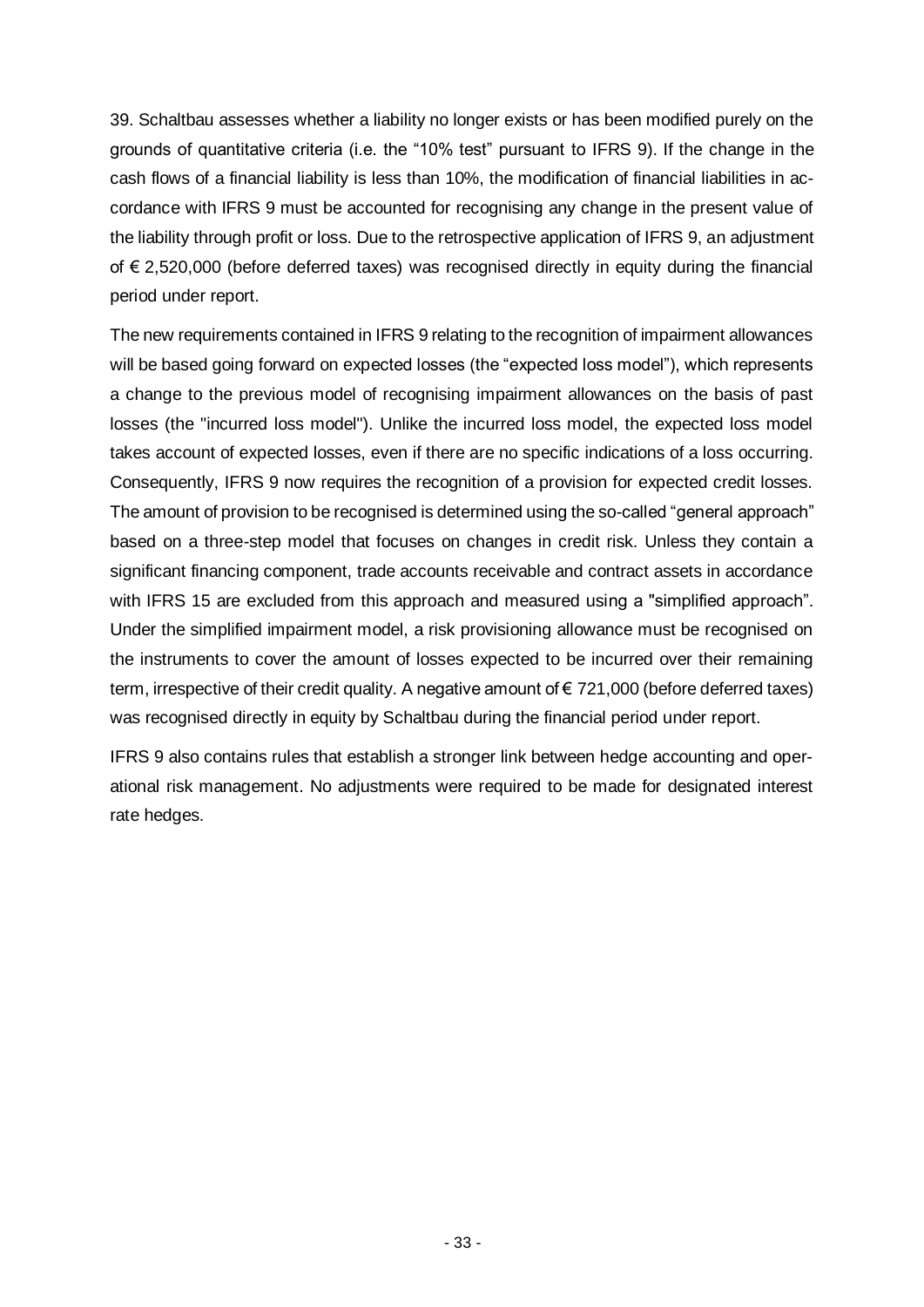The following table summarises the impact of the first-time application of IFRS 9 on the Schaltbau consolidated balance sheet as at 1 January 2018:

| 01.01.2018<br>In € 000                                                                        | Category<br><b>IAS 39</b> | Carrying<br>amount<br>based on<br><b>IAS 39</b> | Category<br>IFRS 9 | Carrying<br>amount<br>based on<br>IFRS 9 |
|-----------------------------------------------------------------------------------------------|---------------------------|-------------------------------------------------|--------------------|------------------------------------------|
| Assets-side<br>financial instruments                                                          |                           |                                                 |                    |                                          |
| Trade accounts receivable                                                                     | LaR                       | 91,869                                          | AC                 | 91,148                                   |
| Other current assets                                                                          | LaR                       | 23,782                                          | AC                 | 23,782                                   |
| Cash and cash<br>equivalents                                                                  | LaR                       | 25,297                                          | AC                 | 25,297                                   |
| Total assets excluding assets held for sale                                                   |                           | 140,948                                         |                    | 140,227                                  |
| Assets-side financial instruments held for sale                                               |                           |                                                 |                    |                                          |
| Trade accounts receivable                                                                     | LaR                       | 14,695                                          | AC                 | 14,695                                   |
| Other current assets                                                                          | LaR                       | 6,319                                           | AC                 | 6,319                                    |
| thereof derivatives                                                                           | <b>FVPL</b>               | 124                                             | <b>FVPL</b>        | 124                                      |
| thereof derivatives designated for hedge accounting                                           | n/a                       | 29                                              | n/a                | 29                                       |
| Cash and cash equivalents                                                                     | LaR                       | 1,067                                           | AC                 | 1,067                                    |
| <b>Total assets held for sale</b>                                                             |                           | 22,081                                          |                    | 22,081                                   |
| <b>Total assets</b>                                                                           |                           | 163,029                                         |                    | 162,308                                  |
|                                                                                               |                           |                                                 |                    |                                          |
| Liabilities-side financial instruments                                                        |                           |                                                 |                    |                                          |
| Non-current financial liabilities                                                             | <b>FLAC</b>               | 125,160                                         | <b>FLAC</b>        | 127,680                                  |
| <b>Current financial</b><br>liabilities                                                       | <b>FLAC</b>               | 58,539                                          | <b>FLAC</b>        | 58,539                                   |
| Trade accounts payable                                                                        | <b>FLAC</b>               | 46,442                                          | <b>FLAC</b>        | 46,442                                   |
| Other liabilities                                                                             | <b>FLAC</b>               | 21,366                                          | <b>FLAC</b>        | 21,366                                   |
| thereof derivatives designated for hedge accounting                                           | n/a                       | 422                                             | n/a                | 422                                      |
| Total liabilities excluding liabilities in conjunction<br>with assets held for sale           |                           | 251,507                                         |                    | 254,027                                  |
| Liability-side financial instruments - liabilities in<br>connection with assets held for sale |                           |                                                 |                    |                                          |
| Non-current financial liabilities                                                             | <b>FLAC</b>               | 8,228                                           | <b>FLAC</b>        | 8,228                                    |
| <b>Current financial liabilities</b>                                                          | <b>FLAC</b>               | 2,370                                           | <b>FLAC</b>        | 2,370                                    |
| Trade accounts payable                                                                        | <b>FLAC</b>               | 8,797                                           | <b>FLAC</b>        | 8,797                                    |
| Other current financial liabilities                                                           | <b>FLAC</b>               | 1,921                                           | <b>FLAC</b>        | 1,921                                    |
| Total liabilities: liabilities in conjunction with assets<br>held for sale                    |                           | 21,316                                          |                    | 21,316                                   |
| <b>Total liabilities</b>                                                                      |                           | 272,823                                         |                    | 275,343                                  |

 $AC =$  Amortised Cost

FVPL = Fair Value Profit and Loss

FLAC = Financial Liabilities at Amortised Cost

 $LaR = Loans$  and Receivables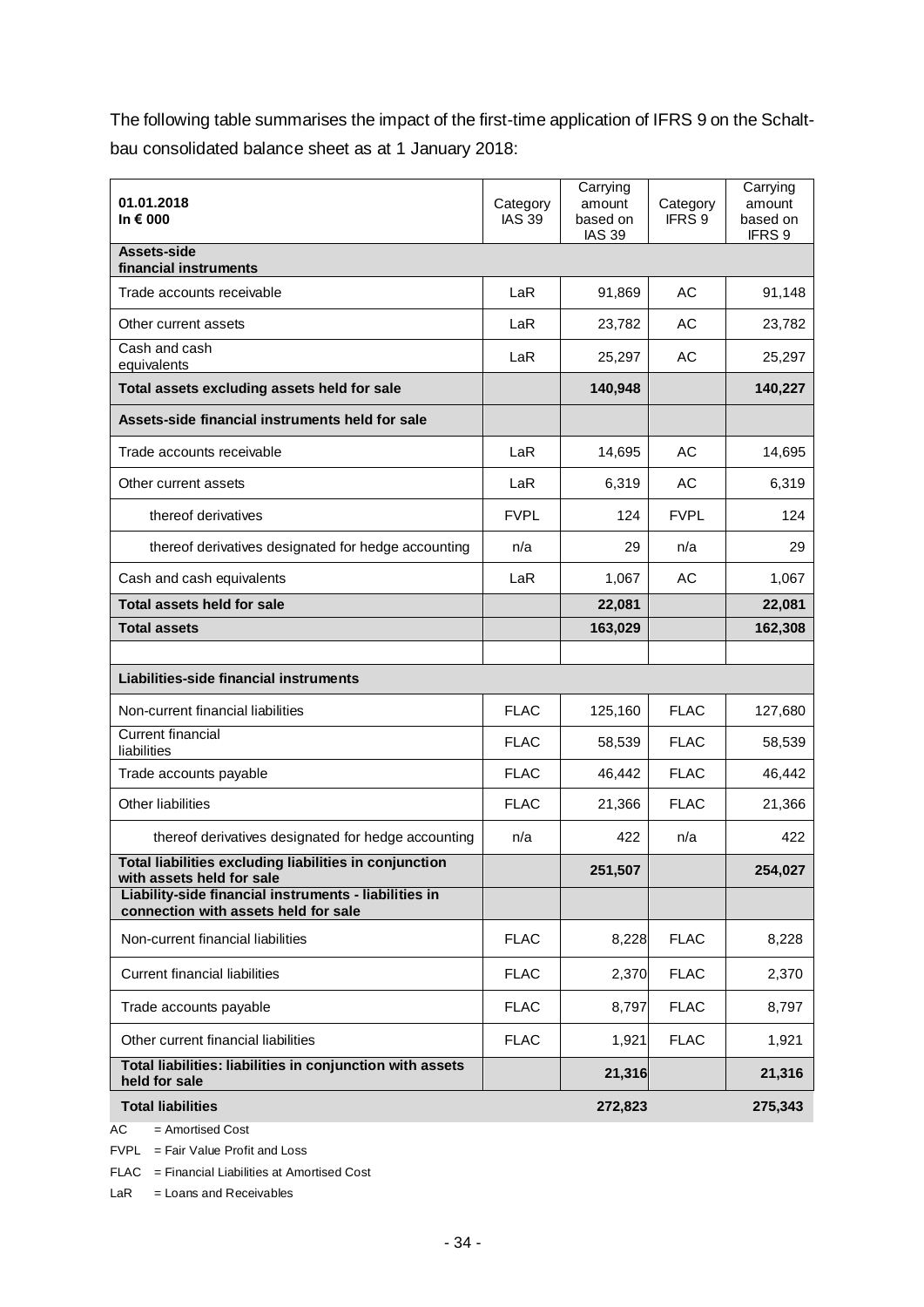The carrying amounts of financial assets by measurement category have changed as follows:

| In $\epsilon$ 000                                                  | AC.<br>(LaR 2017) | <b>FVTPL</b> | <b>FLAC</b> |
|--------------------------------------------------------------------|-------------------|--------------|-------------|
| Carrying amount at 31.12.2017 (IAS 39)                             | 162,876           | 124          | 272,401     |
| Adjustments recognised for impairment in<br>accordance with IFRS 9 | $-721$            | n/a          | $+2,520$    |
| Carrying amount 1.1.2018 (IFRS 9)                                  | 162,155           | 124          | 274,921     |

The following table shows the reconciliation of the previous impairment allowances in accordance with IAS 39 to impairment allowances in accordance with IFRS 9 as at 1 January 2018:

| Impairment allowances – trade accounts receivable | € 000     |
|---------------------------------------------------|-----------|
| Carrying amount at 31.12.2017 (IAS 39)            | $-3.908*$ |
| Revaluation based on IFRS 9                       | -721      |
| Carrying amount at 1.1.2018 (IFRS 9)              | -4.629    |

\* Amounts at 31 December 2017 also include the flat-rate-specific allowances

.

On the grounds of materiality, no write-downs were recognised on other financial assets, trade accounts receivable held for sale and cash and cash equivalents as at 1 January 2018 in accordance with IFRS 9.

#### **Changes due to the first-time application of IFRS 15**

IFRS 15 "Revenue from Contracts with Customers" sets out a comprehensive framework for the measurement and timing of recognition of revenue. It replaces the current Standards and guidelines for revenue recognition, including those contained in IAS 18 Revenue, IAS 11 Construction Contracts and relevant Interpretations. Application of IFRS 15 is mandatory with effect from 1 January 2018. For the purposes of the transition to IFRS 15, the Company has decided to apply the modified retrospective method in its consolidated financial statements, with cumulative adjustments recognised as at 1 January 2018.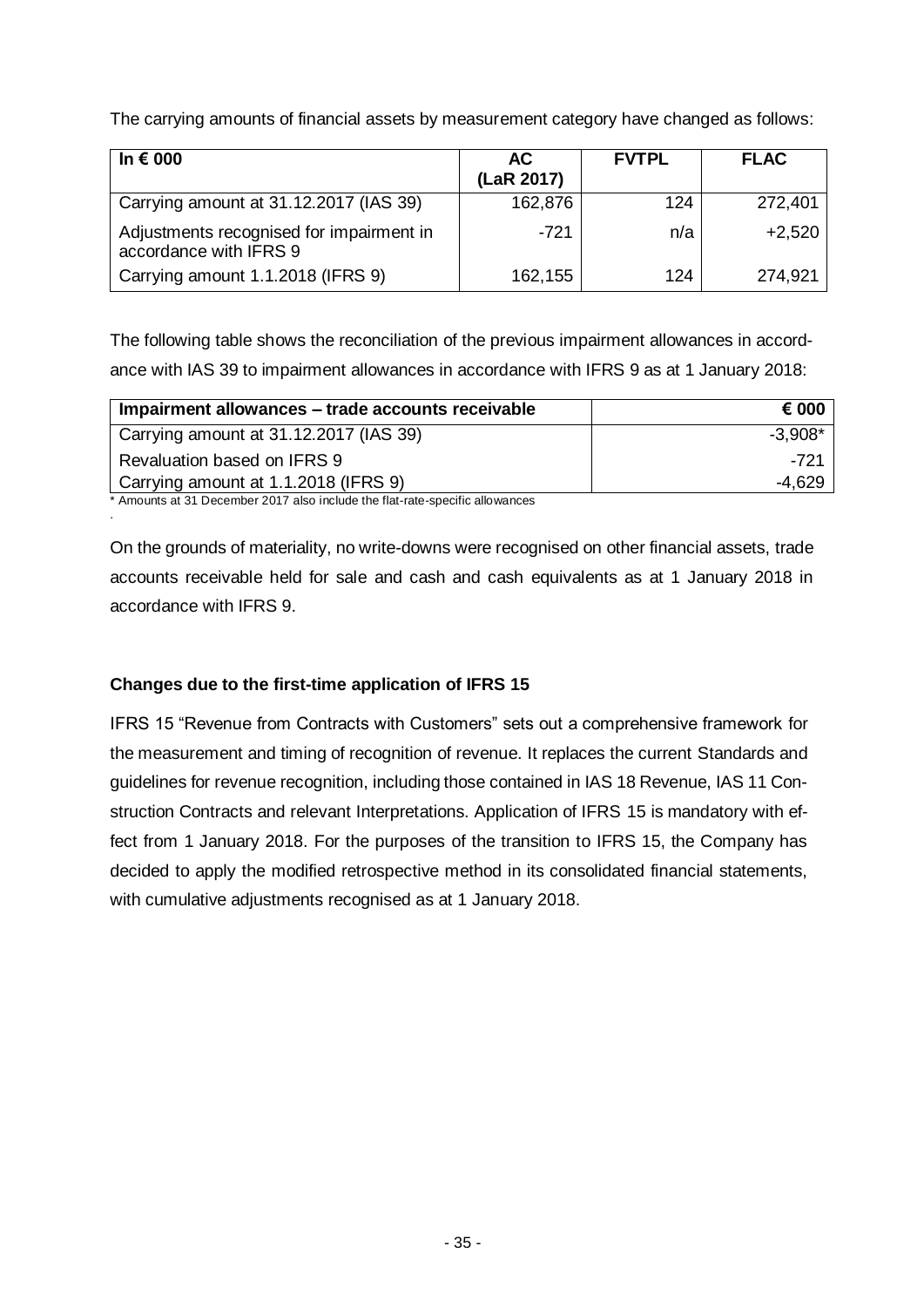All sales during the reporting period were recognised on the basis of a point in time.

Schaltbau has also changed the way its presents certain items in the balance sheet to reflect IFRS 15 terminology:

- The balance sheet line item "Advance payments received" has been renamed "Current contract liabilities". Advance payments received from customers at 31 December 2017 totalled € 12,758,000.
- Liabilities for expected bonuses to suppliers were previously reported under current "other provisions". The presentation has been changed and they are now reported under "other current liabilities".
- Based on the modified retrospective method, provisions amounting to  $\epsilon$  150,000 were recognised for extended warranty periods and reported under "Non-current contractual liabilities".

#### **Changes due to the first-time application of IFRS 16**

The IASB published IFRS 16 in January 2016, setting out a uniform accounting model that requires leases to be recognised in the balance sheet of the lessee. A lessee recognises a right-of-use asset, representing the lessee's right to use the underlying item, and a liability for the lease arrangements, representing the lessee's liability to make lease payments. Exemption regulations apply for short-term leases as well as for leases of low-value assets. Accounting at the level of the lessor is similar to the current Standard (i.e. the lessor continues to classify the lease either as a finance lease or an operating lease).

IFRS 16 supersedes the Standards and guidelines for accounting for leases, including IAS 17 Leases, IFRIC 4 Determining whether an Arrangement contains a Lease, SIC-15 Operating Leases – Incentives and SIC-27 Evaluating the Substance of Transactions involving the Legal Form of a Lease.

The Standard is mandatory for the first time for annual periods beginning on or after 1 January 2019. Earlier adoption is permitted for entities that adopt IFRS 15 Revenue from Contracts with Customers at the same time (or earlier) that they adopt IFRS 16.

As lessee, the Group can apply the Standard using one of the following methods:

- The retrospective method or
- The modified retrospective method with optional practical expedients.

The lessee is required to apply the selected method to all leases consistently.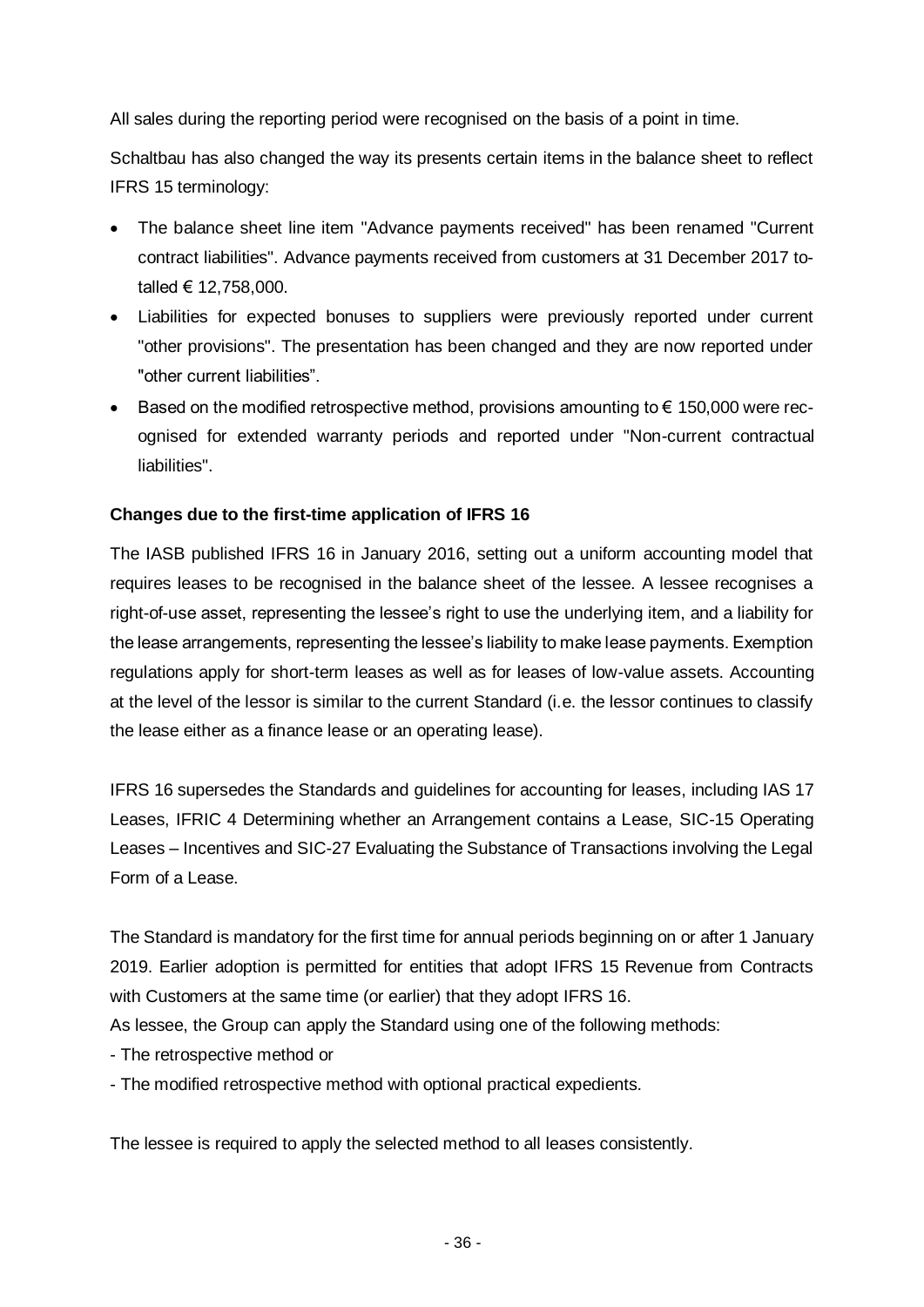The Group intends to apply IFRS 16 for the first time with effect from 1 January 2019, using the modified retrospective method. For this reason, the cumulative effect of the application of IFRS 16 will be recognised as an adjustment to the opening balance sheet amounts of revenue reserves as at 1 January 2019 without adjustments to comparative information.

When applying the modified retrospective method to leases classified as operating leases under IAS 17, the lessee may elect for each individual lease whether exemptions are to be used on transition. The Schaltbau Group had operating lease obligations totalling € 12,970,000 at 31 December 2017. Moreover, the extent to which the obligations will result in the recognition of an asset and/or a liability and how this will affect the classification of cash flows has not yet been determined. No decision has yet been taken on the exercise of the various accounting options that are available.

### **Changes to the cash flow statement**

The cash flow statement shows changes in the Schaltbau Group's cash and cash equivalents during the period under report. Cash and cash equivalents comprise cheques, cash on hand, cash at bank and, at 31 December 2017, current account liabilities to banks. In the previous fiscal year, this line item also included the net amount of cash management balances with nonconsolidated companies.

Due to the decision taken by the IFRS IC in June 2018, it is no longer permissible to allocate current account liabilities to cash and cash equivalents. They are now reported within cash flows from financing activities.

The cash flow statement has been prepared in accordance with IAS 7, with cash flows classified into cash flows from operating, investing and financing activities. The cash flow from operating activities is determined using the indirect method. Cash and cash equivalents are explained in the section "BASIS OF PRESENTATION AND ACCOUNTING PRINCIPLES".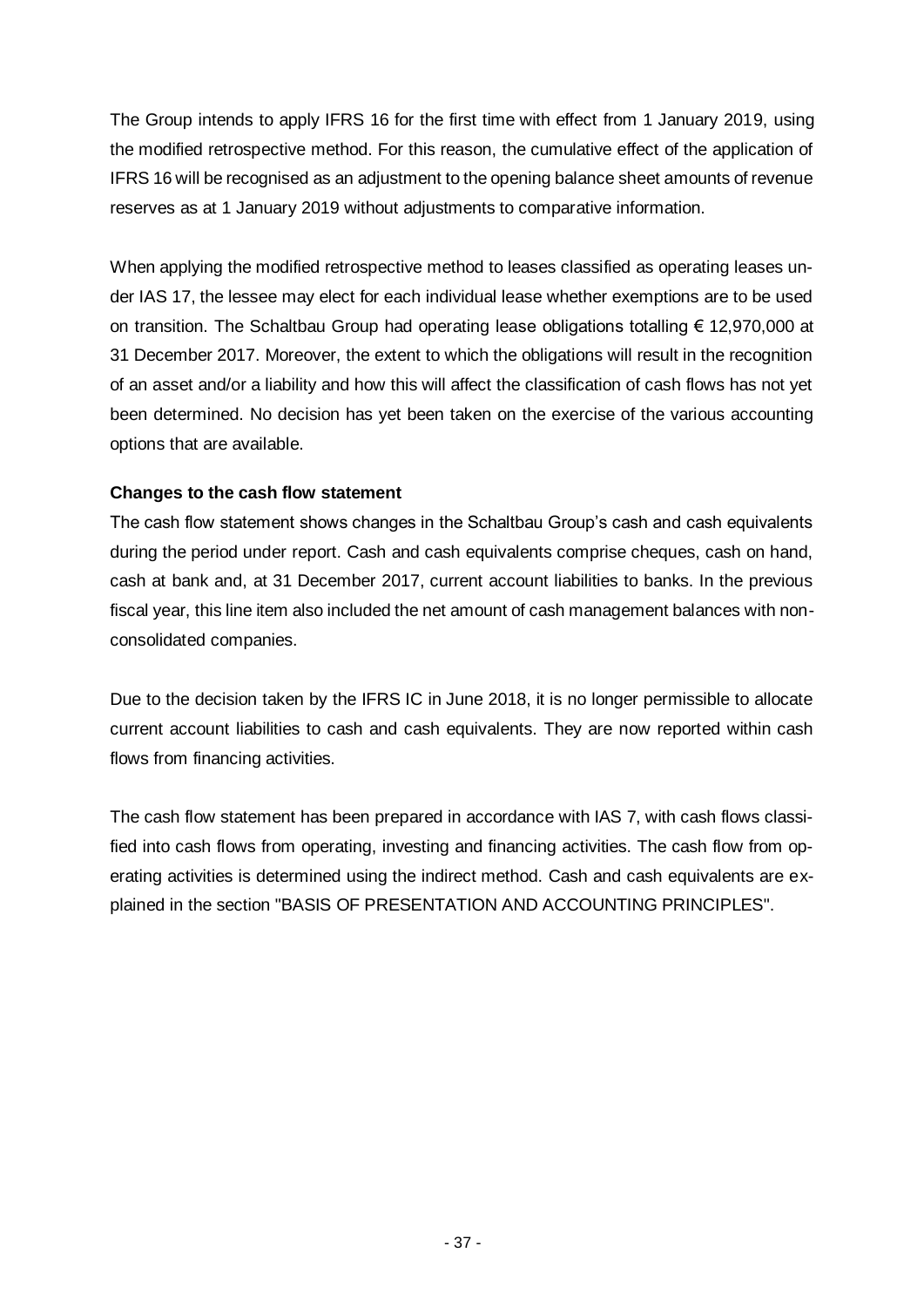### **3. USE OF ESTIMATES**

For the purposes of drawing up the consolidated financial statements, it is necessary to make estimates and assumptions which affect the carrying amounts of assets, liabilities and contingent liabilities at the balance sheet and the amounts of income and expense recognised in the period under report. Actual results can differ from estimates as a result of changes in the economic situation and due to other circumstances.

### **4. FOREIGN CURRENCY TRANSLATION**

The financial statements of consolidated companies whose functional currency is not the euro are drawn up in accordance with the modified closing rate method. Exchange rates relevant for foreign currency translation into euros changed as follows:

|                       |           | <b>Closing rate</b> | Average rate           |                      |  |
|-----------------------|-----------|---------------------|------------------------|----------------------|--|
|                       | 30.6.2018 | 31.12.2017          | $1.1 - 30.6$ .<br>2018 | $1.1.-30.6.$<br>2017 |  |
| Chinese renminbi yuan | 7.7170    | 7.8044              | 7.7091                 | 7.4430               |  |
| US dollar             | 1.1658    | 1.1993              | 1.2106                 | 1.0827               |  |
| British pound         | 0.8861    | 0.8872              | 0.8797                 | 0.8602               |  |
| <b>Turkish lire</b>   | 5.3385    | 4.5464              | 4.9582                 | 3.9386               |  |
| Polish zloty          | 4.3732    | 4.1770              | 4.2206                 | 4.2683               |  |
| <b>Brazilian real</b> | 4.4876    | 3.9729              | 4.1419                 | 3.4406               |  |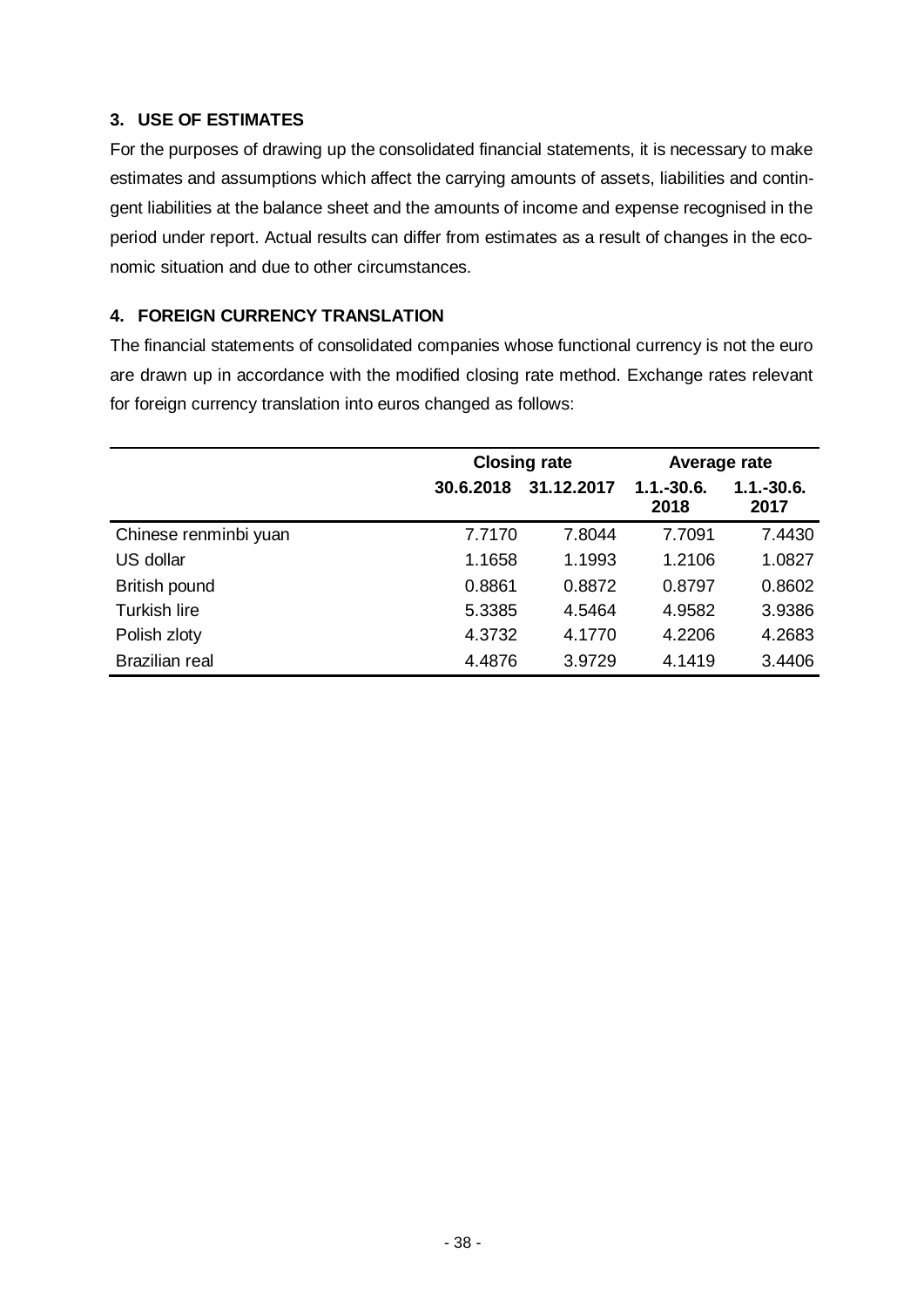### **5. SIGNIFICANT EVENTS**

### Changes in Executive Board and Supervisory Board

In mutual agreement with the Supervisory Board, Dr Bertram Stausberg, previously Spokesman of the Executive Board of Schaltbau Holding AG, resigned from his position with effect from 18 May 2018.

With effect from 19 May 2018, the Supervisory Board appointed Dr Albrecht Köhler, a member of the Supervisory Board since September 2017 and a rail sector expert, as Spokesman of the Executive Board. For this reason, Dr Albrecht Köhler resigned as member of the Supervisory Board with effect from 18 May 2018.

With effect from 30 April 2018, Helmut Meyer resigned as member of the Supervisory Board of Schaltbau Holding AG.

With effect from 6 June 2018, Dr Ralph Heck resigned as member of the Supervisory Board of Schaltbau Holding AG.

At the request of the Executive Board of Schaltbau Holding AG and in accordance with a court order dated 24 May 2018, Prof Thorsten Grenz was appointed as member of the Supervisory Board.

On 7 June 2018, the Annual General Meeting elected Ms Jeannine Pilloud, Dr Hans Fechner and Prof Thorsten Grenz as members of the Supervisory Board of Schaltbau Holding AG.

After the Annual General Meeting held on 7 June 2018, the newly composed Supervisory Board elected Dr Hans Fechner as its new Chairman. Prof Thorsten Grenz was appointed as Deputy Chairman.

The Annual General Meeting of Schaltbau Holding AG took place in Munich on 7 June 2018. With the exception of the ratification of the actions of Dr Ralph Heck, all of the proposed resolutions to be voted on received a sufficient majority.

### Schaltbau Sepsa Group

In November 2017, the Executive Board decided to put the Schaltbau Sepsa Group (part of the Mobile Transportation Technology segment) up for sale. The plan is to sell all shares on the basis of a "share deal". With effect from November 2017, Schaltbau Sepsa and its subsidiaries have therefore been accounted for as a "disposal group" in accordance with IFRS 5. This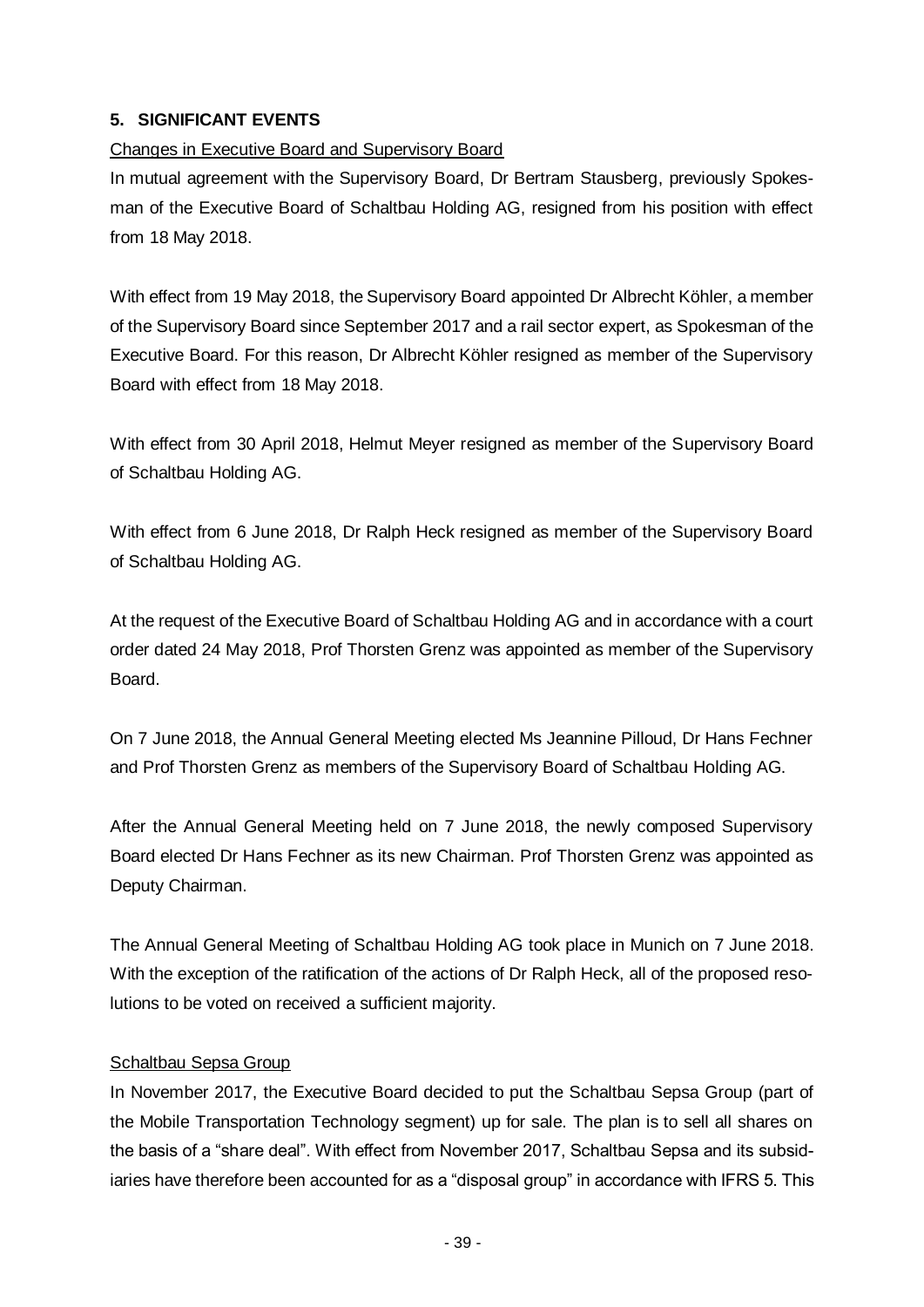classification results in the application of different measurement methods. The planned sale is expected to be completed within one year of the initial classification as "assets held for sale".

The IFRS 5 measurement effect of the Schaltbau Sepsa Group as at 30 June 2018 amounts to € 3,258,000. This amount represents a fair value adjustment and has been recognised in other operating income. There are currently no indications that the Executive Board might deviate from its intention to sell.

#### Sale of the Pintsch Bubenzer Group

On 24 January 2018, Pintsch Bamag Antriebs- und Verkehrstechnik GmbH, a 100% subsidiary of Schaltbau Holding AG, sold 100% of its shares in Pintsch Bubenzer GmbH to Platin1452. GmbH, Frankfurt am Main. In return for the sale of all shares in Pintsch Bubenzer GmbH (including its investments in subsidiaries) and in settlement of a shareholder loan from Schaltbau Holding AG to Pintsch Bubenzer GmbH, a purchase price of € 30,250,000 plus interest was agreed.

Completion of the sale was subject to customary closing conditions, including receipt of the necessary antitrust approval. The transaction was completed on 1 March 2018.

The sale involved the transfer of assets totalling  $\epsilon$  42,347,000 and liabilities totalling € 11,266,000 (i.e. net assets of  $€ 31,081,000$ ). In addition, deferred taxes amounting to € 479,000 were released with income statement impact. A deconsolidation gain of € 11,000 was recognised on 1 March 2018.

In the consolidated financial statements as at 31 December 2017, the Pintsch Bubenzer Group has been accounted for as a disposal group in accordance with IFRS 5.

#### Share capital increase dated 19 February 2018 out of Authorised Capital

On 19 February 2018, Schaltbau Holding AG issued a total of 2,242,420 new ordinary bearer shares without nominal value (non-par value shares) on the basis of a share capital increase against cash contributions with subscription rights for existing shareholders utilising the Authorised Capital created by the Company's Annual General Meeting on 6 June 2013. In conjunction with the share capital increase, the Company received total gross proceeds of  $\epsilon$  49,333,000. Net proceeds after deduction of transaction costs – which were offset against capital reserves in accordance with IFRS – amounted to  $\epsilon$  46,497,000.

Transaction costs amounting to  $\epsilon$  1,179,000 which had already arisen during the fiscal year 2017 were accounted for as prepaid expenses at 31 December. All transaction costs, net of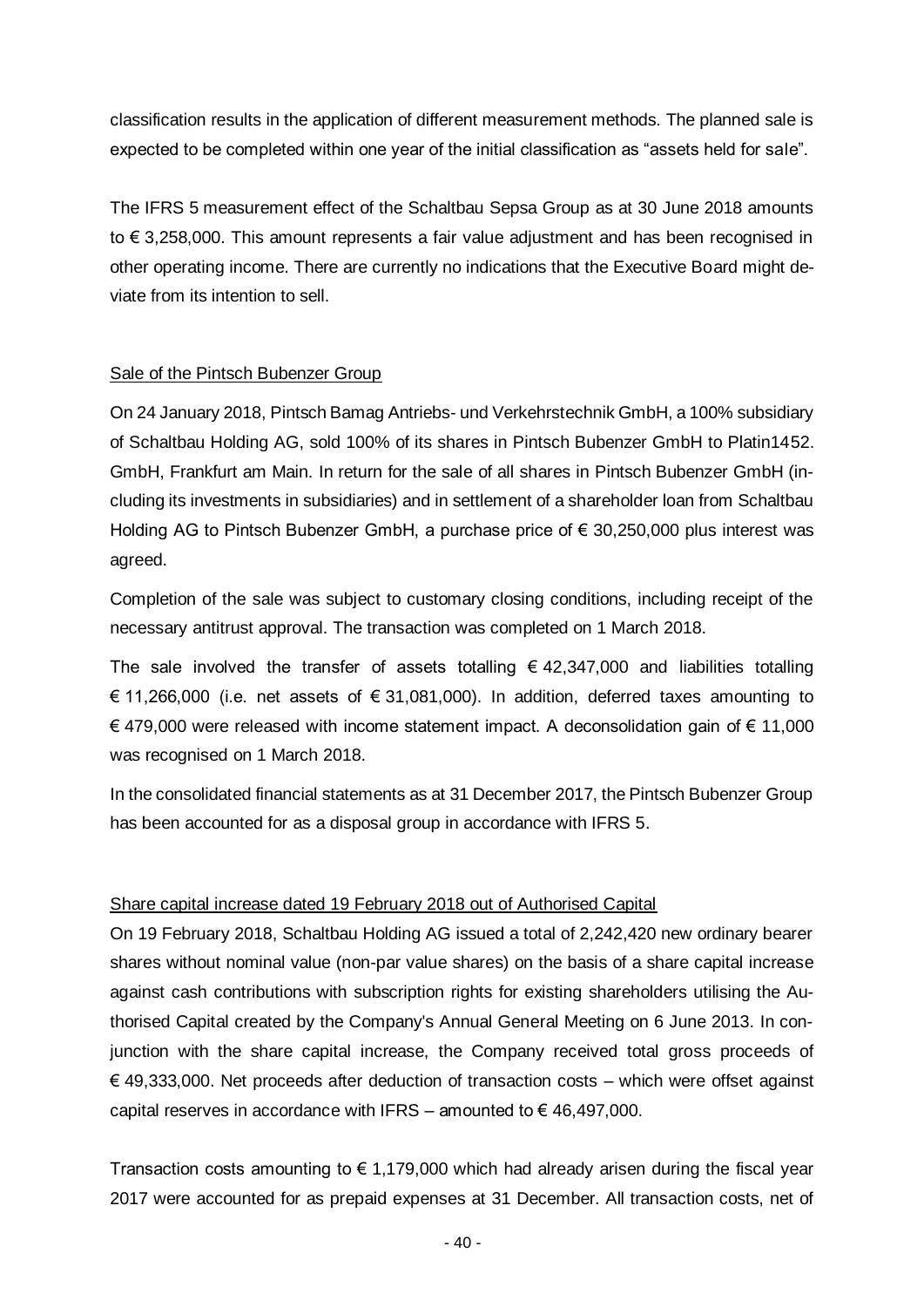deferred taxes, were offset against equity on 19 February 2018 when the share capital increase was recognised.

## Repayment of bridge financing including deferred instalment payments and revocation of financial funds subject to access restrictions

On 31 March 2017, Schaltbau Holding AG concluded a contract for bridge financing in an amount of up to € 25,000,000 with the lending banks, time-limited until 28 February 2018. On 22 February 2018, the Company repaid the € 25,000,000 bridge financing as well as deferred instalment payments and interest amounting to € 7,000,000 and € 465,000 respectively.

As soon as the bridge financing was repaid, restricted funds totalling  $\epsilon$  15,550,000 (resulting from the share capital increase on 12 May 2017 and deposited in a fiduciary account) became available again and could be used by the Company to repay financial debts. The amount held on the fiduciary account at 31 December 2017 represented "restricted cash" in accordance with IAS 7 and was reported at that date in the line item "Other receivables".

## Exercise of option of minority shareholders in Schaltbau Transportation UK Ltd., Milton Keynes, United Kingdom (hereafter BOUK)

At 31 December 2017, via its subsidiary Gebr. Bode & Co. Beteiligungs GmbH, Kassel, Schaltbau Holding AG held 65% of the shares in BOUK. In the 2018 financial year, 34.8% of the shares were acquired from the minority shareholders at a purchase price of  $\epsilon$  884,000.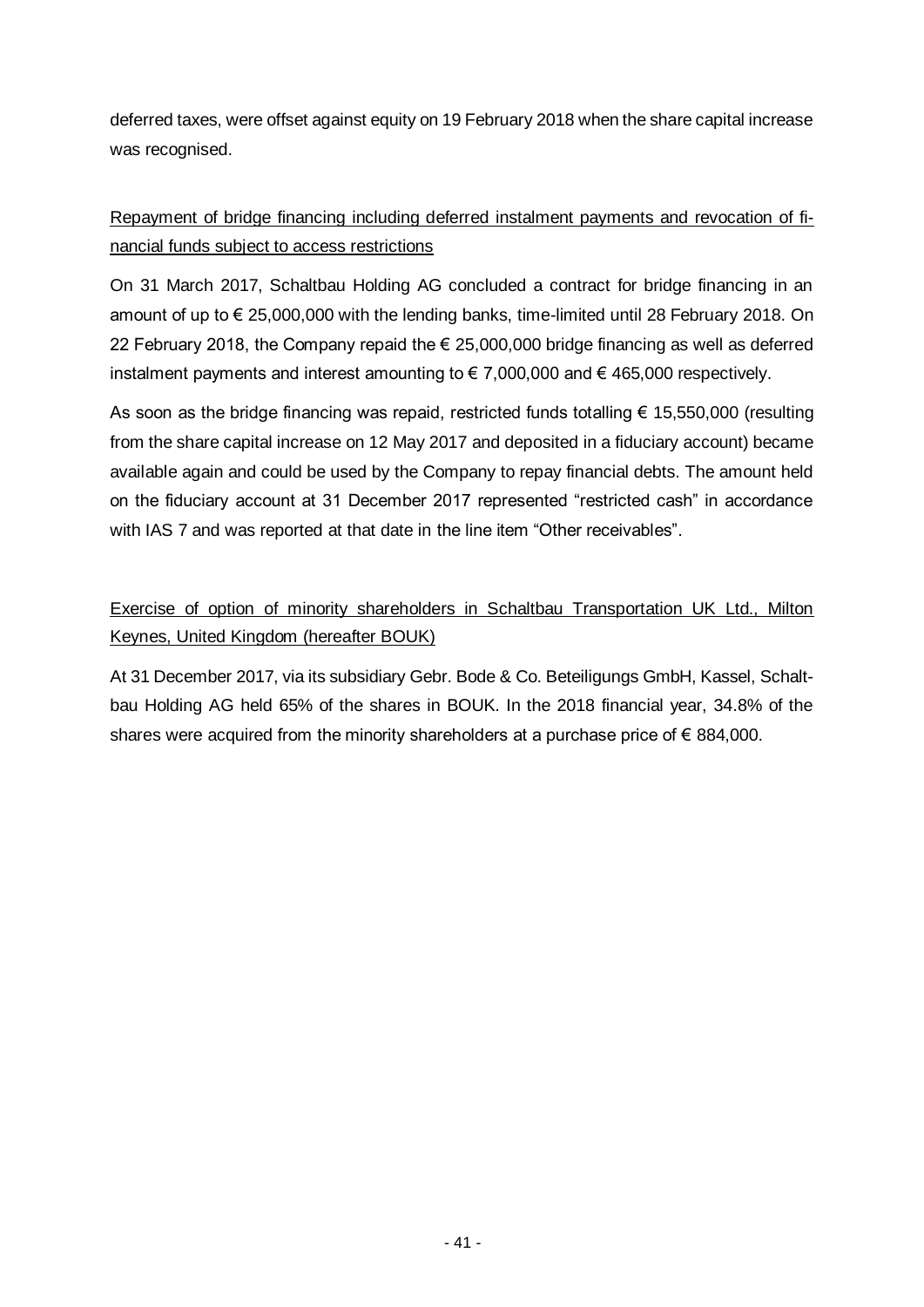#### Financing of subsidiaries

On 14 March 2018, the Company submitted a waiver application to the banking syndicate, requesting approval for the Company to make additional loans of  $\epsilon$  1,500,000 and  $\epsilon$  1,400,000 to ALTE Technologies S.L.U., Barcelona, Spain and Schaltbau Transportation Ltd., Milton Keynes, United Kingdom respectively, and to provide additional guarantees on behalf of Bode North America Inc., Spartanburg, USA amounting to € 1,800,000. In addition, further strategic options in connection with the Schaltbau Sepsa Group and ALTE Technologies S.L.U. were granted to the members of the Executive Board in 2018. The financing parties have approved the respective applications in the form of supplements to the credit agreement.

#### Development of provisions for onerous contracts

Provisions for pending losses on onerous contracts went down during the six-month period by € 8,917,000 from € 11,704,000 at 31 December 2017 to € 2,787,000 at 30 June 2018. The vast majority of these provisions were recognised in previous years in connection with the "Level Crossing Technology" project in Denmark and the "Platform Screen Doors" project in Brazil.

Schaltbau and Bombardier Transportation have reached an agreement with Companhia Do Metropolitano de São Paulo ("Metro São Paulo") in Brazil on the modified continuation of the platform screen doors (PSD) project that has been ongoing since 2012. Accordingly, the provision for onerous contracts was reduced by € 7,090,000 with income statement effect.

#### Restructuring provision

In December 2017, the employees and the Works Council in the Stationary Transportation Technology segment were informed about a detailed restructuring plan. In accordance with the requirements of IAS 37, the Company recognised a restructuring provision amounting to € 2,200,000. All related measures are expected to be completed by mid-2019.

On 19-20 March 2018, union members at the two sites concerned approved the negotiated tariff restructuring agreement.

#### Impairment loss on intangible assets

As at 30 June 2018, the Schaltbau Group tested own work capitalised for impairment in accordance with IAS 36. In line with the example provided in IAS 36.107, the review resulted in the recognition of an impairment loss of  $\epsilon$  1,516,000 on capitalised costs at the level of Pintsch Tiefenbach GmbH relating to the development of a signal control system with LED technology due to a lack of customer orders to date.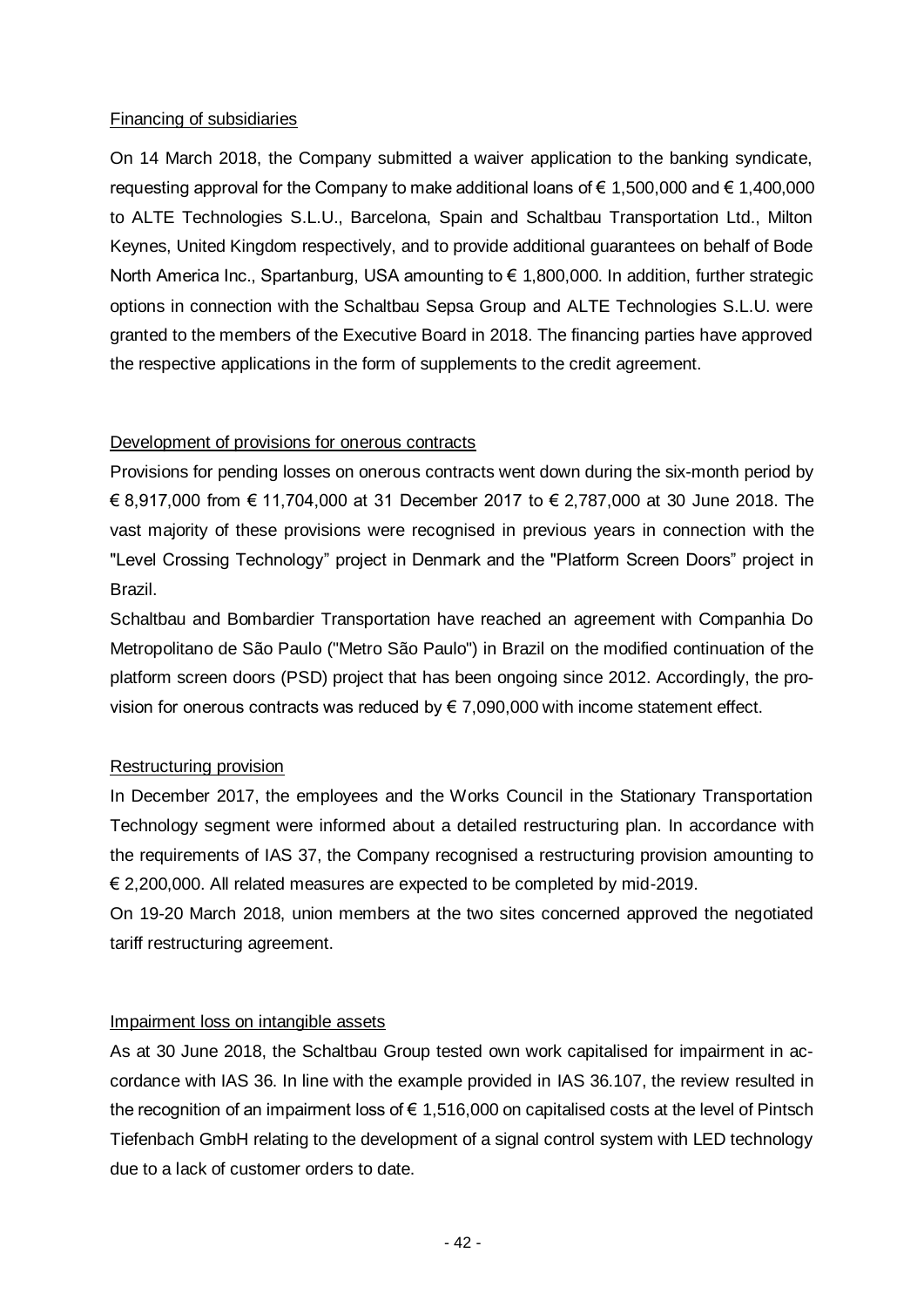### **6. EXPLANTORY NOTES TO THE CONSOLIDATED INCOME STATEMENT**

#### **6.1. COMPARABILITY**

The consolidated income statement for the period ended 30 June 2018 includes two months of Pintsch Bubenzer Group figures on a pro-rata basis. The comparative figures for the period from 1 January to 30 June 2017 include the Pintsch Bubenzer Group for the full six-month period.

In order to ensure comparability of the consolidated income statement, the following table shows the income statement of the Pintsch Bubenzer Group:

|    | in € 000                                               | $1.1 - 30.6$<br>2018 | 1.1.-30.6.<br>2017 |
|----|--------------------------------------------------------|----------------------|--------------------|
|    | <b>Sales</b>                                           | 8,227                | 23,656             |
| 2. | Change in inventories of finished and unfinished goods | 820                  | 390                |
| 3. | Own work capitalised                                   |                      | 269                |
| 4. | <b>Total output</b>                                    | 9,048                | 24,315             |
| 5. | Other operating income                                 | 64                   | 554                |
| 6. | Cost of materials                                      | 4,777                | 12,649             |
| 7. | Personnel expense                                      | 2,831                | 8,298              |
| 8. | Depreciation and amortisation                          | -*                   | 768                |
| 9. | Other operating expenses                               | 1,118                | 3,651              |
|    | 10. Profit/loss from operating activities (EBIT)       | 385                  | -497               |
|    | 11. Financial result                                   | $-175$               | $-398$             |
|    | 12. Profit/loss before tax                             | 210                  | $-895$             |
|    | 13. Income taxes                                       | -74                  | $-126$             |
|    | 14. Profit/loss for the period                         | 136                  | $-1,021$           |

\* No depreciation/amortisation recorded due to application of IFRS 5 with effect from December 2017

Assets and liabilities held for sale at 31 December 2017 included assets totalling € 38,518,000 and liabilities totalling € 8,730,000 in connection with Pintsch Bubenzer.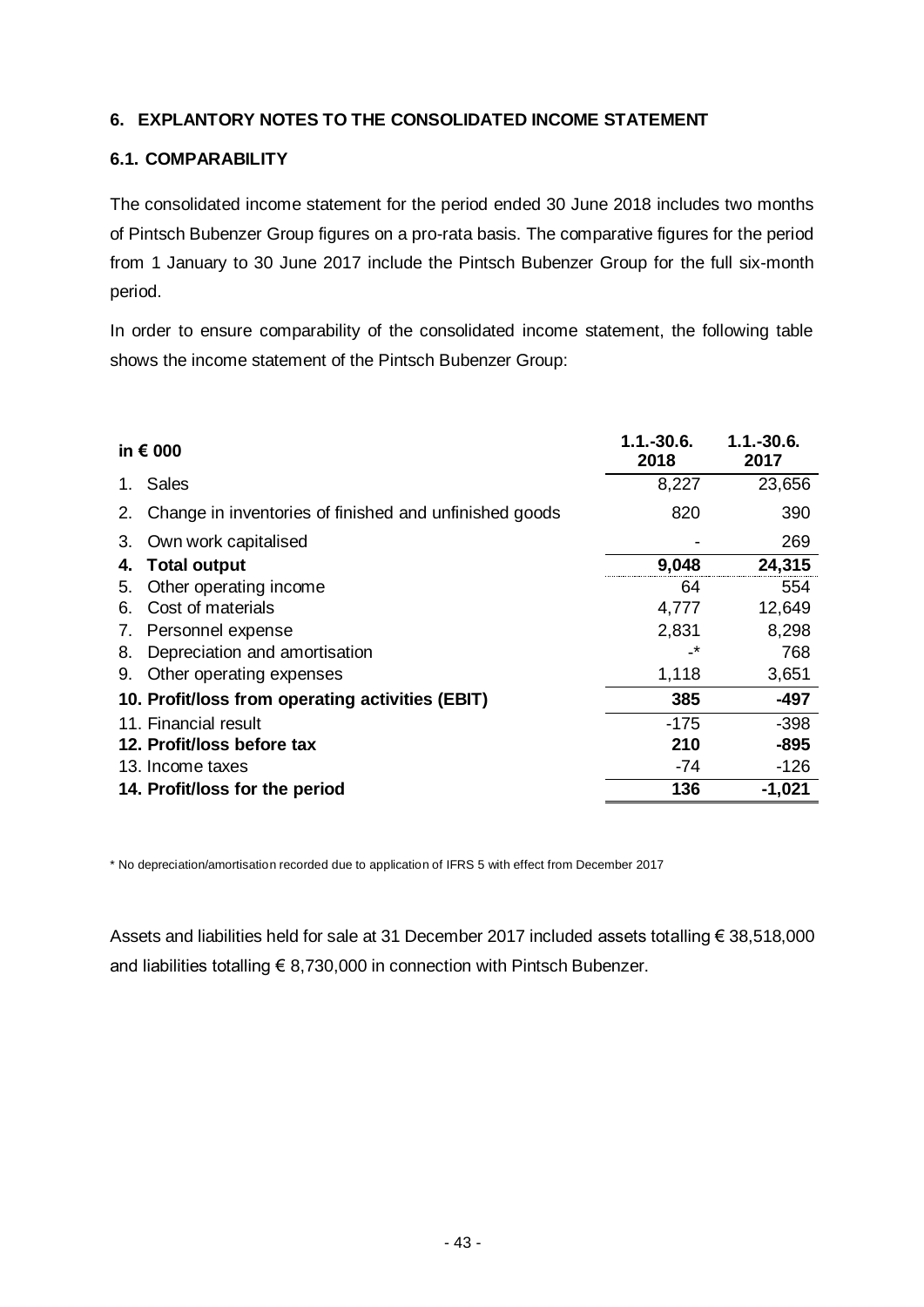#### **6.2. PERSONNEL EXPENSE / EMPLOYEES**

| In $\epsilon$ 000                             | $1.1 - 30.6$ .<br>2018 | $1.1.-30.6.$<br>2017 |
|-----------------------------------------------|------------------------|----------------------|
| Wages and salaries                            | 75,193                 | 78,616               |
| Social security, pension and welfare expenses | 15,110                 | 15,745               |
| Personnel expense                             | 90,303                 | 94,361               |
| <b>EMPLOYEES</b>                              |                        |                      |
|                                               | $1.1 - 30.6$ .         | $1.1.-30.6.$         |
|                                               | 2018                   | 2017                 |
| <b>Employees</b>                              | 3,034                  | 3,079                |

The employee figures disclosed were calculated on the basis of a weighted quarterly average for the period under report (including trainees, executives and board members). The lower expense reported for the current fiscal year mainly reflects the reduction in the workforce size due to the sale of the Pintsch Bubenzer Group.

### **6.3. RESULTS FROM INVESTMENTS**

The Schaltbau Group's **investment result** comprises the "Result from at-equity accounted investments" and "Other results from investments".

In the reporting period up to 30 June 2018, the **result from at-equity accounted investments** includes the Group's share of the result from ordinary activities of BoDo Bode-Dogrusan A.S., Zhejiang Yonggui Bode Transportation Equipment Co. Ltd. and Shenyang Pintsch Bamag Transportation Energy Equipment Co. Ltd.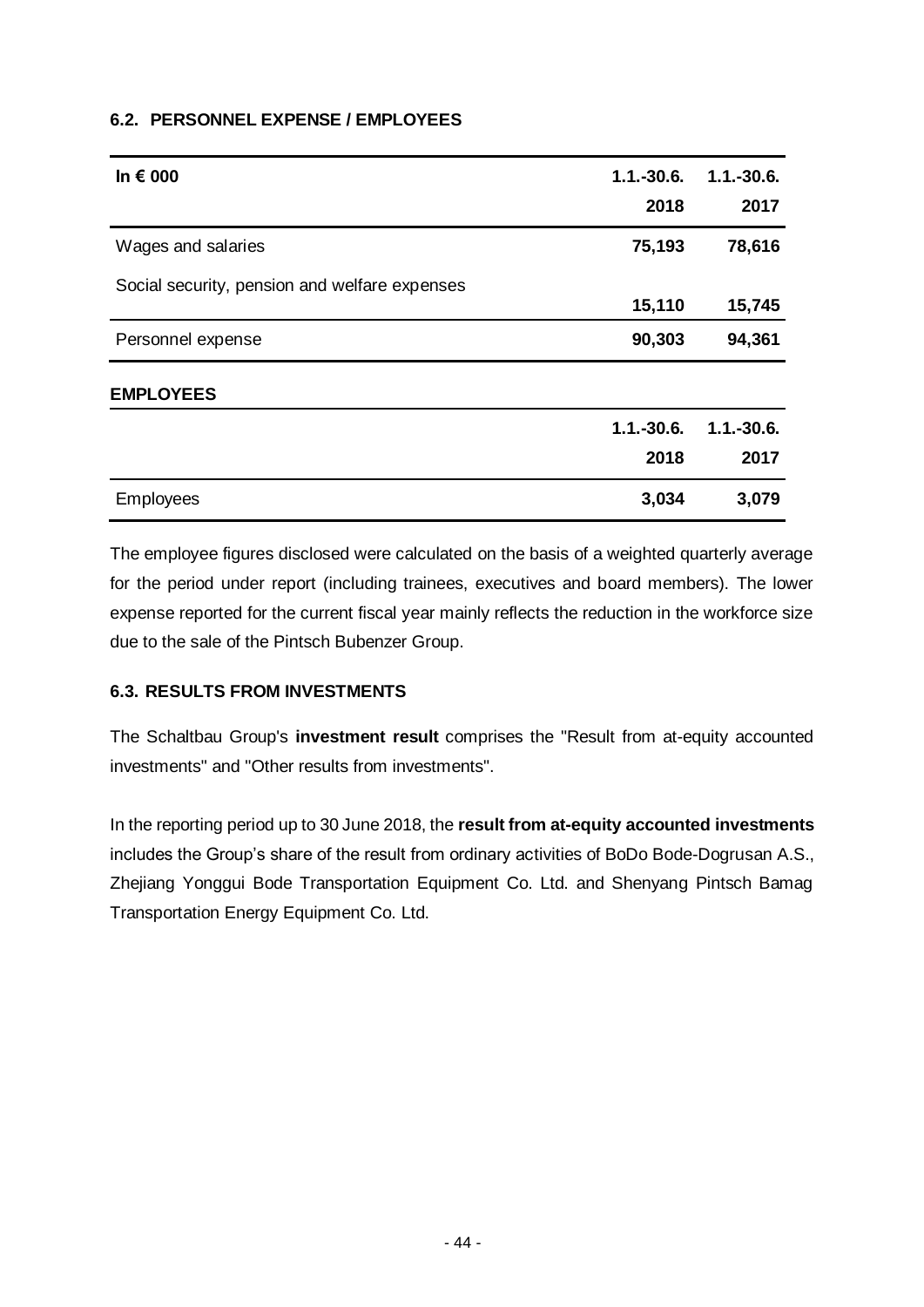#### **6.4. FINANCIAL RESULT**

| In $\epsilon$ 000                 | $1.1.-30.6.$ | $1.1.-30.6.$ |
|-----------------------------------|--------------|--------------|
|                                   | 2018         | 2017         |
| Other interest and similar income | 1,206        | 307          |
| Interest and similar expenses     | $-3,890$     | $-6,326$     |
|                                   | $-2,684$     | $-6,021$     |

Interest expenses include € 337,000 (January – June 2017: € 236,000) relating to the interest component of the allocation to the pension provision. The increase in interest income in the current fiscal year results primarily from a change in the present value of liabilities required to be recorded in the first half of 2018. Interest and similar expenses were lower than in the previous year due to loan repayments made during the current fiscal year.

#### **6.5. INCOME TAXES**

| In $\epsilon$ 000                                  | $1.1.-30.6.$<br>2018 | $1.1 - 30.6$<br>2017 |
|----------------------------------------------------|----------------------|----------------------|
| Income tax expense                                 | $-2,511$             | $-1,597$             |
| Deferred tax expense (January - June 2017: income) | $-759$               | 1,113                |
|                                                    | $-3,270$             | -484                 |

The income tax expense for the six-month period is calculated in accordance with IAS 34 "Interim Reporting" on the basis of the average tax rate that is expected for the full fiscal year. No deferred tax assets have been recognised on tax loss carryforwards in Germany, as the latest forecast positive result used for tax planning purposes is subject to uncertainty.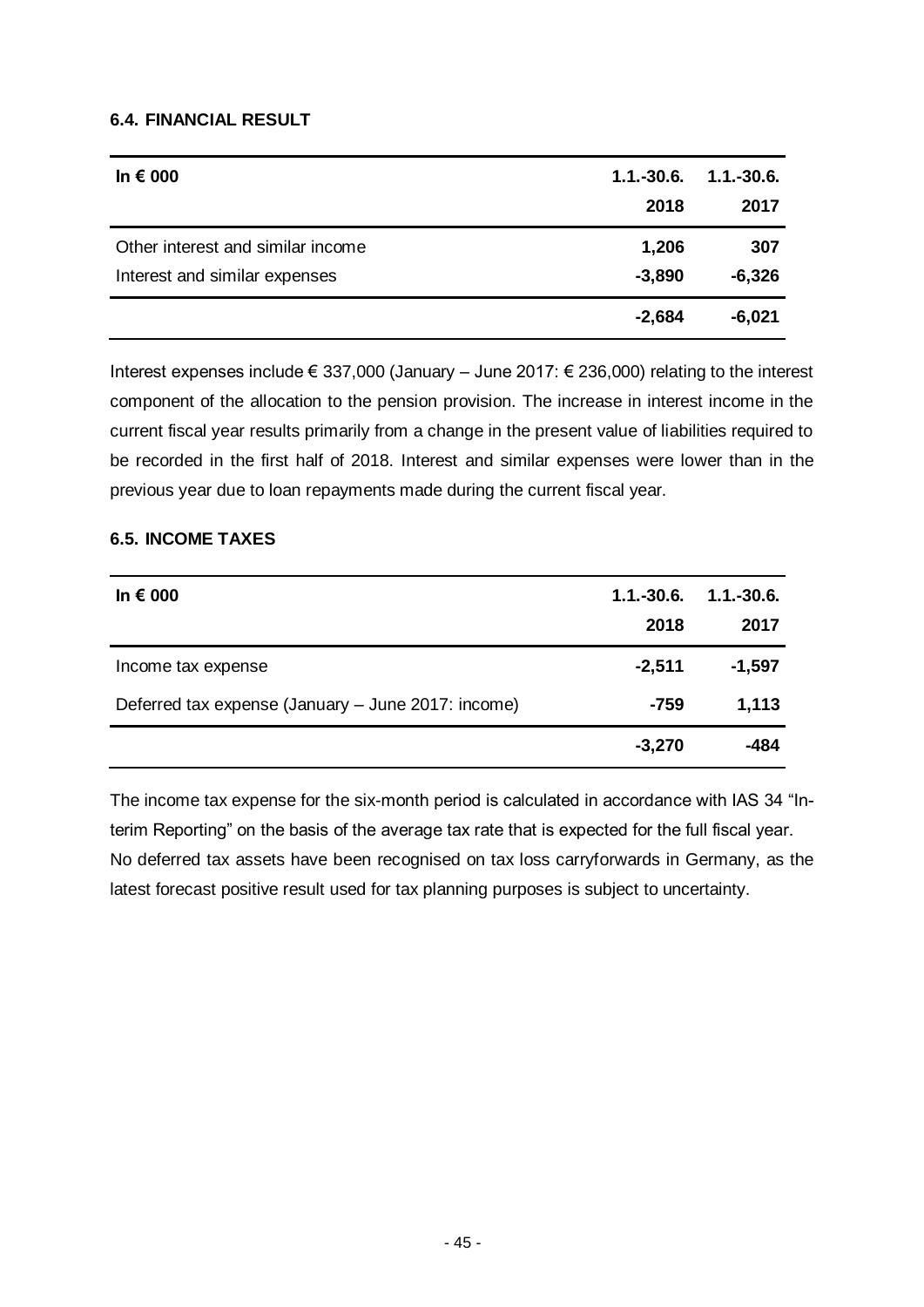#### **7. EXPLANTORY NOTES TO THE CONSOLIDATED BALANCE SHEET**

#### **7.1. INVENTORIES**

| In $\epsilon$ 000                   |         | 30.6.2018 31.12.2017 |
|-------------------------------------|---------|----------------------|
| Raw materials and supplies          | 65,515  | 51,745               |
| Work in process                     | 37,192  | 30,073               |
| Finished products, goods for resale | 14,559  | 10,884               |
| Advance payments to suppliers       | 1,410   | 1,572                |
|                                     | 118,676 | 94,274               |

Inventories went up from  $\epsilon$  94,274,000 at the end of the previous fiscal year to  $\epsilon$  118,676,000 at 30 June 2018, an increase of  $\epsilon$  24,402,000 (+25.9%) over the six-month period. The increase related primarily to raw materials and supplies ( $+ \epsilon$  13,770,000) and work in progress (€ 7,119,000). The increase relates to the Mobile Transportation Technology and Components segments and was caused by a number of factors, including a build-up of buffer inventories to cover the ramp-up of sales in the second half of 2018, project postponements and a general increase in replacement times.

Write-downs on inventories amounting to € 954,000 (January – June 2017: € 3,037,000) were recognised during period under report. Income from reversals of write-downs totalled € 611,000 (January – June 2017: € 984,000). Write-downs on inventories at the end of the reporting period totalled € 19,583,000 (31 December 2017: € 20,502,000).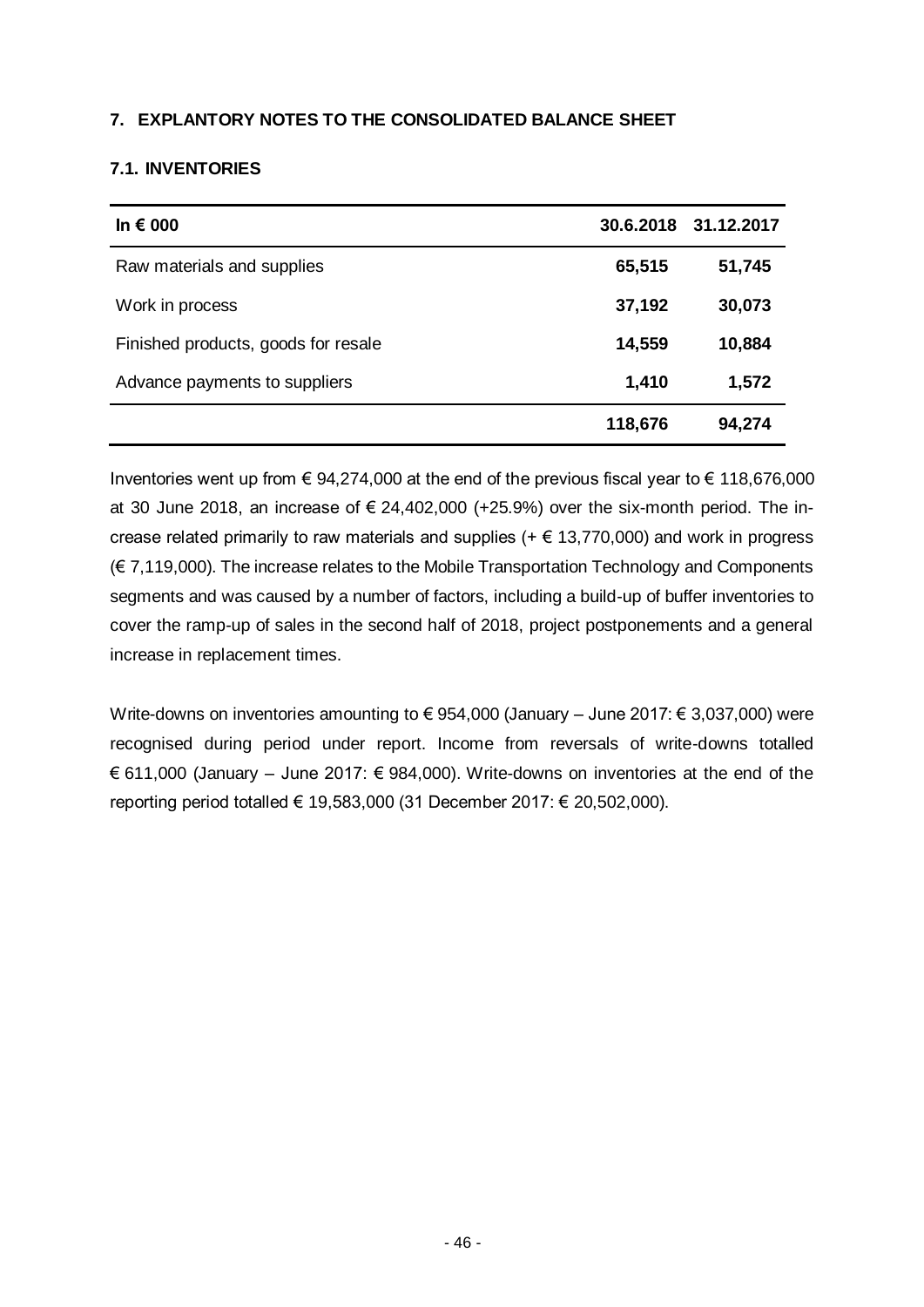#### **7.2. RECEIVABLES AND OTHER ASSETS**

| In $\epsilon$ 000                                         |         | 30.6.2018 31.12.2017 |
|-----------------------------------------------------------|---------|----------------------|
| Trade accounts receivable                                 | 104,600 | 91,869*              |
| Receivables from affiliated companies                     | 1,646   | 1,594                |
| Receivables from associated companies                     | 1,624   | 669                  |
| Receivables from companies in which an investment is held |         |                      |
|                                                           | 12      | 292                  |
| Income tax receivables                                    | 559     | 1,471                |
| Trust account for restricted cash                         |         | 15,550               |
| Other assets                                              | 8,503   | 7,290                |
|                                                           | 116,945 | 118,735              |

\*See comments provided on IFRS 9

Allowances totalling € 4,882,000 (31 December 2017: € 4,512,000) were recognised on trade accounts receivable and other assets at the end of the reporting period.

Following the repayment of bridge financing in February 2018, cash funds amounting to € 15,550,000 held on a trust account were no longer restricted and became available for use by the Company. For further information, see the explanatory note on "SIGNIFICANT EVENTS".

### **7.3. CASH AND CASH EQUIVALENTS**

| In $\epsilon$ 000        |        | 30.6.2018 31.12.2017 |
|--------------------------|--------|----------------------|
| Cheques and cash on hand | 23     | 42                   |
| Cash at bank             | 12,494 | 25,255               |
|                          | 12,517 | 25,297               |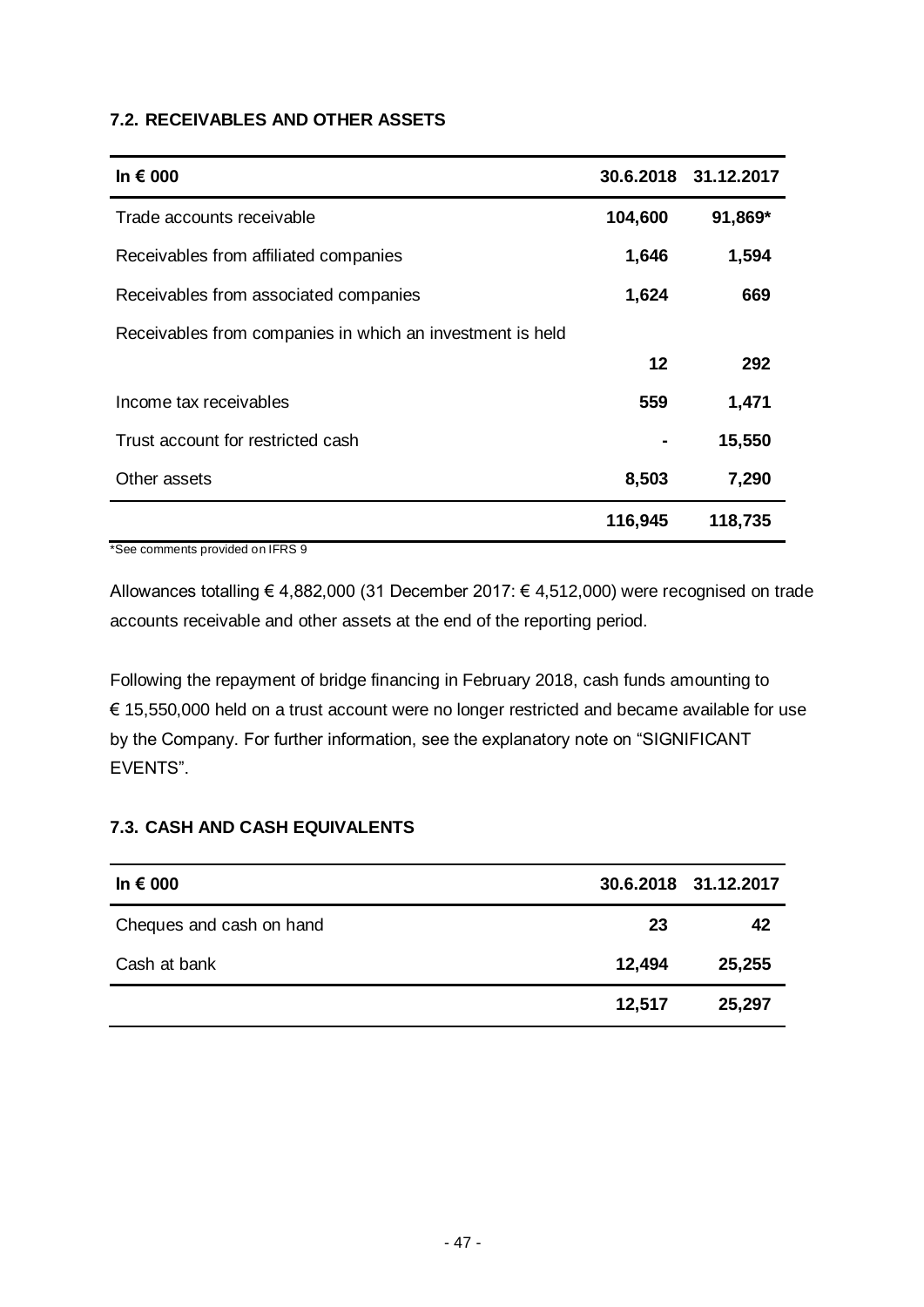#### **7.4. ASSETS AND LIABILITIES HELD FOR SALE**

In the fiscal year 2017, it was decided to sell Albatros S.L.U, Madrid, Spain and its subsidiaries (hereinafter referred to as the Schaltbau Sepsa Group) and Pintsch Bubenzer GmbH, Kirchen, including its five operating subsidiaries (hereinafter referred to as the Pintsch Bubenzer Group). The Pintsch Bubenzer Group was sold on 1 March 2018. The Schaltbau Sepsa Group is still up for sale. The accounting treatment applied for the Schaltbau Sepsa Group is unchanged from the Annual Report 2017.

The assets and liabilities relating to discontinuing operations have been reported separately in the balance sheet at 30 June 2018 in the line items "Assets held for sale" and "Liabilities in conjunction with assets held for sale". The non-current assets (or disposal groups) are measured at the lower end of their carrying amounts and fair value less costs to sell in accordance with IFRS 5.15.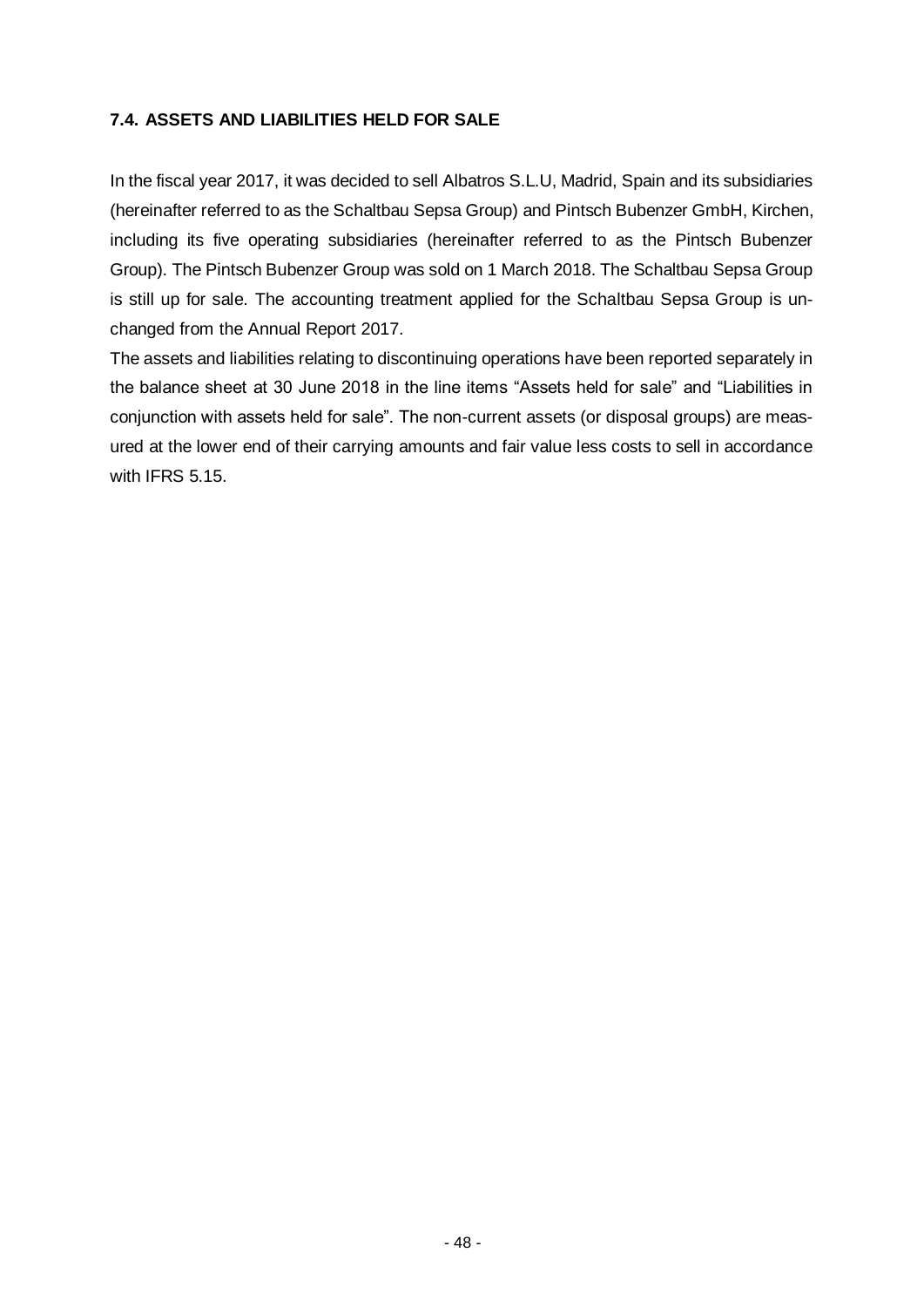The assets and liabilities that comprise the disposal group (Schaltbau Sepsa Group) at 30 June 2018 are shown in the following table.

| <b>ASSETS</b>                      |           |            |
|------------------------------------|-----------|------------|
| In $\epsilon$ 000                  | 30.6.2018 | 31.12.2017 |
| Intangible assets                  | 640       | 358        |
| Property, plant and equipment      | 2,027     | 1,740      |
| Inventories                        | 11,201    | 9,620      |
| Trade accounts receivable          | 4,530     | 6,792      |
| Other current non-financial assets | 877       | 868        |
| Current income tax assets          | 64        | 61         |
| Cash and cash equivalents          | 262       | 1,051      |
| Assets held for sale               | 19,602    | 20,495     |

# **EQUITY AND LIABILITIES**

| € 000                                       | 30.6.2018 | 31.12.2017 |
|---------------------------------------------|-----------|------------|
| Other non-current provisions                | 856       | 851        |
| Other non-current financial liabilities     | 6,520     | 6,862      |
| Other non-current non-financial liabilities | 221       | 208        |
| Other current provisions                    | 1,036     | 1,196      |
| <b>Current financial liabilities</b>        | 2,167     | 2,125      |
| Trade accounts payable                      | 7,129     | 5,661      |
| Other current financial liabilities         | 590       | 906        |
| Other current non-financial liabilities     | 1,660     | 2,557      |
| <b>Liabilities held for sale</b>            | 20,179    | 20,366     |

### **7.5. CHANGES IN GROUP EQUITY**

Details relating to the balance sheet line items presented are shown in the Statement of Changes in Group Equity.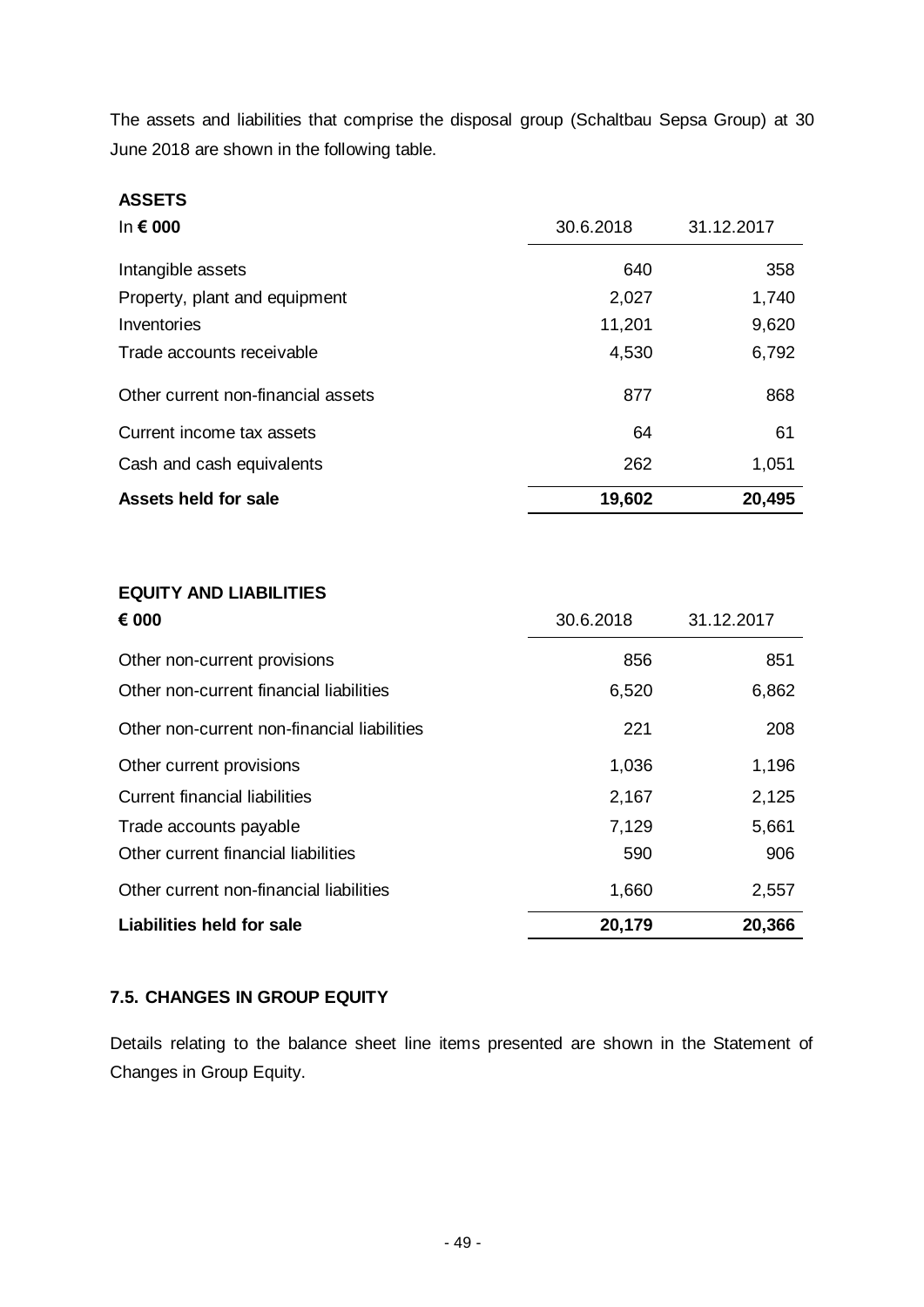#### **7.6. PROVISIONS**

| In € 000                            |        | 30.6.2018 31.12.2017 |
|-------------------------------------|--------|----------------------|
| <b>Non-current provisions</b>       |        |                      |
| Pensions                            | 36,591 | 37,505               |
| Personnel                           | 3,754  | 3,778                |
| Warranties                          | 491    | 599                  |
| Pending losses on onerous contracts |        | 8,695                |
| Other provisions                    | 862    | 1,137                |
| Other non-current provisions        | 1,353  | 10,431               |
|                                     | 41,698 | 51,714               |
| <b>Current provisions</b>           |        |                      |
| Personnel                           | 6,812  | 6,108                |
| <b>Current tax</b>                  | 1,227  | 847                  |
| Warranties                          | 7,926  | 8,225                |
| Outstanding supplier invoices       | 8,675  | 8,208                |
| Pending losses on onerous contracts | 2,787  | 3,009                |
| Other provisions                    | 4,294  | 3,204                |
| Other current provisions            | 24,908 | 23,493               |
|                                     | 31,720 | 29,601               |
| Total provisions                    | 73,418 | 85,093               |

With regard to the development of provisions for pending losses onerous contracts, please see section 5 "Significant events".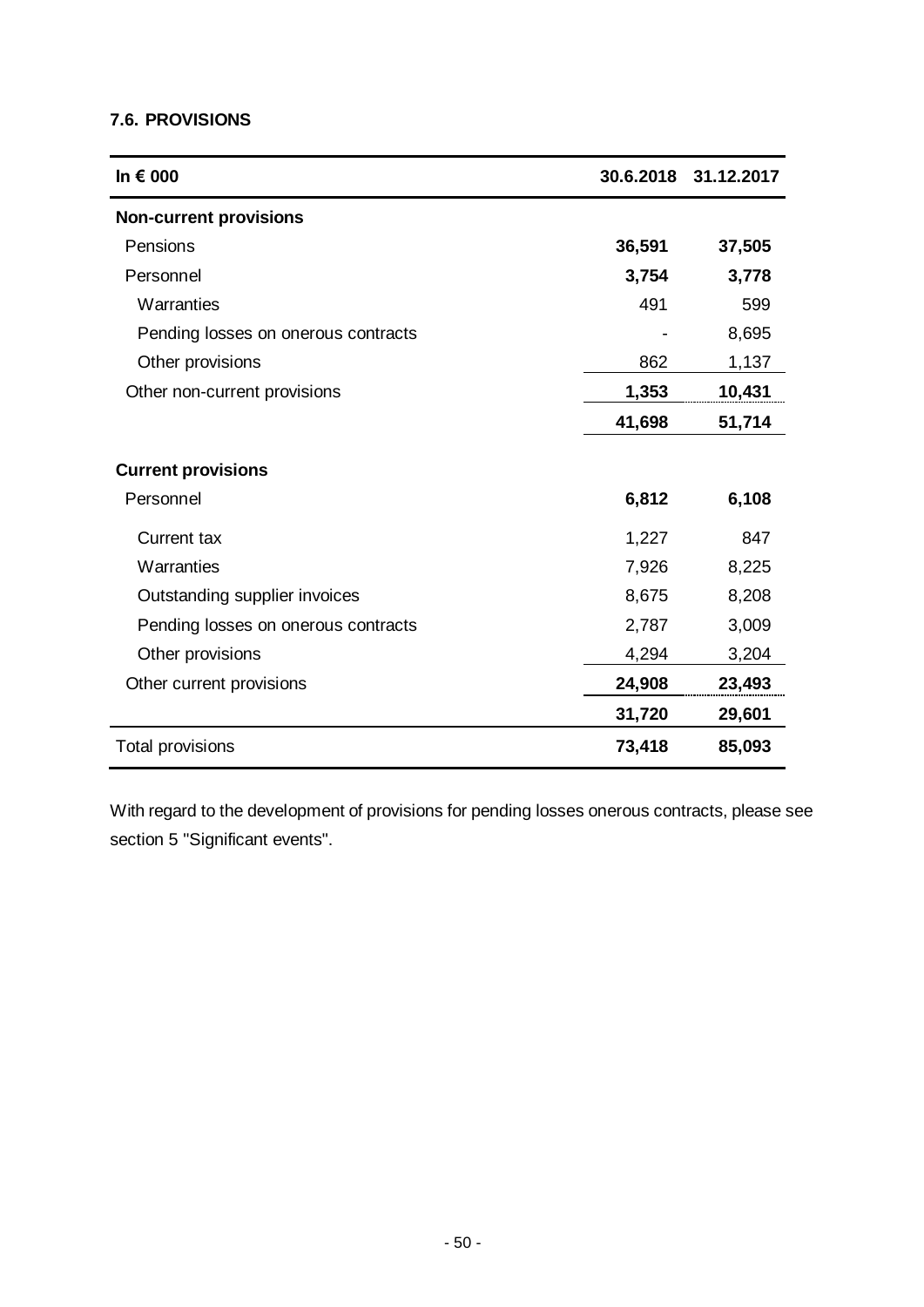#### **7.7. LIABILITIES**

| In € 000                            | 30.6.2018 | 31.12.2017 |
|-------------------------------------|-----------|------------|
| <b>Non-current liabilities</b>      |           |            |
| Liabilities to banks                | 91,936    | 124,181    |
| Finance lease liabilities           |           | 27         |
| Other financial liabilities         | 935       | 978        |
| <b>Financial liabilities</b>        | 92,871    | 125,186    |
| Non-current contract liabilities*   | 150       |            |
| <b>Other liabilities</b>            | 8         | 595        |
|                                     | 93,029    | 125,781    |
| <b>Current liabilities</b>          |           |            |
| Current income tax payable          | 436       | 463        |
| Liabilities to banks                | 25,833    | 57,553     |
| Finance lease liabilities           | 165       | 12         |
| Other financial liabilities         | 160       | 986        |
| <b>Financial liabilities</b>        | 26,158    | 58,551     |
| Trade accounts payable              | 45,671    | 46,442     |
| Current contract liabilities*       | 17,094    | 12,758*    |
| Liabilities to affiliated companies | 962       | 1,442      |
| Liabilities to other Group entities | 750       | 2,152      |
| Sundry other liabilities            | 19,742    | 17,987     |
| Other liabilities                   | 21,454    | 21,581     |
|                                     | 110,812   | 139,795    |
| <b>Total liabilities</b>            | 203,841   | 265,576    |

\* As a result of the application of IFRS 15, the line item "Advance payments received" was renamed "Contract liabilities".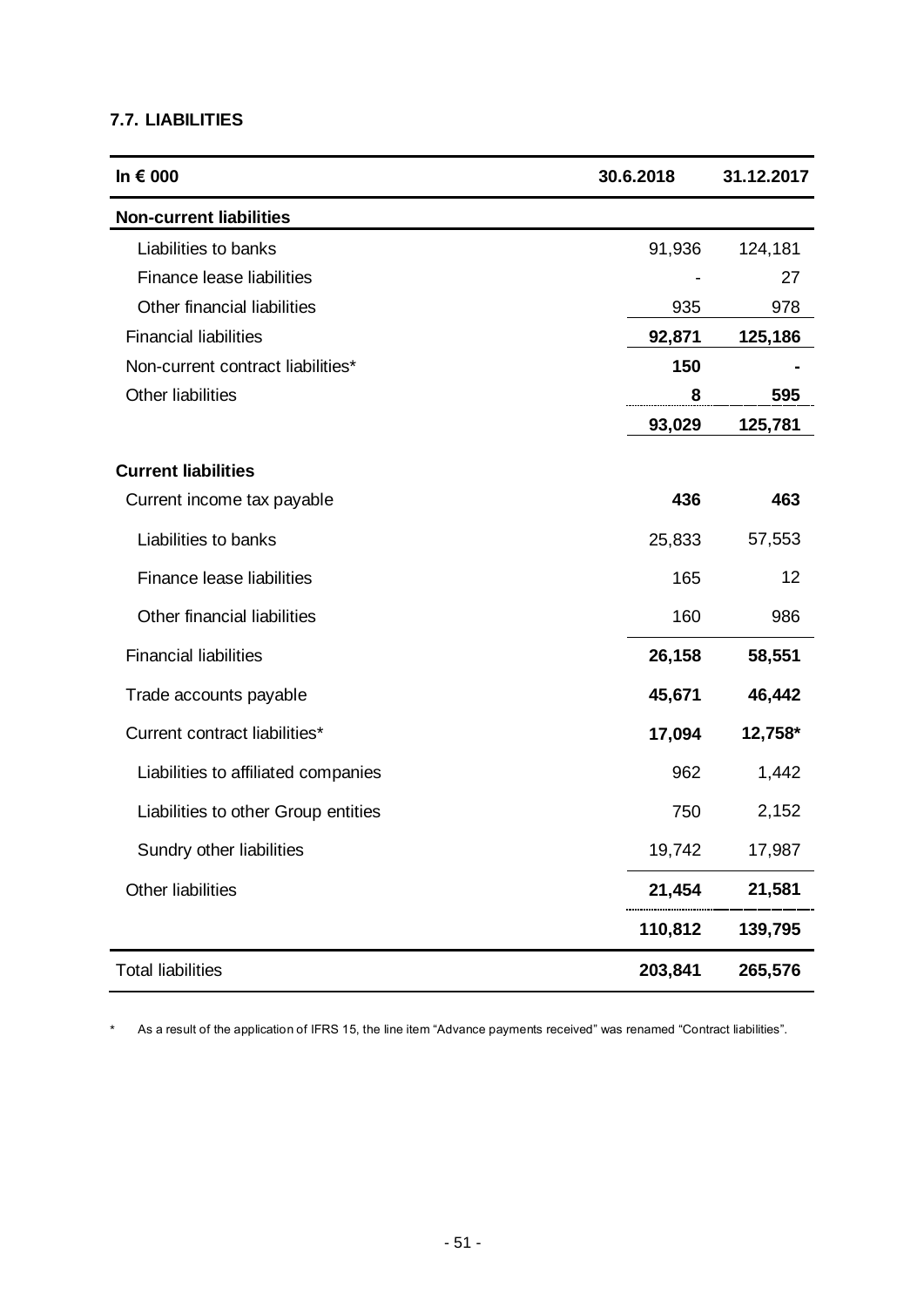### **7.8. CONTRACT LIABILITIES**

As a result of the first-time application of IFRS 15, the following items are shown in the new balance sheet line items "Current contract liabilities" and "Non-current contract liabilities". Comparative figures for the previous year have not been adjusted.

| In $\epsilon$ 000                   | 30.6.2018 | 31.12.2017 |
|-------------------------------------|-----------|------------|
| <b>Current contract liabilities</b> |           |            |
| Advance payments received           | 17,094    | 12,758     |
|                                     | 17,094    | 12,758     |
| Non-current contract liabilities*   |           |            |
| Accrued extended warranties         | 150       |            |
|                                     | 150       |            |

### **7.9. DISCLOSURES ON FINANCIAL INSTRUMENTS**

The following table shows the carrying amounts and fair values of all financial instruments recognised in the consolidated financial statements of Schaltbau Holding AG in accordance with IFRS 9 as at 30 June 2018. The presentation compared to the end of the previous fiscal year has been changed in order to improve the clarity and informational value of the table.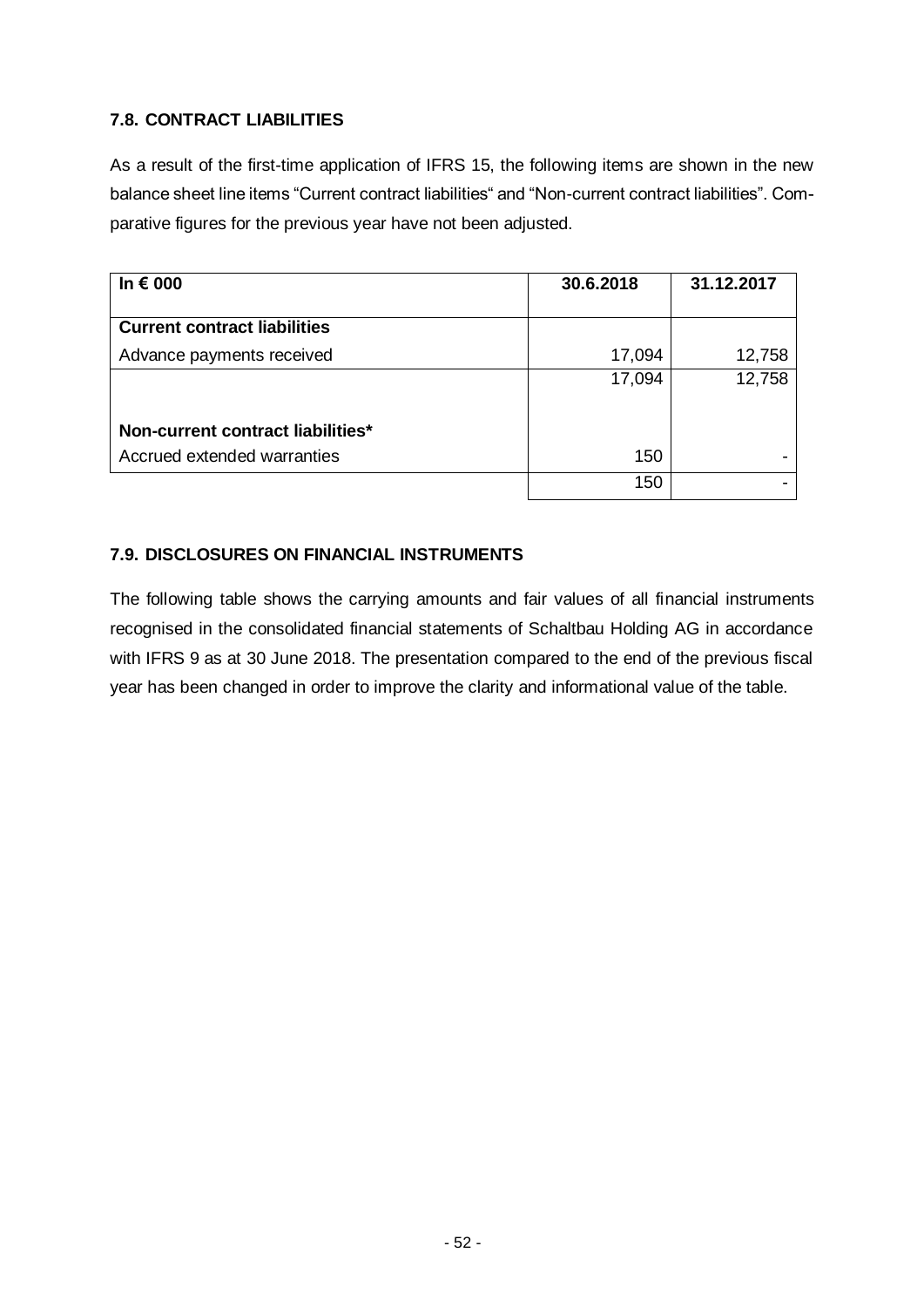| 30.6.2018<br>in € 000                                                                                                                                                                          | Category<br>IFRS 9 | Carrying<br>amount | Fair value                         | Level pur-<br>suant to<br>IFRS 13 |
|------------------------------------------------------------------------------------------------------------------------------------------------------------------------------------------------|--------------------|--------------------|------------------------------------|-----------------------------------|
| Assets-side<br>financial instruments                                                                                                                                                           |                    |                    |                                    |                                   |
| Trade accounts receivable*                                                                                                                                                                     | AC                 | 104,600            | $n/a^*$                            | n/a                               |
| Other receivables and assets*                                                                                                                                                                  | AC                 | 11,785             | $n/a^*$                            | n/a                               |
| thereof not measured in accordance with IFRS 9                                                                                                                                                 | n/a                | 2,466              | n/a                                | n/a                               |
| thereof derivatives designated for hedge accounting                                                                                                                                            | n/a                | 15                 | n/a                                | n/a                               |
| Cash and cash equivalents*                                                                                                                                                                     | AC                 | 12,517             | $n/a^*$                            | n/a                               |
| Total assets excluding assets held for sale                                                                                                                                                    |                    | 126,436            |                                    |                                   |
| Assets-side financial instruments held for sale                                                                                                                                                |                    |                    |                                    |                                   |
| Trade accounts receivable*                                                                                                                                                                     | AC                 | 4,530              | $n/a^*$                            | n/a                               |
| Cash and cash equivalents*                                                                                                                                                                     | AC                 | 262                | $n/a^*$                            | n/a                               |
| Total assets held for sale                                                                                                                                                                     |                    | 4,792              |                                    |                                   |
| Liabilities-side financial instruments                                                                                                                                                         |                    |                    |                                    |                                   |
| Non-current financial liabilities                                                                                                                                                              | <b>FLAC</b>        | 92,871             | 92,955<br>(31.12.2017)<br>125,250) | 2                                 |
| Non-current other liabilities                                                                                                                                                                  | n/a                | 8                  | n/a                                | n/a                               |
| thereof not measured in accordance with IFRS 9                                                                                                                                                 | n/a                | 8                  | n/a                                | n/a                               |
| <b>Current financial liabilities</b>                                                                                                                                                           | <b>FLAC</b>        | 26,158             | $n/a^*$                            | 2                                 |
| thereof not measured in accordance with IFRS 9                                                                                                                                                 | n/a                | 165                | n/a                                | n/a                               |
| Trade accounts payable*                                                                                                                                                                        | <b>FLAC</b>        | 45,671             | $n/a^*$                            | n/a                               |
| Other liabilities*                                                                                                                                                                             | <b>FLAC</b>        | 21,454             | $n/a^*$                            | n/a                               |
| thereof not measured in accordance with IFRS 9                                                                                                                                                 | n/a                | 50                 | n/a                                | n/a                               |
| thereof derivatives designated for hedge accounting                                                                                                                                            | n/a                | 283                | n/a                                | n/a                               |
| thereof stand-alone derivatives                                                                                                                                                                | n/a                | 90                 | n/a                                | n/a                               |
| <b>Total liabilities excluding liabilities</b><br>in conjunction with assets held for sale<br>Liabilities-side financial instruments - liabilities<br>in conjunction with assets held for sale |                    | 185,938            |                                    |                                   |
| Non-current financial liabilities                                                                                                                                                              | <b>FLAC</b>        | 6,520              | $n/a^*$<br>(31.12.2017)<br>8,536)  | 2                                 |
| <b>Current financial liabilities</b>                                                                                                                                                           | <b>FLAC</b>        | 2,167              | $n/a^*$                            | 2                                 |
| Trade accounts payable*                                                                                                                                                                        | <b>FLAC</b>        | 7,129              | $n/a^*$                            | n/a                               |
| Other current financial liabilities*                                                                                                                                                           | <b>FLAC</b>        | 590                | $n/a^*$                            | n/a                               |
| Total liabilities: liabilities in conjunction with<br>assets held for sale                                                                                                                     |                    | 16,406             |                                    |                                   |

\* Fair value not disclosed separately, given that the carrying amount represents an appropriate approximation.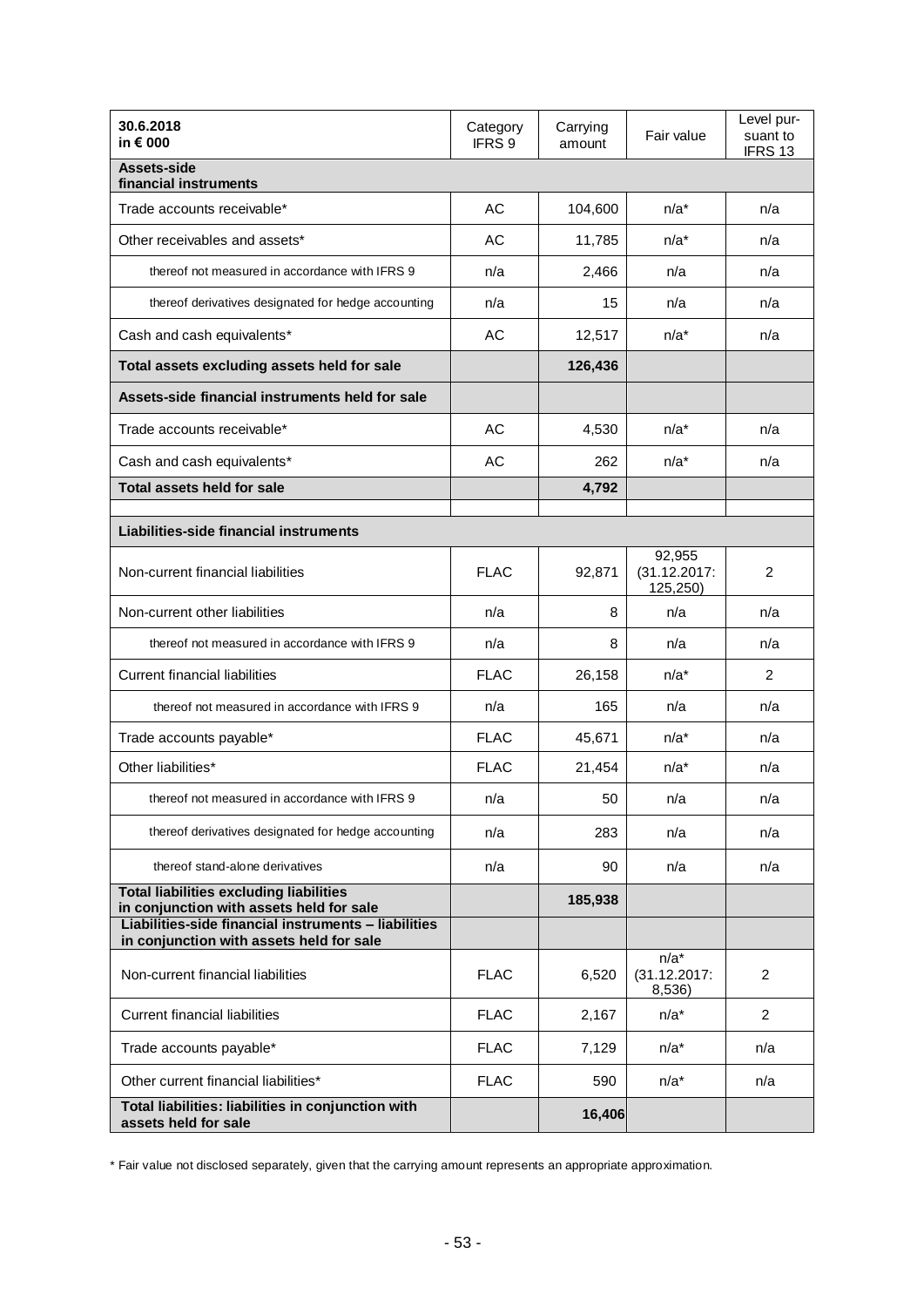| Total carrying amounts per measurement category (in $\epsilon$ 000) | 30.6.2018                               |         |
|---------------------------------------------------------------------|-----------------------------------------|---------|
| AC                                                                  | Amortised cost                          | 131,213 |
| <b>FVPL</b>                                                         | Fair value through profit and loss      |         |
| FLAC                                                                | Financial liabilities at amortised cost | 201,972 |

#### **Fair value hierarchy:**

The measurement and presentation of fair values of financial instruments is based on a fair value hierarchy which takes account of the significance of the input data used to measure fair value and can be analysed as follows:

**Level 1:** based on prices quoted (applied without adjustment) on active markets for identical assets and liabilities

**Level 2:** based on input data for the asset or liability observable either directly (in the form of prices) or indirectly (derived from prices) which do not represent quoted prices according to level 1

**Level 3:** input data not based on observable market data to measure the asset or liability (nonobservable input data)

There were no reclassifications of fair value measurements between level 1 and level 2 in the current or previous fiscal year. Similarly, there were no reclassifications within level 3 in connection with fair value measurements.

### **8. SEGMENTS**

The Group's segment designations are product-oriented. The Group's business units are allocated to the segment for which they generate most of their sales. A detailed description of the three segments, "Mobile Transportation Technology", "Stationary Transportation Technology" and "Components" is provided in the Annual Report 2016 and in the Interim Group Management Report.

The column "Holding company, other consolidation items" comprises the activities of the holding company. This is influenced by the financing and advisory function of the holding company for the Group and by the income tax group arrangements in place in Germany. The expenses from these tax group arrangements are not recharged to the subsidiaries concerned. By contrast, expenses incurred for providing centralised services (e.g. the maintenance and operation of the SAP system) are recharged. The financial reporting principles used for segment reporting correspond to those used in the consolidated financial statements.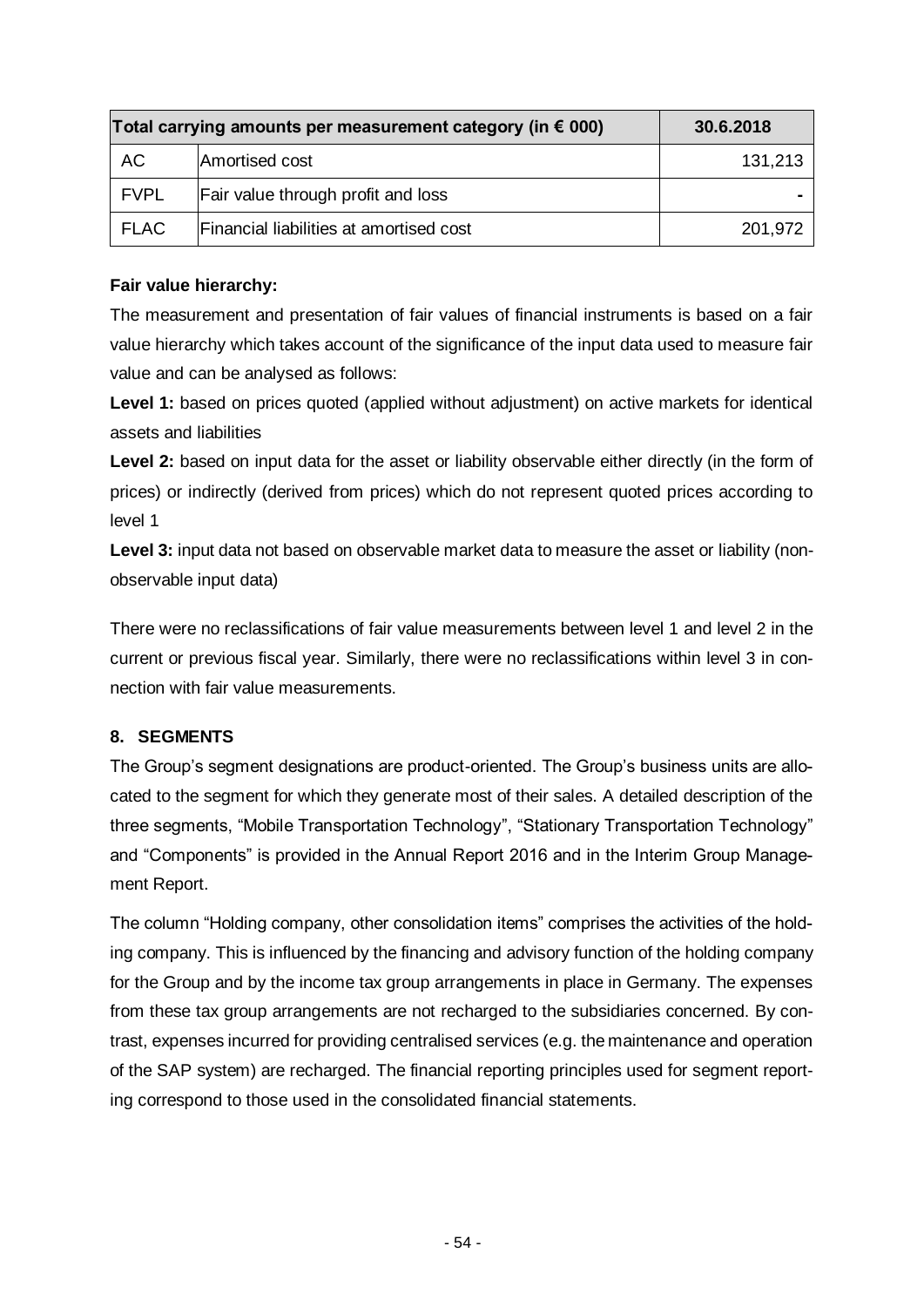#### **Reconciliations**

| In € 000                             | <b>Sales</b>          |          | In € 000                                  |                    | <b>EBIT</b>     |
|--------------------------------------|-----------------------|----------|-------------------------------------------|--------------------|-----------------|
| $1.1.-30.6.$                         | 2018                  | 2017     | $1.1.-30.6.$                              | 2018               | 2017            |
| Total sales of segments              | 252,527               | 235,567  | Total EBIT of segments                    | 15,036             | 1,496           |
| Other sales                          | 2,348                 | 1,811    | Other EBIT                                | $-5,559$           | $-6,227$        |
| Consolidation                        | $-3,358$              | $-2,477$ | Consolidation                             | -44                | 39              |
| Sales as per income<br>statement     | 251,517               | 234,901  | EBIT as per income state-<br>ment         |                    | 9,433<br>-4,692 |
|                                      |                       |          |                                           |                    |                 |
| In € 000                             | <b>Assets</b>         |          | In € 000                                  | <b>Liabilities</b> |                 |
| 30.6.                                | 2018                  | 2017     | 30.6.                                     | 2018               | 2017            |
| Total segment assets                 | 446,125               | 481,967  | Total segment<br>liabilities              | 310,251            | 315,558         |
| Other assets                         | 212,967               | 105,886  | <b>Other liabilities</b>                  | 124,857            | 147,538         |
| Consolidation                        | $-240,664$ $-118,270$ |          | Consolidation                             | $-132,670$         | $-106,721$      |
| Group assets as per<br>balance sheet | 418,428               | 469,583  | Group liabilities as per<br>balance sheet | 302,438            | 361,088         |

"Other sales" comprise almost entirely sales recorded at the level of Schaltbau Holding AG for IT services provided to subsidiaries. These sales, together with inter-segment sales, are eliminated on consolidation.

"Other EBIT" comprises mainly expenses recorded at the level of Schaltbau Holding AG for personnel, non-rechargeable materials expenses, other operating expenses and other taxes. "Other assets" relate primarily to receivables of Schaltbau Holding AG from affiliated companies in connection with financing activities. These receivables are eliminated on consolidation along with other inter-segment receivables.

"Other liabilities" comprise mainly financial liabilities, pension provisions and payables to affiliated companies recorded at the level of Schaltbau Holding AG. The latter are eliminated on consolidation along with other inter-segment payables.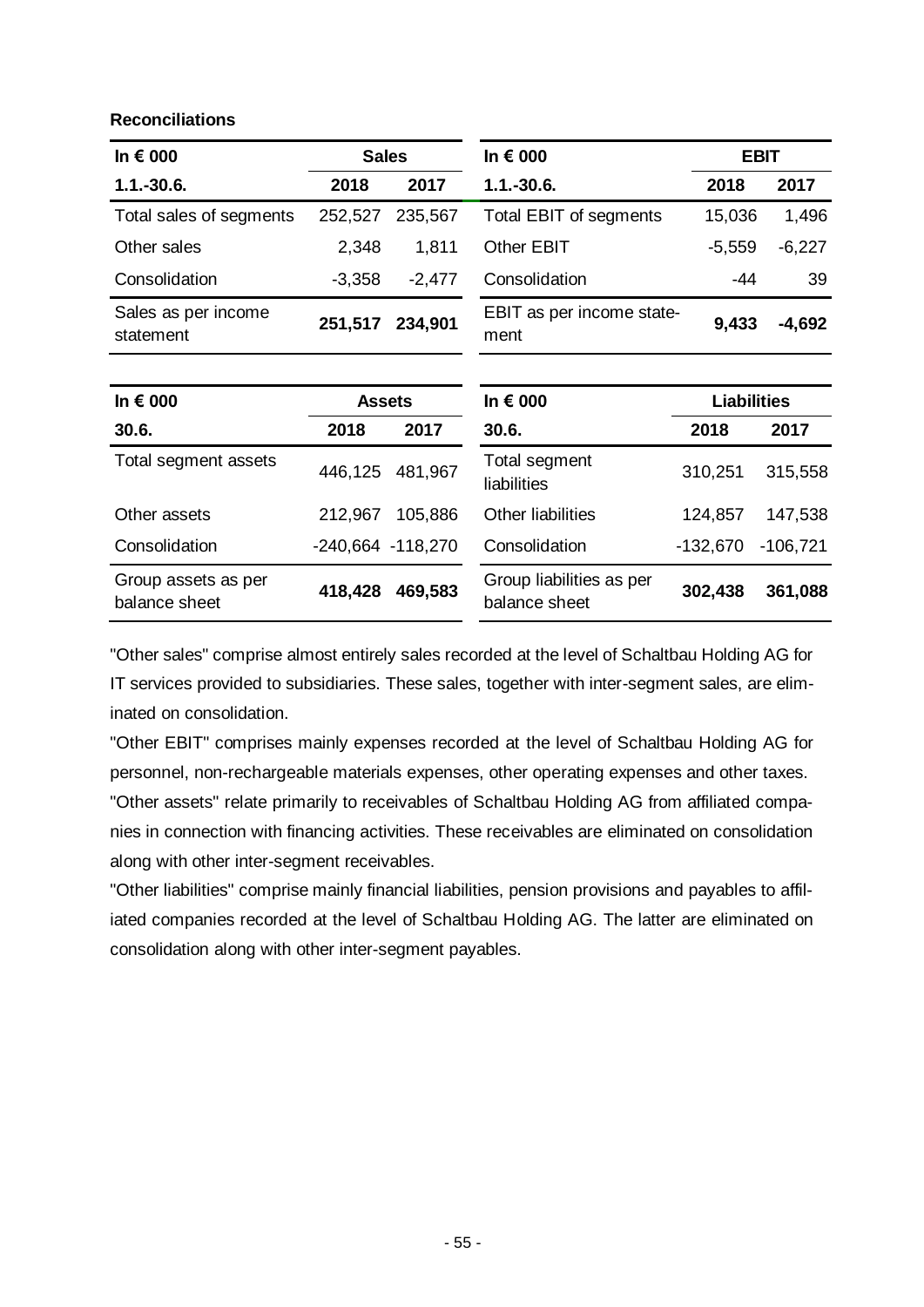#### **PRODUCT-BASED SEGMENT INFORMATION**

|                                                                      | <b>Mobile</b>         |          |          | <b>Stationary</b>     |  |
|----------------------------------------------------------------------|-----------------------|----------|----------|-----------------------|--|
| Disclosures in $\epsilon$ 000                                        | <b>Transportation</b> |          |          | <b>Transportation</b> |  |
| $1.1. - 30.6.$                                                       | 2018                  | 2017     | 2018     | 2017                  |  |
| Order intake (external)                                              | 170,521               | 163,828  | 53,314   | 53,873                |  |
| <b>Sales</b>                                                         | 147,474               | 125,585  | 30,016   | 47,079                |  |
| - thereof external                                                   | 146,881               | 125,161  | 30,016   | 47,079                |  |
| - thereof with other segments                                        | 593                   | 424      | 0        | 0                     |  |
| Order book (external)                                                | 373,633               | 319,466  | 71,410   | 84,200                |  |
| <b>EBITDA</b>                                                        | 2,025                 | 2,907    | 2,401    | $-3,849$              |  |
| Loss before tax and financial result (EBIT)                          | $-662$                | $-2,237$ | $-126$   | $-5,594$              |  |
| Loss before tax and financial result (EBIT)<br>and exceptional items | $-662$                | $-2,237$ | $-5,057$ | $-5,594$              |  |
| Profit/loss of companies accounted for us-<br>ing the equity method  | 90                    | 323      | $-80$    | 0                     |  |
| Other investment result, net                                         | $\overline{c}$        | 0        | 0        | 0                     |  |
| Interest income                                                      | 213                   | 277      | 272      | 240                   |  |
| Interest expense                                                     | $-2,759$              | $-1,892$ | $-504$   | $-927$                |  |
| Income taxes                                                         | $-754$                | 207      | 108      | $-867$                |  |
| Segment / Group loss for period                                      | $-3,870$              | $-3,322$ | $-332$   | $-7,148$              |  |
| <b>Expenditure for investments</b>                                   | 20                    | 5,086    | 0        | 51                    |  |
| Capital expenditure <sup>1)</sup>                                    | 2,435                 | 4,610    | 16       | 1,668                 |  |
| Depreciation and amortisation 1)                                     | $-2,687$              | $-5,144$ | $-2,528$ | $-1,745$              |  |
| Impairment losses (excluding investments)                            | $-609$                | $-322$   | $-10$    | $-2$                  |  |
| Reversals of impairment losses (excluding<br>investments)            | 112                   | $-97$    | 0        | 0                     |  |
| Other significant non-cash expenses                                  | $-5,698$              | 1,685    | 3,759    | $-3,881$              |  |
| Segment assets <sup>2)</sup>                                         | 219,856               | 219,445  | 74,152   | 111,557               |  |
| At-equity accounted investments                                      | 7,020                 | 8,052    | 301      | 267                   |  |
| Capital employed 3)                                                  | 161,919               | 173,825  | 34,349   | 76,247                |  |
| Segment liabilities <sup>4)</sup>                                    | 180,125               | 140,613  | 48,858   | 89,960                |  |
| Employees (average number)                                           | 1,764                 | 1,657    | 446      | 642                   |  |
| EBIT margin <sup>5)</sup>                                            | $-0.4%$               | $-1.8%$  | $-0.4%$  | $-11.9%$              |  |
| Return on capital employed <sup>6)</sup>                             | $-0.8%$               | $-2.6%$  | 0.7%     | $-14.7%$              |  |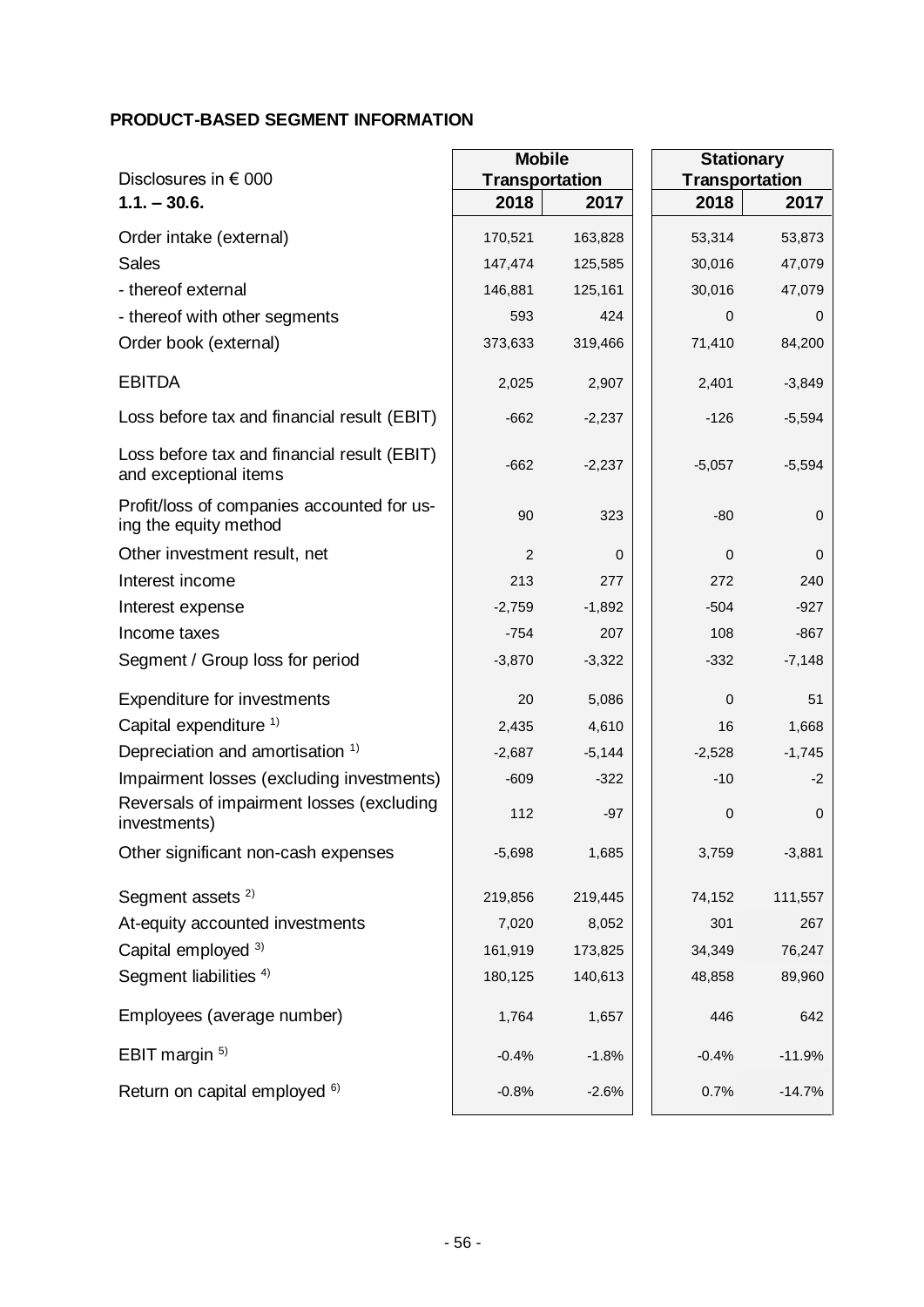| <b>Components</b> |                  |                | Sub-total   |             | Holding,<br>reconciling items |                  | <b>Schaltbau Group</b> |
|-------------------|------------------|----------------|-------------|-------------|-------------------------------|------------------|------------------------|
| 2018              | 2017             | 2018           | 2017        | 2018        | 2017                          | 2018             | 2017                   |
| 77,942            | 77,952           | 301,777        | 295,653     | 114         | 40                            | 301,891          | 295,693                |
| 75,037            | 62,903           | 252,527        | 235,567     | $-1,010$    | $-666$                        |                  |                        |
| 74,506            | 62,619           | 251,403        | 234,859     | 114         | 42                            | 251,517          | 234,901                |
| 531               | 284              | 1,124          | 708         | $-1,124$    | $-708$                        |                  |                        |
| 88,140            | 87,999           | 533,183        | 491,665     | 0           | 0                             | 533,183          | 491,665                |
| 18,032            | 11,834           | 22,459         | 10,892      | $-5,280$    | $-5,943$                      | 17,178           | 4,949                  |
| 15,824            | 9,327            | 15,036         | 1,496       | $-5,603$    | $-6,188$                      | 9,433            | $-4,692$               |
| 15,824            | 9,327            | 10,105         | 1,496       | $-3,503$    | $-6,188$                      | 6,602            | $-4,692$               |
| $\mbox{O}$        | 0                | 9              | 323         | 0           | 0                             | $\boldsymbol{9}$ | 323                    |
| $\mathbf 0$       | $\mathbf 0$      | $\overline{c}$ | $\mathbf 0$ | $\mathbf 0$ | 0                             | $\overline{c}$   | $\boldsymbol{0}$       |
| 24                | 29               | 508            | 546         | 698         | $-239$                        | 1,206            | 307                    |
| $-1,016$          | $-612$           | $-4,280$       | $-3,431$    | 389         | $-2,897$                      | $-3,890$         | $-6,328$               |
| $-1,190$          | $-850$           | 1,836          | $-1,510$    | $-1,434$    | 1,026                         | $-3,270$         | $-484$                 |
| 13.641            | 7.894            | 9.439          | $-2.576$    | $-5.949$    | $-8.298$                      | 3.490            | $-10.874$              |
|                   |                  |                |             |             |                               |                  |                        |
| 50                | 0                | 70             | 5,137       | $\pmb{0}$   | 0                             | 70               | 5,137                  |
| 1,175             | 1,315            | 3,627          | 7,593       | 881         | 114                           | 4,507            | 7,707                  |
| $-2,202$          | $-2,507$         | $-7,417$       | $-9,396$    | $-322$      | $-245$                        | $-7,739$         | $-9,641$               |
| $-653$            | $-697$           | $-1,273$       | $-1,021$    | $\,0\,$     | 0                             | $-1,273$         | $-1,021$               |
| 549               | $-121$           | 661            | $-218$      | 0           | 0                             | 661              | $-218$                 |
| $-4.305$          | $-3.668$         | $-6,243$       | $-5,864$    | $-3,548$    | $-890$                        | $-9.791$         | $-6.754$               |
| 152,116           | 150,965          | 446,125        | 481,967     | $-27,697$   | $-12,384$                     | 418,428          | 469,583                |
| $\mathbf 0$       | $\boldsymbol{0}$ | 7,321          | 8,319       | 0           | 0                             | 7,321            | 8,319                  |
| 119,686           | 109,689          | 315,954        | 359,761     | $-9,497$    | $-10,759$                     | 306,457          | 349,002                |
| 81,267            | 84,985           | 310,251        | 315,558     | $-7,813$    | 45,530                        | 302,438          | 361,088                |
| 798               | 756              | 3,008          | 3,055       | 26          | 24                            | 3,034            | 3,079                  |
| 21.1%             | 14.9%            |                |             |             |                               | 3.8%             | $-2.0%$                |
| 26.4%             | 17.0%            |                |             |             |                               | 6.2%             | $-2.7%$                |

\*1) = In/on intangible assets and property, plant and equipment

\*2) = Balance sheet total

\*3) = Working capital (inventories – advance payments received – trade accounts payable plus non-current assets excluding deferred taxes

\*4) = EBIT / external sales

\*5) = EBIT/ Capital employed (EBIT during year extrapolated to annual amount)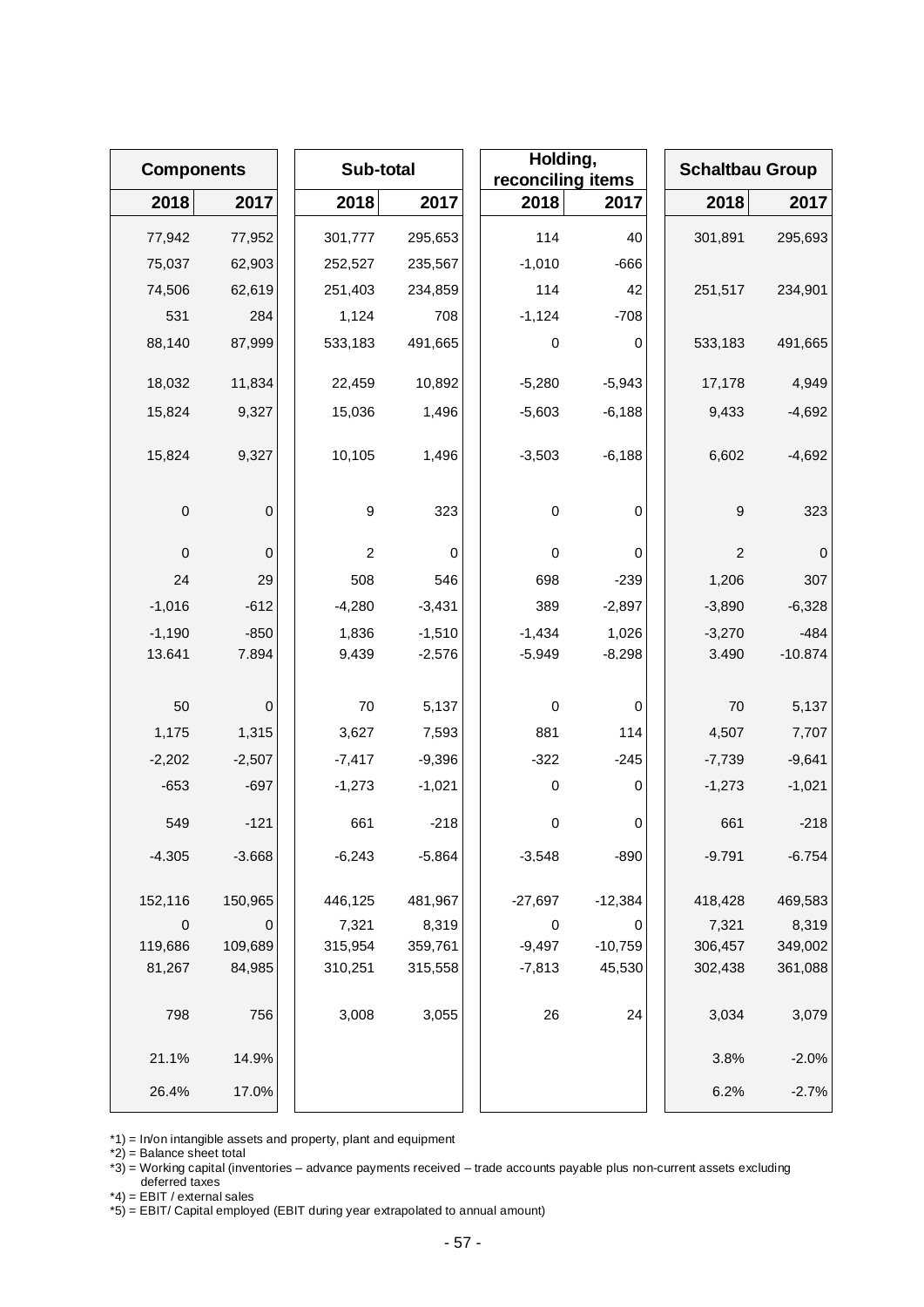#### **9. CASH FLOW STATEMENT**

#### **Composition of cash funds**

Cash funds comprise:

| In $\epsilon$ 000                                   | 30.6.2018      | $1.1.2018^*$   | 31.12.2017 |
|-----------------------------------------------------|----------------|----------------|------------|
| Cash and cash equivalents (continued operations)    | 12,517         | 25,308         | 25,308     |
| Cash and cash equivalents (discontinued operations) | 262            | 1.056          | 1,056      |
| Current account liabilities                         | $\blacksquare$ | $\blacksquare$ | $-14,196$  |
|                                                     | 12,779         | 26,364         | 12,168     |

As a result of the way cash flows are now managed within the Group, current account liabilities with banks have been subject to regular analysis and measurement since the fiscal year 2017. They were included in the calculation of cash funds for the first time with effect from the third quarter 2017. In conjunction with this change, the cash management balance has been reported with effect from the third quarter 2017 as part of cash flows from financing activities and not in cash funds.

\* Due to the decision taken by the IFRS IC in June 2018, current account liabilities are required to be reported as part of cash flows from financing activities. Accordingly, the calculation and presentation of the relevant items are been adjusted. As this represents a change in accounting policy, as at 1 January 2018, the amount of the cash funds was adjusted to  $\epsilon$  26,364,000.

| In $\epsilon$ 000         |        | 30.6.2017 31.12.2016 |
|---------------------------|--------|----------------------|
| Cash and cash equivalents | 25,544 | 30,825               |
| Cash management account   | -799   | 352                  |
|                           | 24,745 | 31,177               |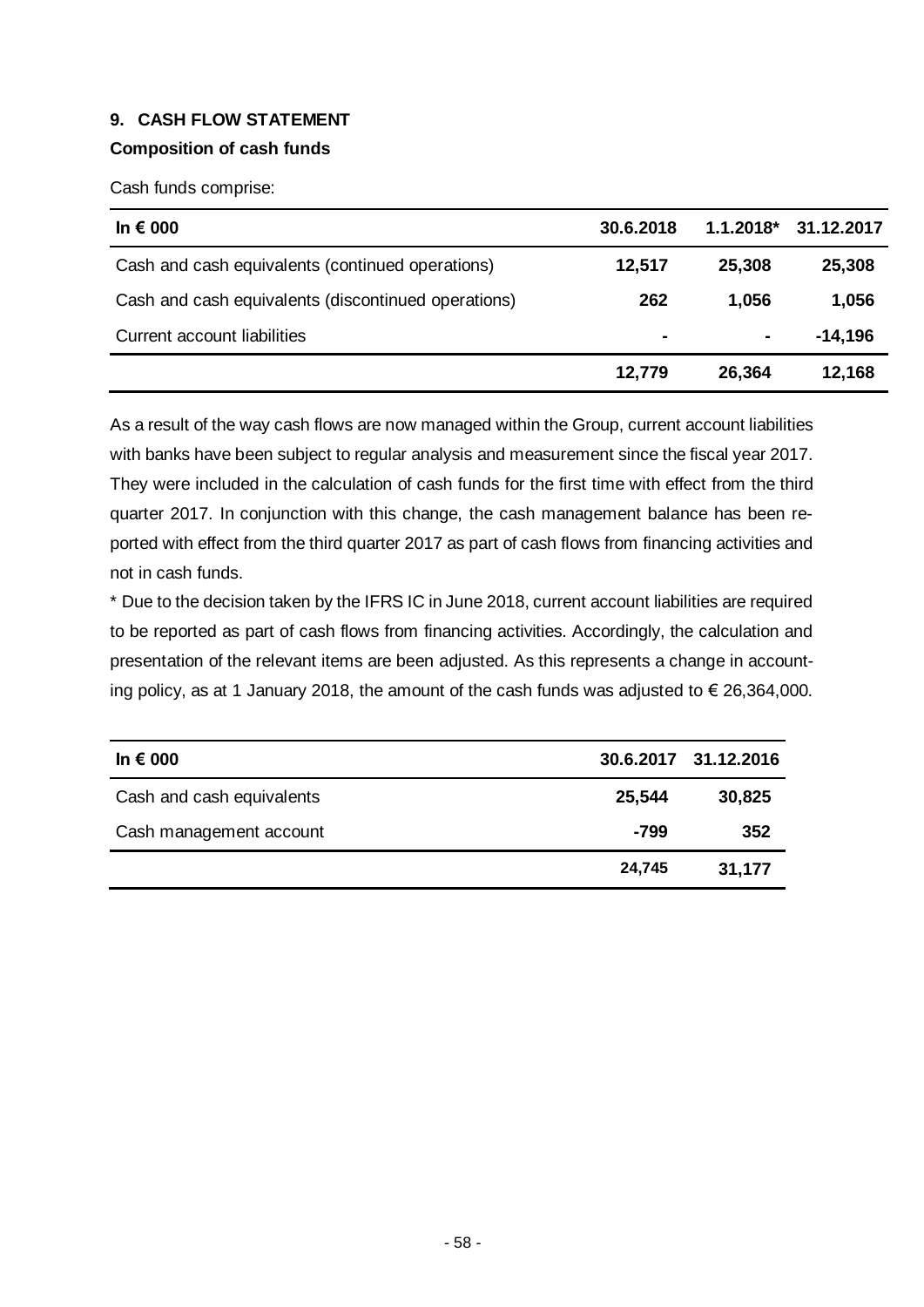#### **10. OTHER DISCLOSURES**

| In € 000                           |        | 30.6.2018 31.12.2017 |
|------------------------------------|--------|----------------------|
| <b>Other financial commitments</b> |        |                      |
| Rental and lease expenses          | 14,618 | 12.970               |
| Other commitments                  | 2.329  | 2,350                |

#### **10.1. CONTINGENT LIABILITIES AND OTHER FINANCIAL COMMITMENTS**

The rental and leasing expenses shown under **other financial commitments** have been calculated on the basis of the earliest possible cancellation dates. Minimum lease payments for rental/lease arrangements are spread over the following future years as follows: up to one year € 4,327,000 (end of 2017: € 4,286,000), between one and five years € 9,951,000 (end of 2017: € 7,260,000) and later than five years € 2.668,000 (end of 2017: € 1,424,000).

As at 30 June 2018, Group guarantees amounted to € 35,237,000 (end of 2017: € 38,451,000) and bank guarantees to  $\epsilon$  26,539,000 (end of 2017:  $\epsilon$  20,950,000). The Company estimated the likelihood of utilisation at significantly less than ten per cent.

Other financial commitments are all of a nature and amount customary for the business.

At the end of June 2018, guarantees totalling € 12,540,000 (end of 2017 € 15,107,000) were in place in connection with the "Assets held for sale" reported for the Schaltbau Sepsa Group.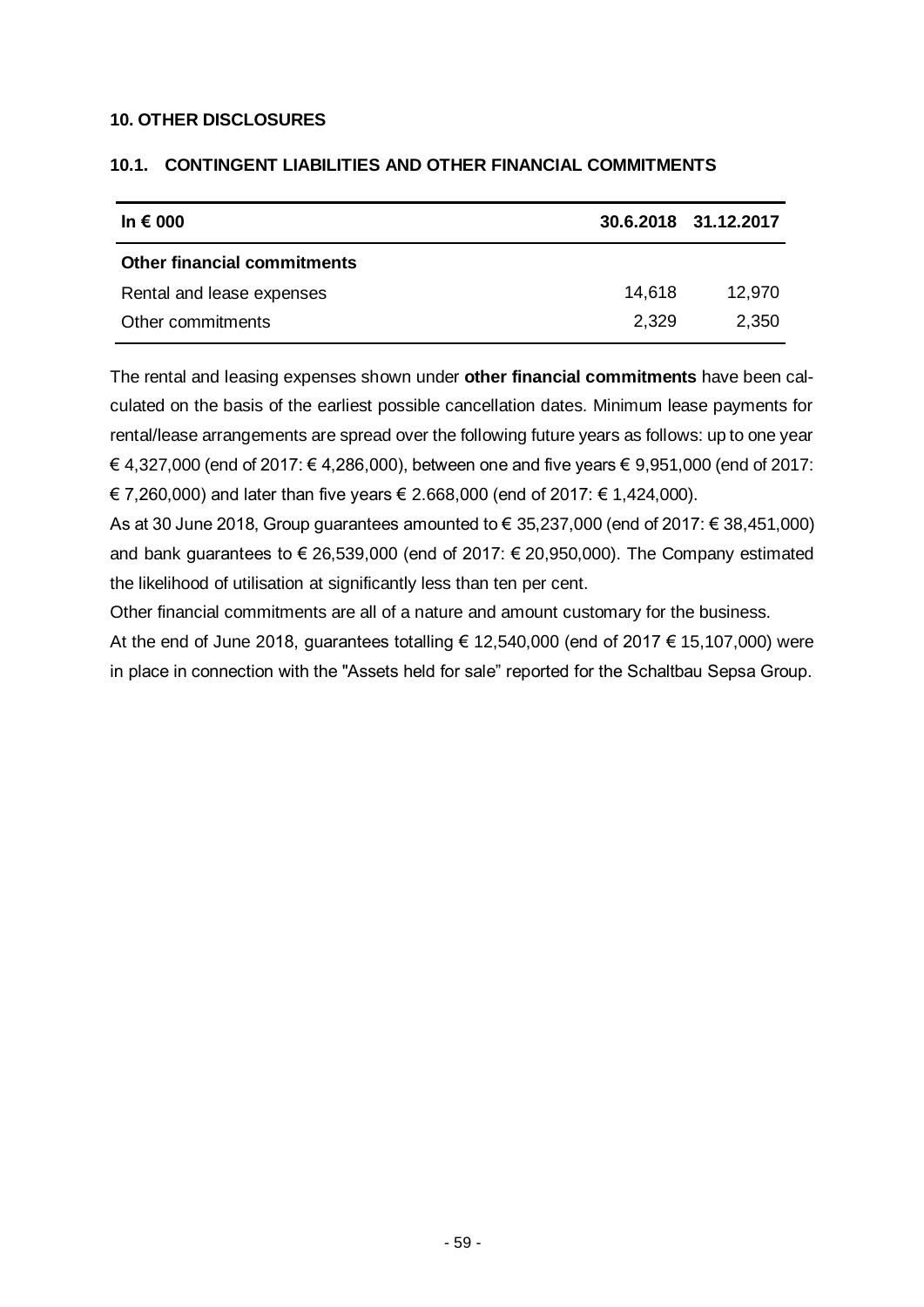#### **10.2. RELATED PARTY RELATIONSHIPS**

Transactions between fully consolidated companies on the one hand and associated and nonconsolidated companies on the other are disclosed below from the perspective of the fully consolidated companies.

|                            |                                                    | <b>Volume of services</b><br>performed |                         | <b>Volume of services</b><br>received |  |  |
|----------------------------|----------------------------------------------------|----------------------------------------|-------------------------|---------------------------------------|--|--|
|                            | 1.1.-30.6.2017<br>1.1.-30.6.2018<br>€ 000<br>€ 000 |                                        | 1.1.-30.6.2018<br>€ 000 | 1.1.-30.6.2017<br>€ 000               |  |  |
| Associated companies       |                                                    |                                        |                         |                                       |  |  |
| Goods and services         | 1,560                                              | 127                                    | 1,615                   | 1,111                                 |  |  |
| Other transactions         | 0                                                  | 0                                      | 0                       | $\Omega$                              |  |  |
| Non-consolidated companies |                                                    |                                        |                         |                                       |  |  |
| Goods and services         | 3,982                                              | 4,840                                  | 1,500                   | 1,754                                 |  |  |
| Other transactions         | 56                                                 | 61                                     | 277                     | 752                                   |  |  |

The following receivables and payables – mostly from trading and at a level customary for the business – existed at the end of the reporting period from the perspective of the Group's fully consolidated entities.

|                            | <b>Receivables</b> |           |           | <b>Payables</b> |  |  |
|----------------------------|--------------------|-----------|-----------|-----------------|--|--|
|                            | 30.6.2018          | 30.6.2017 | 30.6.2018 | 30.6.2017       |  |  |
|                            | € 000              | € 000     | € 000     | € 000           |  |  |
| Associated companies       | 1,624              | 5,872     | 750       | 328             |  |  |
| Non-consolidated companies | 1,658              | 5,935     | 962       | 1,189           |  |  |

Schaltbau Holding AG has engaged Noerr LLP to provide legal advisory services in connection with the implementation of individual restructuring measures. The member of the Executive Board and Chief Restructuring Officer, Dr Kleinschmitt, has been a lawyer and partner at Noerr LLP since 2001.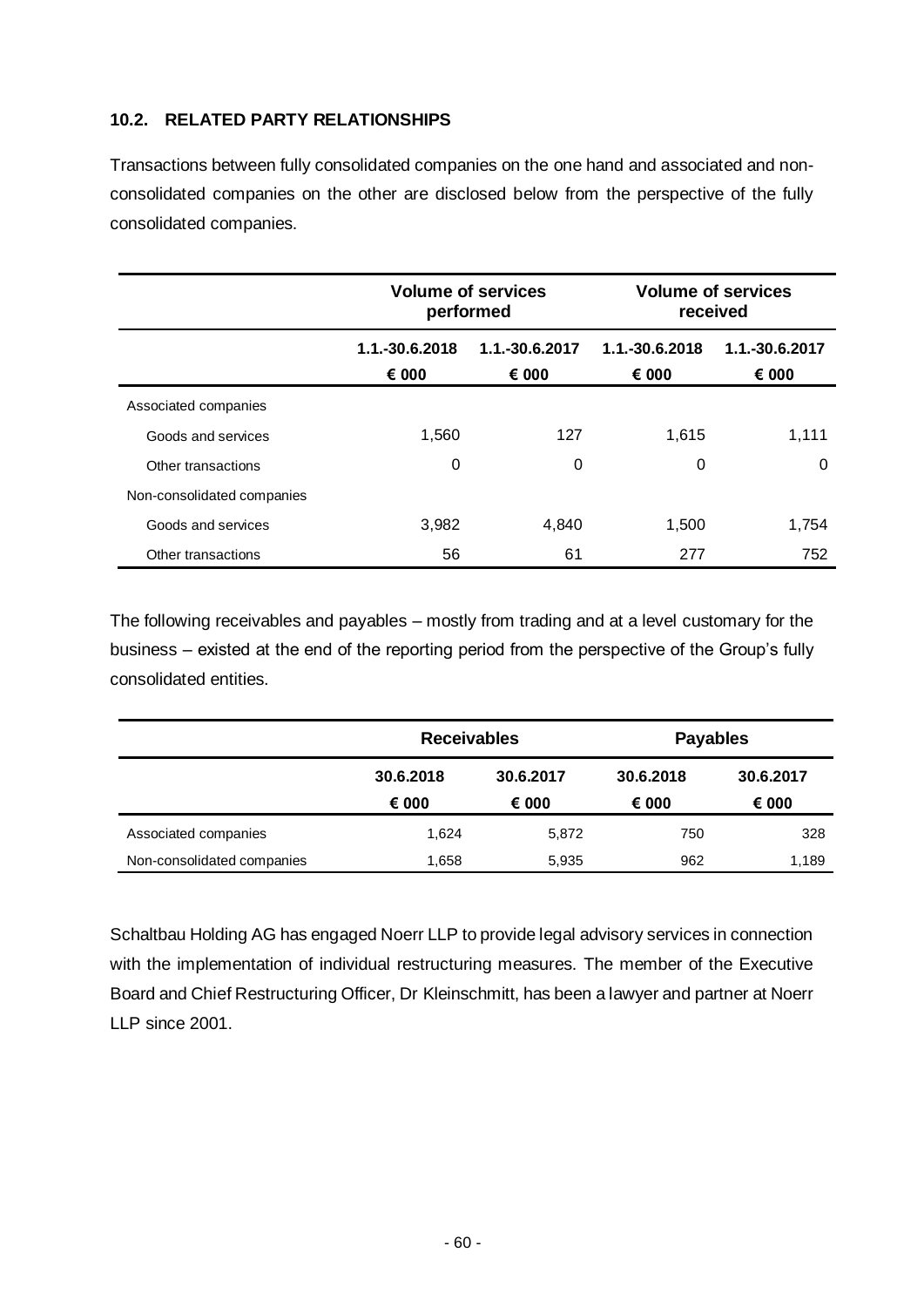Schaltbau Holding AG concluded a consulting agreement for the term from 1 January 2018 to 31 March 2018 with Gesellschaft für Unternehmens- und Technologieberatung (GfUT), Munich, represented by the Partner and CEO Dr Albrecht Köhler (at that stage a member of the Supervisory Board of Schaltbau Holding AG). The subject of the consulting agreement was to provide support at Bode Kassel GmbH & Co. KG in Kassel in the preparation and implementation of a restructuring plan as well as in the strategic advancement of the three business segments (rail, road and automotive).

#### **10.3. GOING-CONCERN STATUS**

The interim financial statements for the period ended 30 June 2018 have been drawn up on the basis of the going-concern principle. This assessment of the Group's status takes account of all available information affecting future developments.

In response to the challenges of bringing the Schaltbau Group's net financial debt to annual EBITDA back to an economically viable ratio and securing long-term debt financing ("financial risks"), the Company executed two successful share capital increases in May 2017 and February 2018 and sold the industrial brake specialist Pintsch Bubenzer GmbH. These transactions resulted in more than  $\epsilon$  90 million of cash inflows, which improved the Group's liquidity situation significantly. The repayment of the bridge financing ( $\epsilon$  25 million) together with deferred interest also contributed to an improvement in net financial debt.

Nevertheless, even after these measures, the Schaltbau Group is still exposed to risks that could have an adverse effect on its future development. It reports financial liabilities of up to € 100 million, most of which relates to the syndicated credit that falls due for repayment at the end of 2019. At 30 June 2018, financial liabilities and guarantees utilised by the Schaltbau Group totalled € 40.2 million (31 December 2017: € 72.9 million). Furthermore, the creditors of the two promissory notes with a total volume of  $\epsilon$  70 million have been granted an option to terminate the loan agreement by giving six months' notice to the end of 2019.

An extraordinary right of termination also applies in the event that certain conditions or ancillary obligations of the financing agreements are not complied with. Early termination could have a significant impact on the Schaltbau Group's results of operations, financial and net assets position and, in the worst case, endanger its existence. Given that certain operational and strategic measures continue to require the approval of the respective lenders, the Schaltbau Group may – among other things – be restricted in making sensible investments, thereby impairing its operations and competitiveness.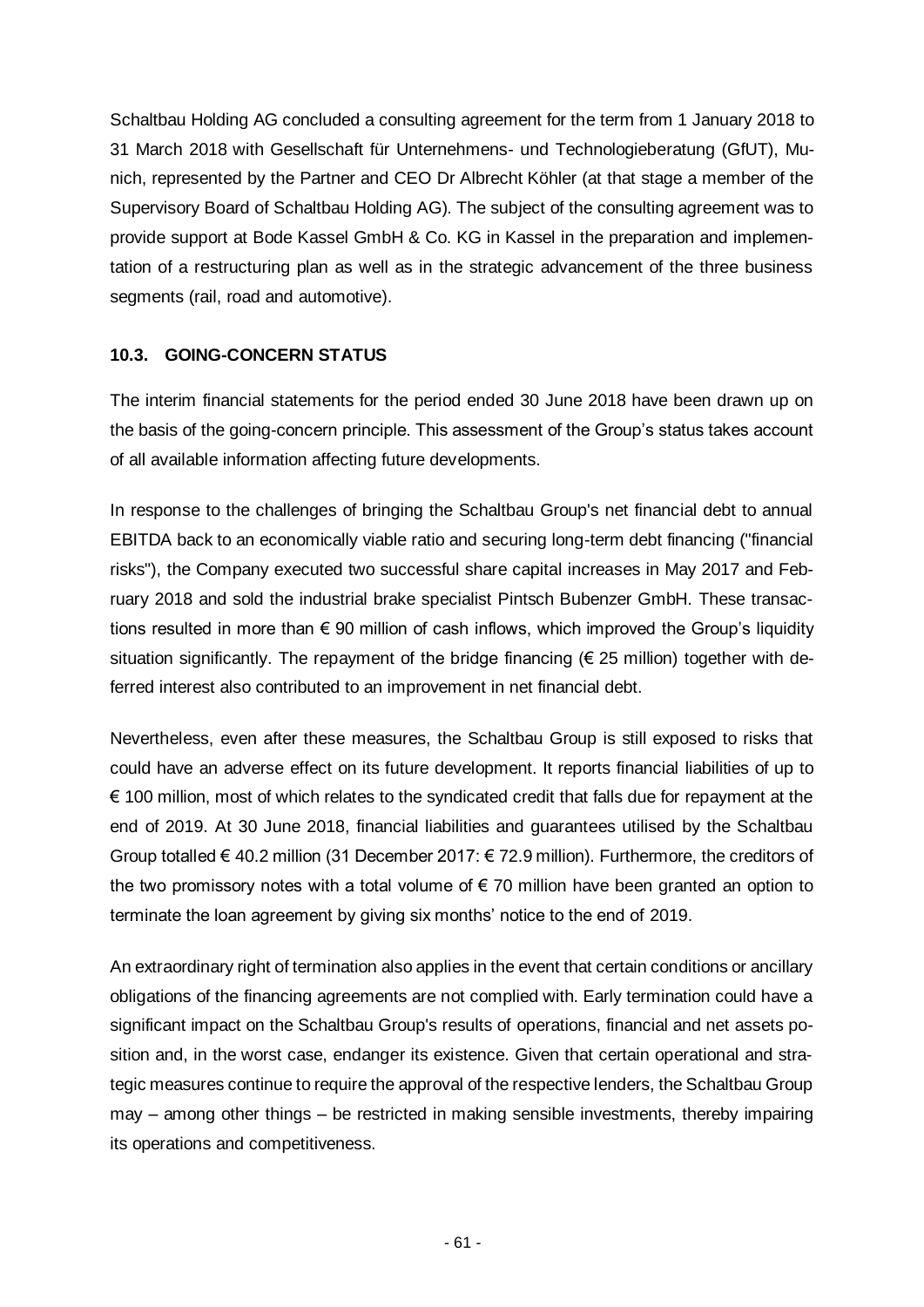#### **10.4. EVENTS AFTER 30 JUNE 2018**

There have been no significant events after the end of the reporting period which have a significant impact on the Group's net assets, financial position and results of operations.

Munich, 6 August 2018 Schaltbau Holding AG The Executive Board

Spokesman (CEO) CFO CRO

Dr Albrecht Köhler Thomas Dippold Dr Martin Kleinschmitt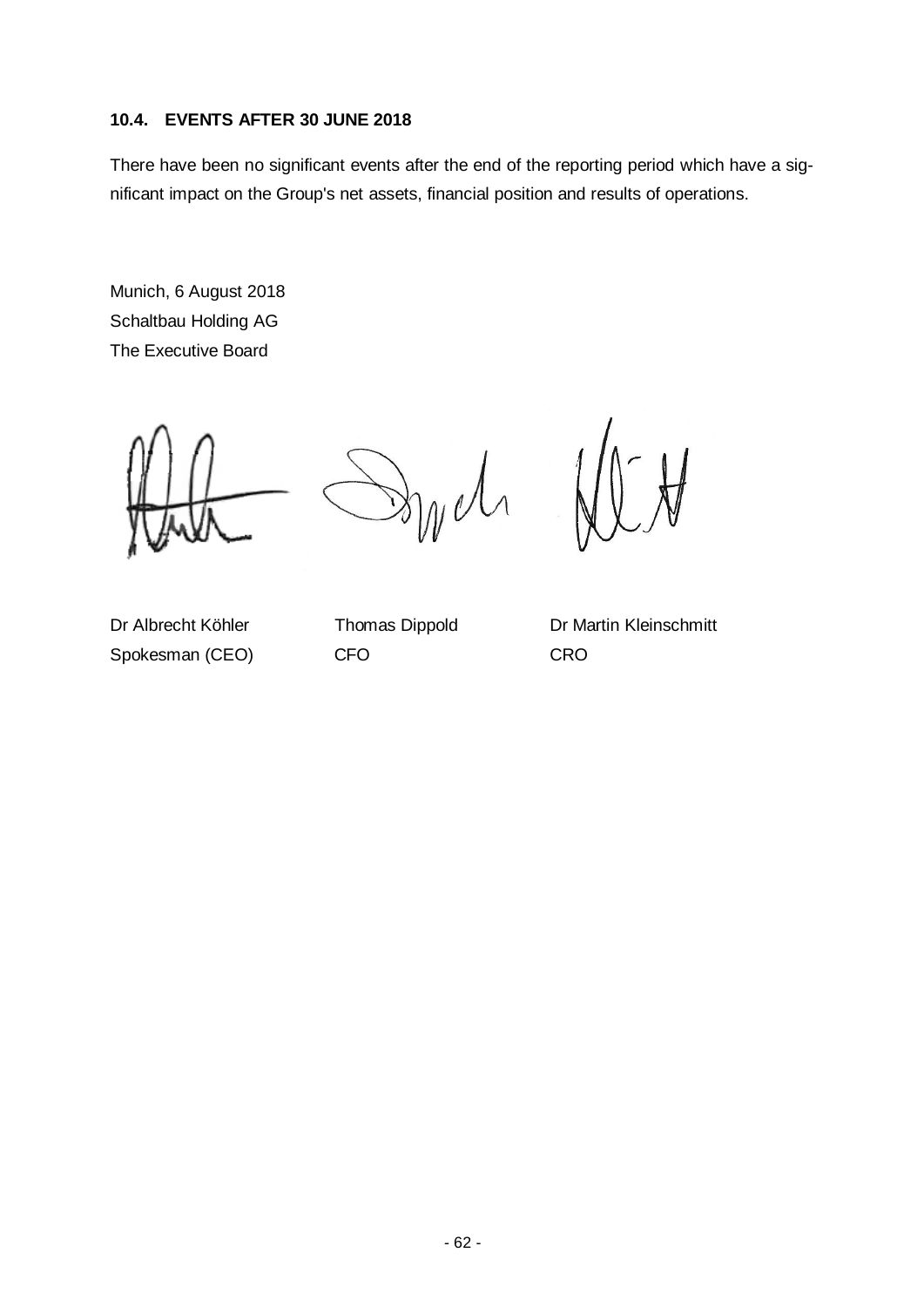## **Disclaimer**

Some of the assertions made in this report may be similar in character to forecasts or may be interpreted as such. The assertions are made to the best of the knowledge and belief of management and apply, in accordance with the nature of such asserts, on the condition that there are no massive contraction of the markets relevant for the Schaltbau Group and in the specific market position of the individual group entities and that the forecasting assumptions turn out to be appropriate, both in terms of scale and timing. The Company does not assume any responsibility for updating forward-looking assertions.

## **Responsibility statement**

"To the best of our knowledge, and in accordance with the applicable principles for half-year financial reporting, the Interim Consolidated Financial Statements give a true and fair view of the net assets, financial position and results of operation of the Group, and the Interim Group Management Report includes a fair review of the development and performance of the business and the position of the Group, together with a description of the principal opportunities and risks associated with the expected development of the Group for the remaining months of the financial year."

Munich, 6 August 2018

Schaltbau Holding AG

The Executive Board

Spokesman (CEO) CFO CRO

Dr Albrecht Köhler Thomas Dippold Dr Martin Kleinschmitt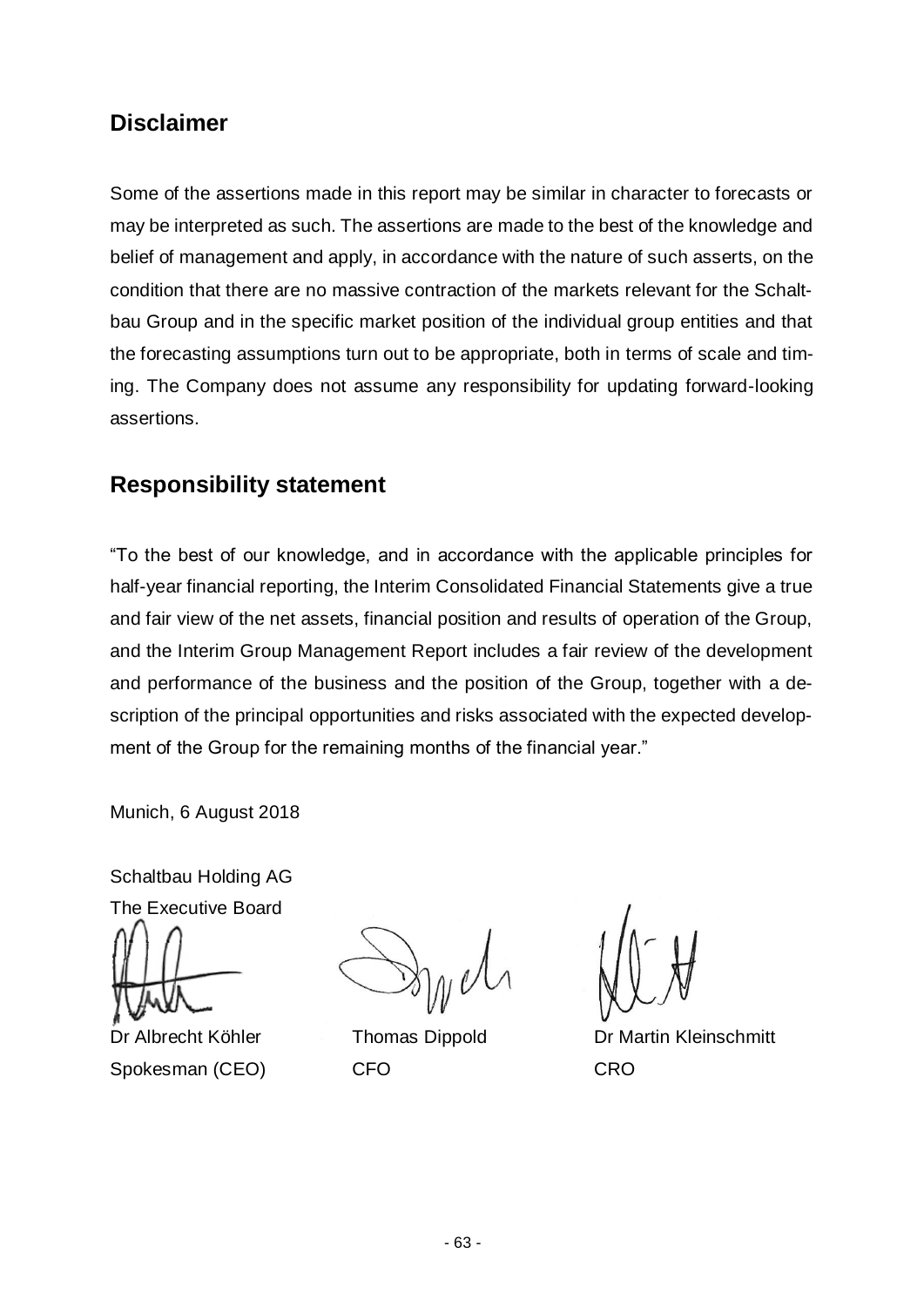## **Review report**

To Schaltbau Holding AG, München

We have reviewed the condensed consolidated interim financial statements - comprising the condensed statement of financial position, condensed statement of comprehensive income, condensed statement of cash flows, condensed statement of changes in equity and selected explanatory notes - and the interim group management report of Schaltbau Holding AG, München for the period from January 1, 2018 to June 30, 2018 which are part of the half-year financial report pursuant to § (Article) 115 WpHG ("Wertpapierhandelsgesetz": German Securities Trading Act). The preparation of the condensed consolidated interim financial statements in accordance with the IFRS applicable to interim financial reporting as adopted by the EU and of the interim group management report in accordance with the provisions of the German Securities Trading Act applicable to interim group management reports is the responsibility of the parent Company's Board of Managing Directors. Our responsibility is to issue a review report on the condensed consolidated interim financial statements and on the interim group management report based on our review.

We conducted our review of the condensed consolidated interim financial statements and the interim group management report in accordance with German generally accepted standards for the review of financial statements promulgated by the Institut der Wirtschaftsprüfer (Institute of Public Auditors in Germany) (IDW). Those standards require that we plan and perform the review so that we can preclude through critical evaluation, with moderate assurance, that the condensed consolidated interim financial statements have not been prepared, in all material respects, in accordance with the IFRS applicable to interim financial reporting as adopted by the EU and that the interim group management report has not been prepared, in all material respects, in accordance with the provisions of the German Securities Trading Act applicable to interim group management reports. A review is limited primarily to inquiries of company personnel and analytical procedures and therefore does not provide the assurance attainable in a financial statement audit. Since, in accordance with our engagement, we have not performed a financial statement audit, we cannot express an audit opinion.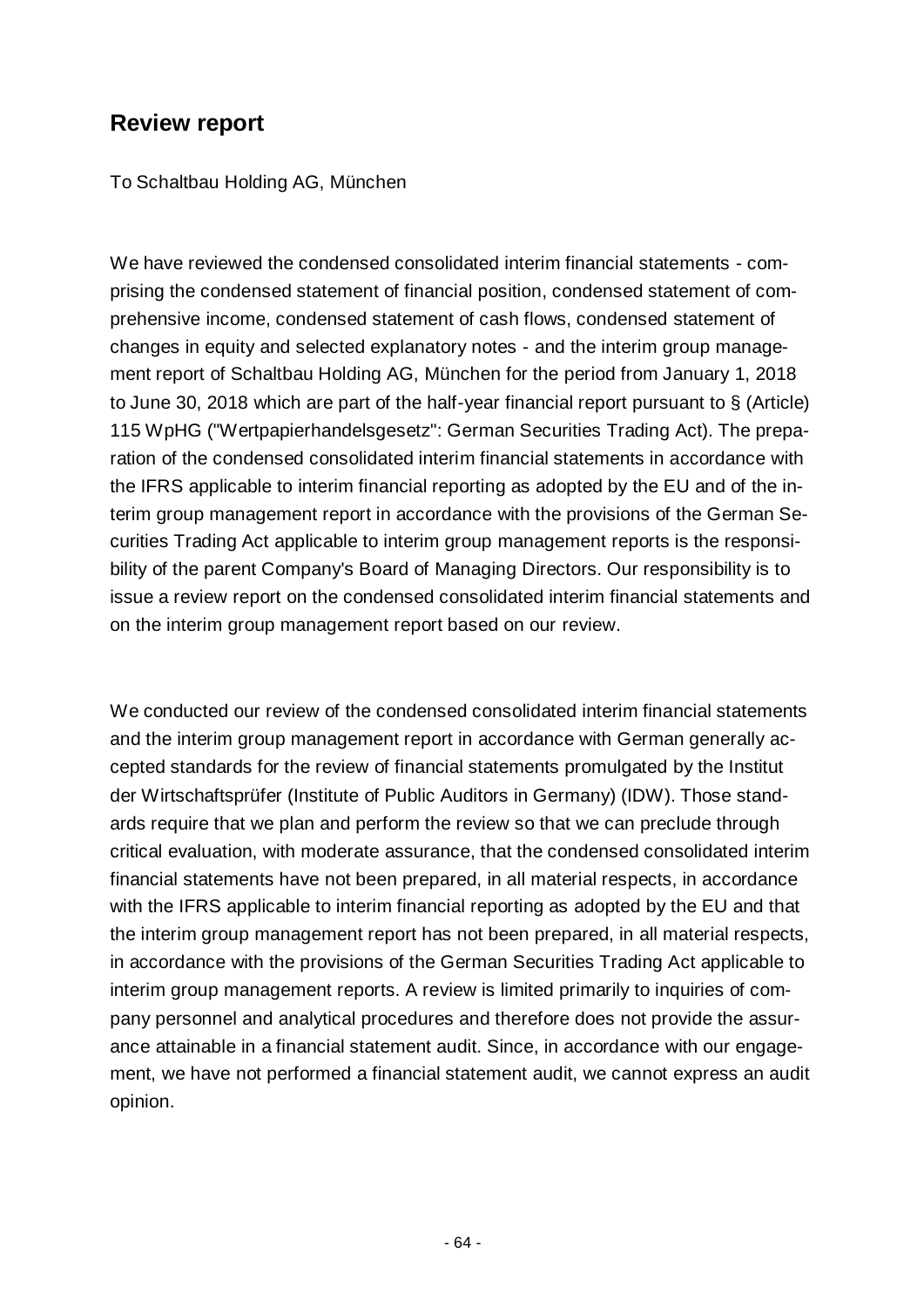Based on our review, no matters have come to our attention that cause us to presume that the condensed consolidated interim financial statements have not been prepared, in all material respects, in accordance with the IFRS applicable to interim financial reporting as adopted by the EU nor that the interim group management report has not been prepared, in all material respects, in accordance with the provisions of the German Securities Trading Act applicable to interim group management reports.

Munich**,** August 6, 2018

PricewaterhouseCoopers GmbH Wirtschaftsprüfungsgesellschaft

Dietmar Eglauer Michael Popp Wirtschaftsprüfer Wirtschaftsprüfer

(German Public Auditor) (German Public Auditor)